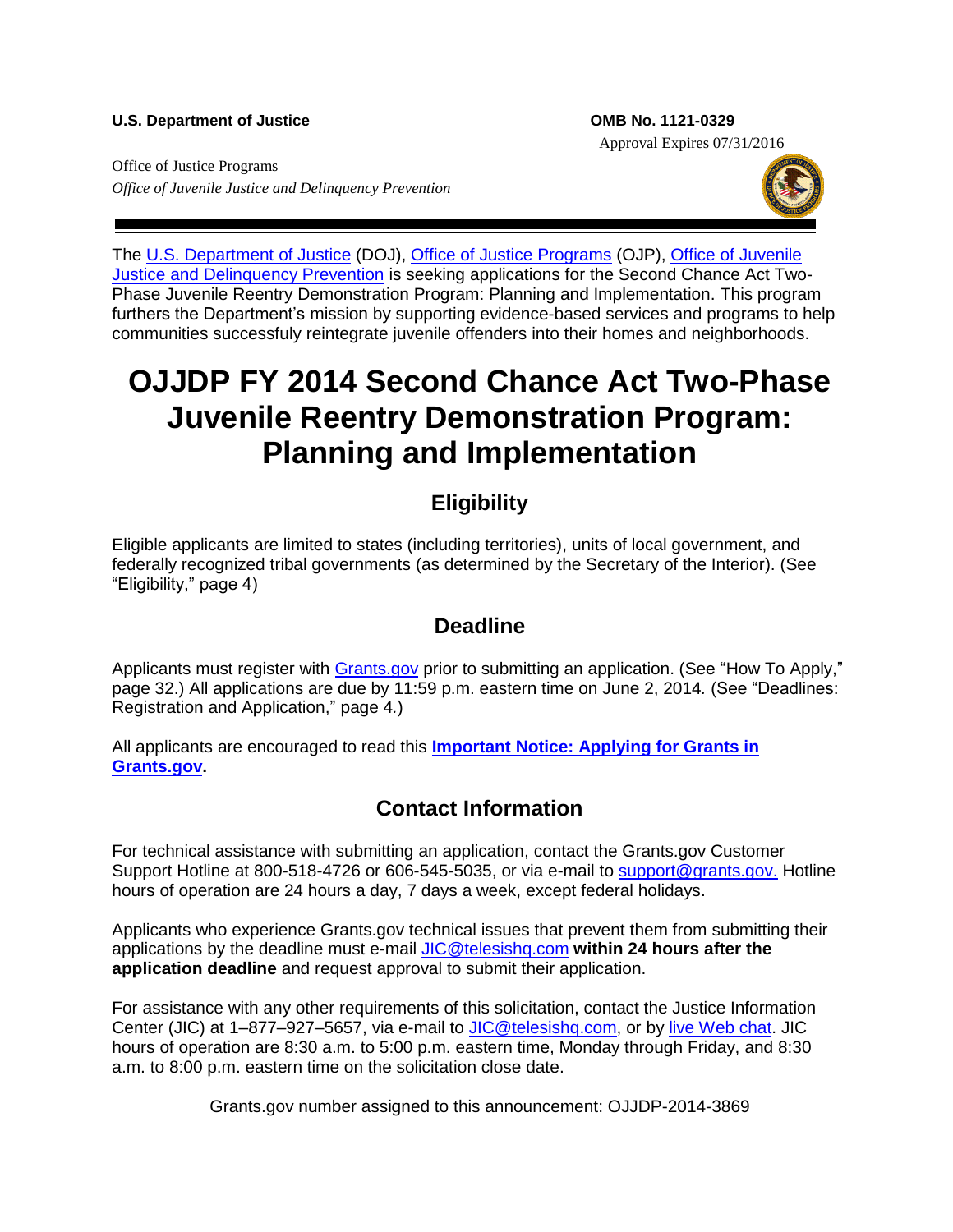Release date: Original April 15, 2014 Revised: April 30, 2014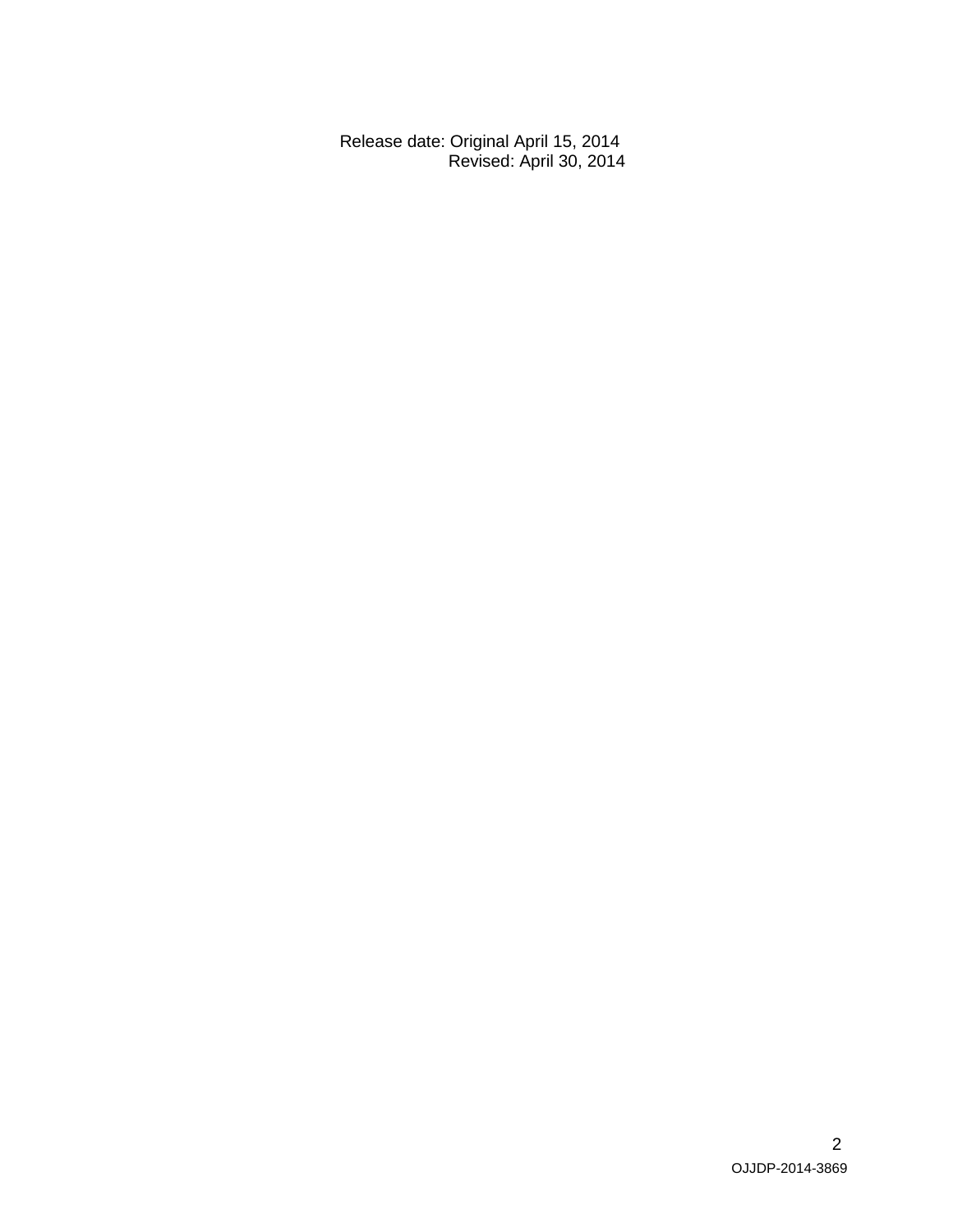| 1. | Information to Complete the Application for Federal Assistance (SF-424) 21    |  |  |  |
|----|-------------------------------------------------------------------------------|--|--|--|
| 2. |                                                                               |  |  |  |
| 3. |                                                                               |  |  |  |
| 4. |                                                                               |  |  |  |
| 5. |                                                                               |  |  |  |
| 6. |                                                                               |  |  |  |
| 7. |                                                                               |  |  |  |
| 8. |                                                                               |  |  |  |
| 9. |                                                                               |  |  |  |
|    |                                                                               |  |  |  |
|    |                                                                               |  |  |  |
|    |                                                                               |  |  |  |
|    |                                                                               |  |  |  |
|    |                                                                               |  |  |  |
|    | Appendix A : Second Chance Act Grantees: What You Need to Know to Ensure Your |  |  |  |
|    |                                                                               |  |  |  |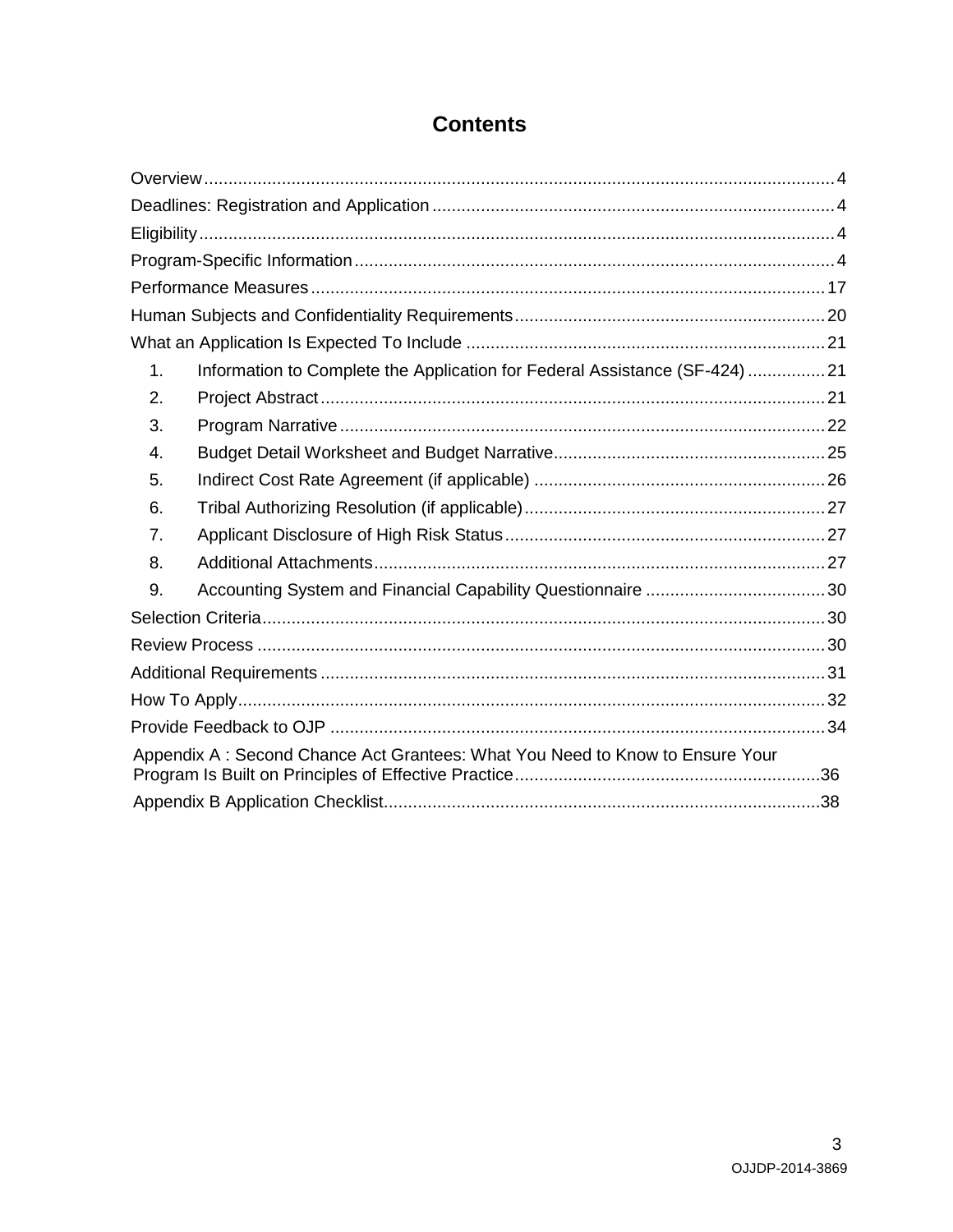# **OJJDP FY 2014 Second Chance Act Two-Phase Juvenile Reentry Demonstration Program: Planning and Implementation (CFDA #16.812)**

### <span id="page-3-0"></span>**Overview**

The Second Chance Act of 2007 [\(Pub. L. 110-199\)](http://www.fedcure.org/documents/SecondChanceAct-of-2007PubLaw110-199.pdf) provides a comprehensive response to the increasing number of incarcerated adults and juveniles who are released from prison, jail, and juvenile residential facilities and are returning to their communities. The FY 2014 Second Chance Act Two-Phase Juvenile Reentry Demonstration Program will help ensure that the assessments and services youth receive in secure confinement, reentry planning process, and services and supervision youth receive upon reentry promote reduced recidivism rates and improvements in positive youth outcomes. A secure confinement facility may include a juvenile detention center, juvenile correctional facility, or staff-secure facility. Eligible juveniles must have been confined under the custody of a local or state juvenile correctional agency and must be admitted to the program prior to their 18th birthday. However, award recipients may continue to implement a juvenile reentry plan for these individuals beyond their 18th birthday. OJJDP does not have a set timeline for terminating these services; they can continue as long as is deemed therapeutically necessary.

## <span id="page-3-1"></span>**Deadlines: Registration and Application**

Applicants must register with Grants.gov prior to submitting an application. OJP encourages applicants to **register several weeks before** the application submission deadline. In addition, OJP urges applicants to **submit applications 72 hours** prior to the application due date. The deadline to apply for funding under this announcement is 11:59 p.m*.* eastern time on June 2, 2014. See "How To Apply" on page 32 for details.

## <span id="page-3-2"></span>**Eligibility**

Eligible applicants are limited to states (including territories), units of local government, and federally recognized Indian tribal governments (as determined by the Secretary of the Interior).

OJJDP welcomes applications that involve two or more entities; however, one eligible entity must be the applicant and the others must be proposed as subrecipients. The applicant must be the entity with primary responsibility for conducting and leading the program.

## <span id="page-3-3"></span>**Program-Specific Information**

Section 101 of the Second Chance Act authorizes the Department of Justice to award grants to state and local governments and federally recognized Indian tribes for demonstration projects to improve reentry outcomes for incarcerated or detained juveniles.

As opposed to previous fiscal years, under this solicitation, applicants apply for a single award that includes both a planning phase and an implementation phase with specific deliverables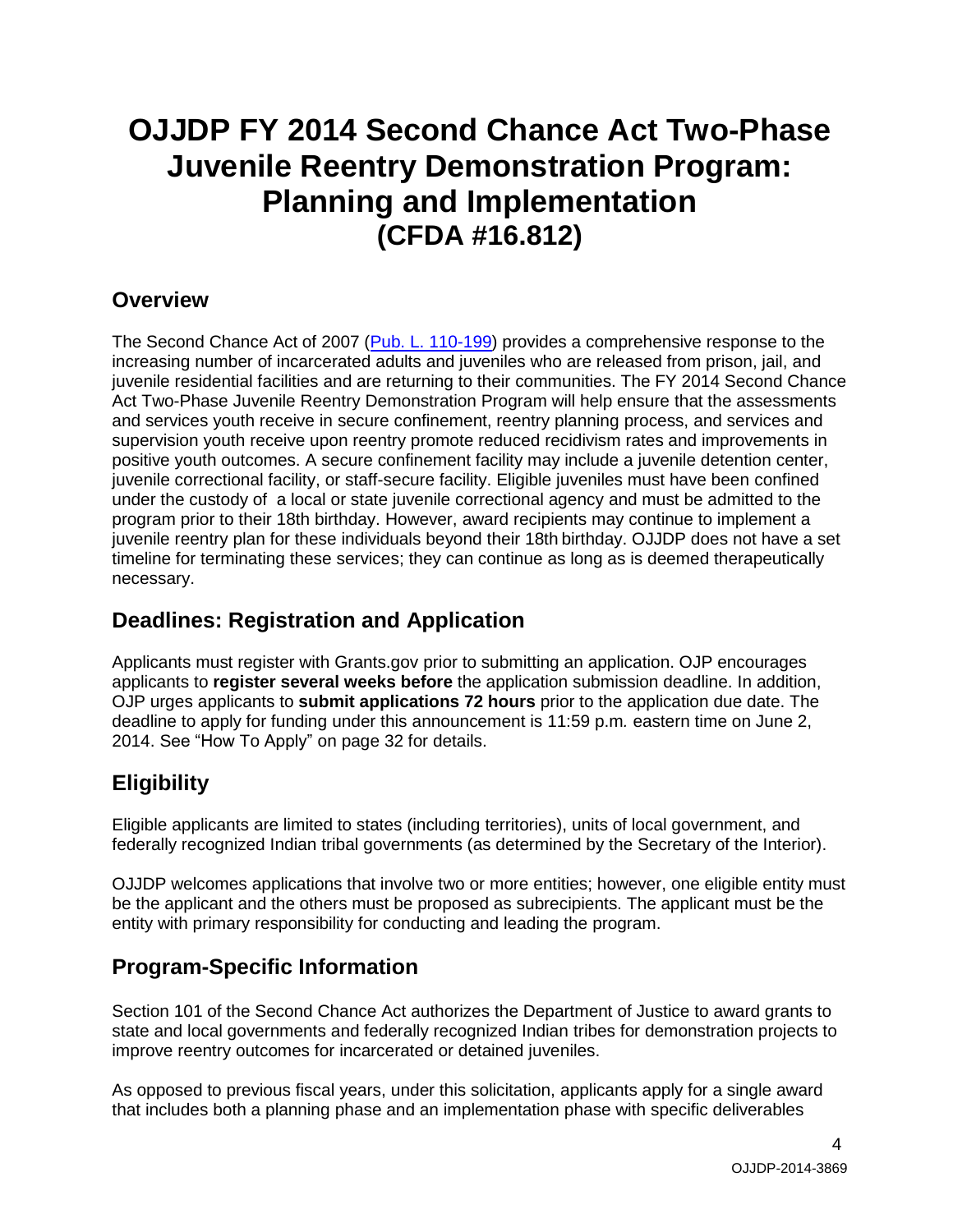required in both phases. These deliverables and expectations for applicants' proposals reflect an enhanced emphasis on the adoption, integration, and effective implementation of the principles and practices that research has demonstrated to improve juvenile reentry outcomes, which are outlined in Appendix A: Second Chance Act Grantees: What You Need to Know to Ensure Your Program is Built on Principles of Effective Practice (see page 36).

This solicitation also allows for eligible tribal applicants to partner with institutions and organizations to incorporate green technologies and environmentally sustainable<sup>1</sup> activities as part of the program's educational, training, and reentry activities for youth participants.

### **Collaboration with Other Federal Agencies**

OJJDP and the Bureau of Justice Assistance (BJA) are collaborating closely on the Second Chance Act implementation to support both juvenile and adult reentry efforts. Similarly, BJA and OJJDP are working with the National Institute of Justice in support of the research and evaluation activities called for in the Act. For more information on the implementation of the Second Chance Act initiatives and frequently asked questions, visit the National Reentry [Resource Center](http://www.nationalreentryresourcecenter.org/) at [www.nationalreentryresourcecenter.org.](http://www.nationalreentryresourcecenter.org/)

As noted under Eligibility, federally recognized tribes are eligible applicants. This includes tribes that intend to implement the program for youth placed in a Bureau of Indian Affairs (BIA) operated juvenile detention facility. In these instances, the application must include a signed memorandum of understanding between the facility and the applicant that states that no grant funds will be used for salaries or costs associated with the BIA facility and that the applicant has permission to provide program services and activities in the facility building and/or grounds. In general, the memorandum of understanding should outline each organization's roles and responsibilities. Services should not supplant existing program operations but should incorporate innovative models. OJJDP will eliminate from funding consideration applicants who fail to submit a signed memorandum of understanding as part of their applications.

### **Letter of Commitment from Partnering University or Green Organization**

Under this solicitation, OJJDP requires tribal applicants to include a letter of commitment from the university or organization that they intend to partner with to develop and implement the green technology and/or environmentally sustainable activity as part of the reentry program. The letter should document the expertise of the university or organization regarding staff, training, equipment, and other assistance. OJJDP will require funding recipients to submit documentation regarding the roles and responsibilities of the grantee and organizations. The letter should also provide an estimated budget of costs for the partnering organization, and these costs should be documented in the application's budget narrative.

**Note:** For those interested in submitting applications to adult-related demonstration reentry projects, visit the BJA Web site at [www.ojp.usdoj.gov/BJA.](http://ojpnet.ojp.doj.gov/sites/solicitations/ojjdp_2/Documents/www.ojp.usdoj.gov/BJA)

 $\overline{a}$ <sup>1</sup> Environmentally viable activities create a center of economic activity around technologies and products that benefit the environment, speeding their implementation and creating new careers that protect the planet.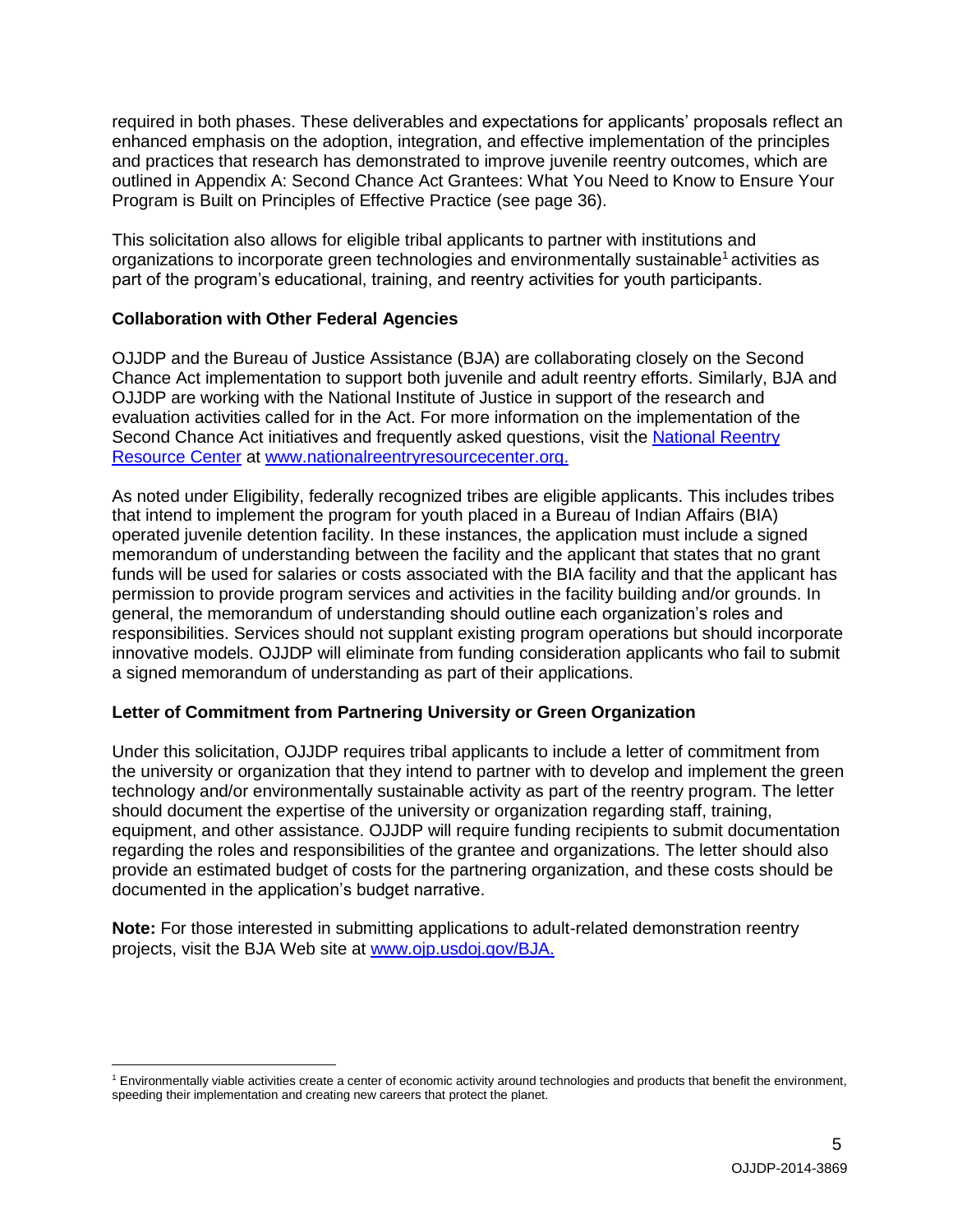### **Purpose**

The purpose of this solicitation is to support demonstration projects to improve juvenile reentry outcomes.

### **Goals and Objectives**

The goal of section 101 of the Second Chance Act is to help eligible applicants develop and implement comprehensive and collaborative strategies to reduce recidivism, increase public safety, and address the challenges that reentry poses. Within the context of this initiative, BJA and OJJDP do not envision reentry to be a specific program. Instead, reentry is defined as a process that begins when a juvenile is first confined, includes the assessment, services, and release planning that occurs in facilities and the services and supervision that the youth receives upon reentry, and ends with his or her successful reintegration into the community.

The objectives of this reentry process are to provide youth with services and supervision in both confinement and the community—based on and matched to their assessed risks and criminogenic needs—that support their successful reentry. Youths' reentry plans should reflect specific and ongoing prerelease and postrelease needs and a strategy for ensuring these needs are met throughout the reentry process in ways that reflect what the research demonstrates improves youth reentry outcomes.

OJJDP will require successful applicants under this solicitation to complete a planning phase for their projects. OJJDP will authorize award recipients to begin the implementation phase of the project after the Office approves the deliverables of this planning phase. Award recipients may spend as long as 6 months of the total project period on the planning phase, with the remaining months used for implementing the project. The initial award period will be 24 months with the possibility of no-cost extensions to allow for the successful completion of both phases.

### **Target Population**

Applicants must identify and define the specific subset of juveniles or combination of subsets that they propose for the target population of their project. Targeted youth must be confined under the custody of a local or state juvenile correctional agency and admitted to the program prior to their 18th birthday. However, award recipients may continue to implement a juvenile reentry plan for these individuals beyond their 18th birthday. OJJDP does not have a set timeline for terminating these services; they can continue as long as is deemed therapeutically necessary.

The target population for the initiative must be a specific medium- to high-risk subset of the population of individuals currently held in secure confinement facilities, such as a juvenile detention center, juvenile correctional facility, or staff-secure facility. For federally recognized Indian tribes, the individuals may be housed in a tribal, regional, county, or local detention center pursuant to state or tribal law. For example, jurisdictions may choose to target specifically juveniles who are:

- assessed as high risk.
- a specific demographic or set of demographics (age, gender, etc.).
- returning to a specific community, neighborhood, or zip code.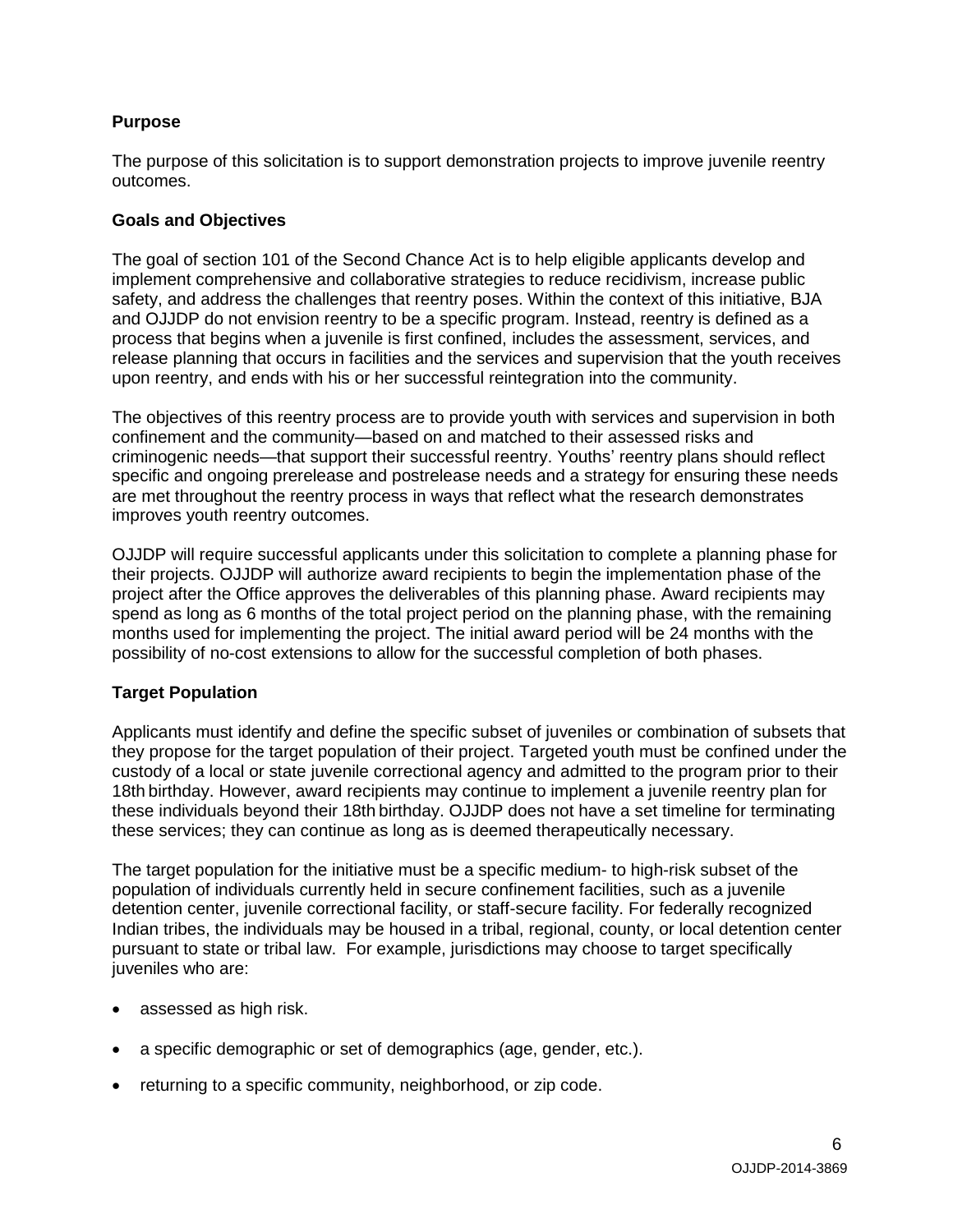• housed in the same facility.

Applicants must provide their reason for selecting this target population and supporting documentation to justify their decision.

**Target Population Data Collection.** In applying for these grants, lead applicants and their subgrantees agree to collect and provide enrollment and participation data during all years of the project.in cooperation with any and all related research efforts and program evaluations. Applicants also agree to provide detailed individual-level data, in the format that OJP will specify during this time period (and for the following 5 years for recidivism data). This may include but will not be limited to the following:

### **Participant Characteristics:**

- age
- gender
- race/ethnicity
- tribal affiliation (as appropriate)
- criminal history
- educational history
- incarceration history
- employment history
- substance abuse history
- mental health history
- family history
- social and personal history
- post-release recidivism
- post-release employment
- post-release housing

### **Intervention Information:**

- service history
- in-program services provided
- program costs
- duration of services
- point of service (pre/post release)

### **Defining and Measuring Youth Reentry Outcomes**

The Second Chance Act stipulates that recidivism is a measure for success in funded programs. For the purposes of this solicitation and OJJDP's reentry initiative, jurisdictions are encouraged to measure successful youth reentry outcomes in the following ways:

### *Recidivism Reduction*:

 establish baseline recidivism rates for the target youth population at least 12 months postrelease from confinement. These baseline recidivism rates should include: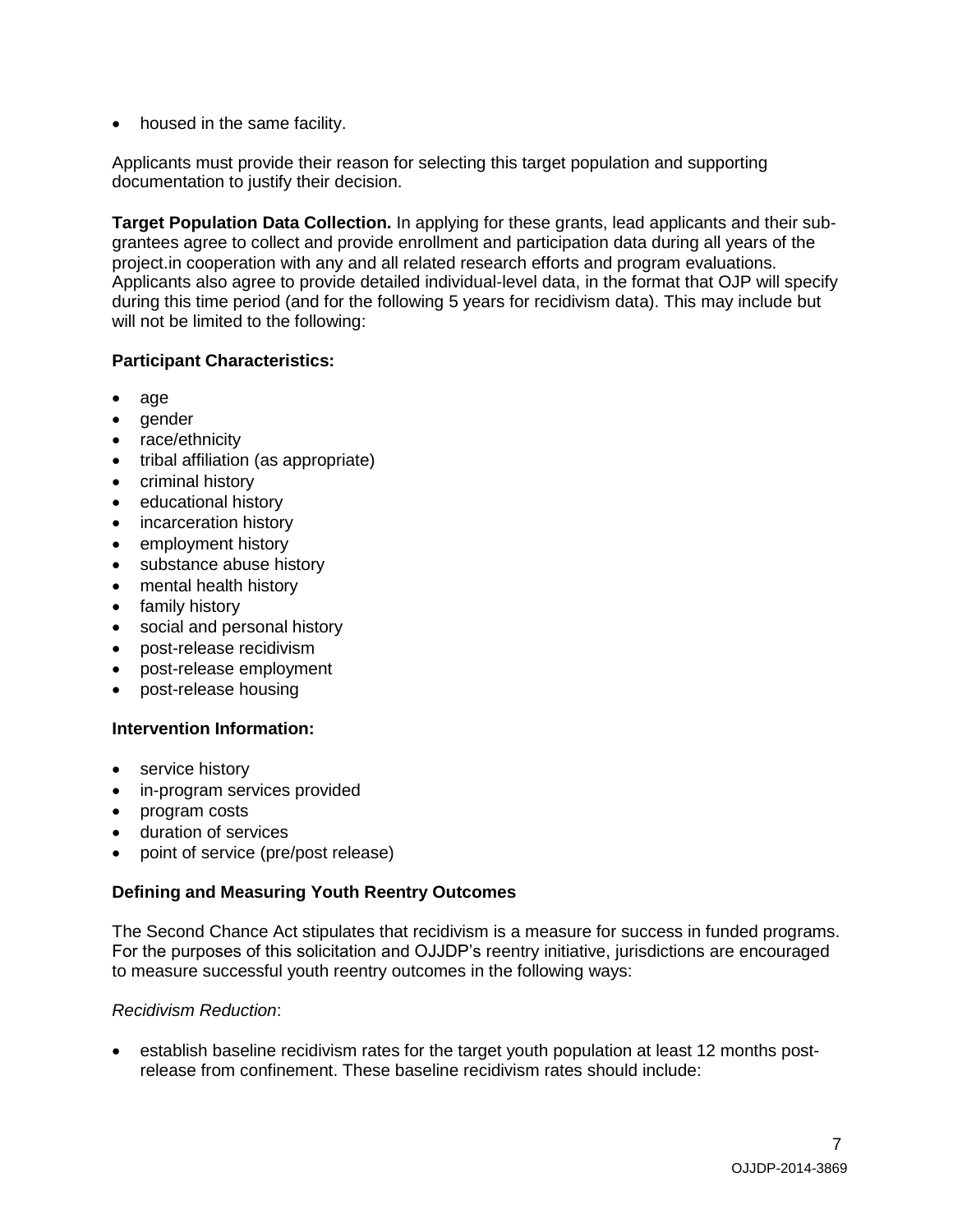- $\circ$  measures for rearrest, reconviction, and/or reincarceration, which are based on a jurisdictionwide definition of recidivism and technical violation rates.
- o rates disaggregated, at minimum, by youths' assessed risk levels.
- $\circ$  recidivism that occurs once youth transition from juvenile court jurisdiction to adult court jurisdiction.
- identify annual targets for reducing these baseline rates that are ambitious, measurable, and achievable.
- demonstrate annual progress toward achieving established targets.

### *Positive Youth Outcomes:*

- establish baselines for a priority set of positive youth outcomes for the target youth population. To the extent possible given data capacity, these baselines should include:
	- $\circ$  outcomes for youth while in facilities. Examples of outcomes include: level of services received and youth engagement with these services; accomplishment of treatment goals, particularly for youth with mental health and/or substance abuse disorders; educational progress and credit attainment; vocational and other types of skill development and attainment; and level of family engagement/involvement.
	- $\circ$  outcomes for youth in the community upon reentry. Examples of outcomes include time to school reenrollment and school attendance; employment; involvement in pro-social activities; substance use; and family involvement in the child welfare and other service systems.
- identify annual targets for improvements in these positive youth outcomes that are ambitious, measurable, and achievable.
- demonstrate annual progress toward achieving established targets.

OJJDP recognizes that many applicants face significant challenges to collecting and analyzing performance measurement data. OJJDP expects applicants to describe in their proposals their current capacity to collect the performance data on reentry recidivism rates and positive youth outcomes, and how, if they receive a grant award, they will strengthen their data capacity internally and/or through partnerships with local, external experts.

### **Mandatory Requirements of a Comprehensive Reentry Program**

Section 101 of the Second Chance Act outlines the following requirements that applicants must include in their applications to secure funding for a comprehensive reentry program. They are:

**1.** A juvenile reentry strategic plan that describes the jurisdiction's long-term reentry strategy, including measurable annual and 5-year performance outcomes relating to the long-term goals of increasing public safety and reducing recidivism. One goal of the plan shall be a 50 percent reduction in the rate of recidivism over a 5-year period.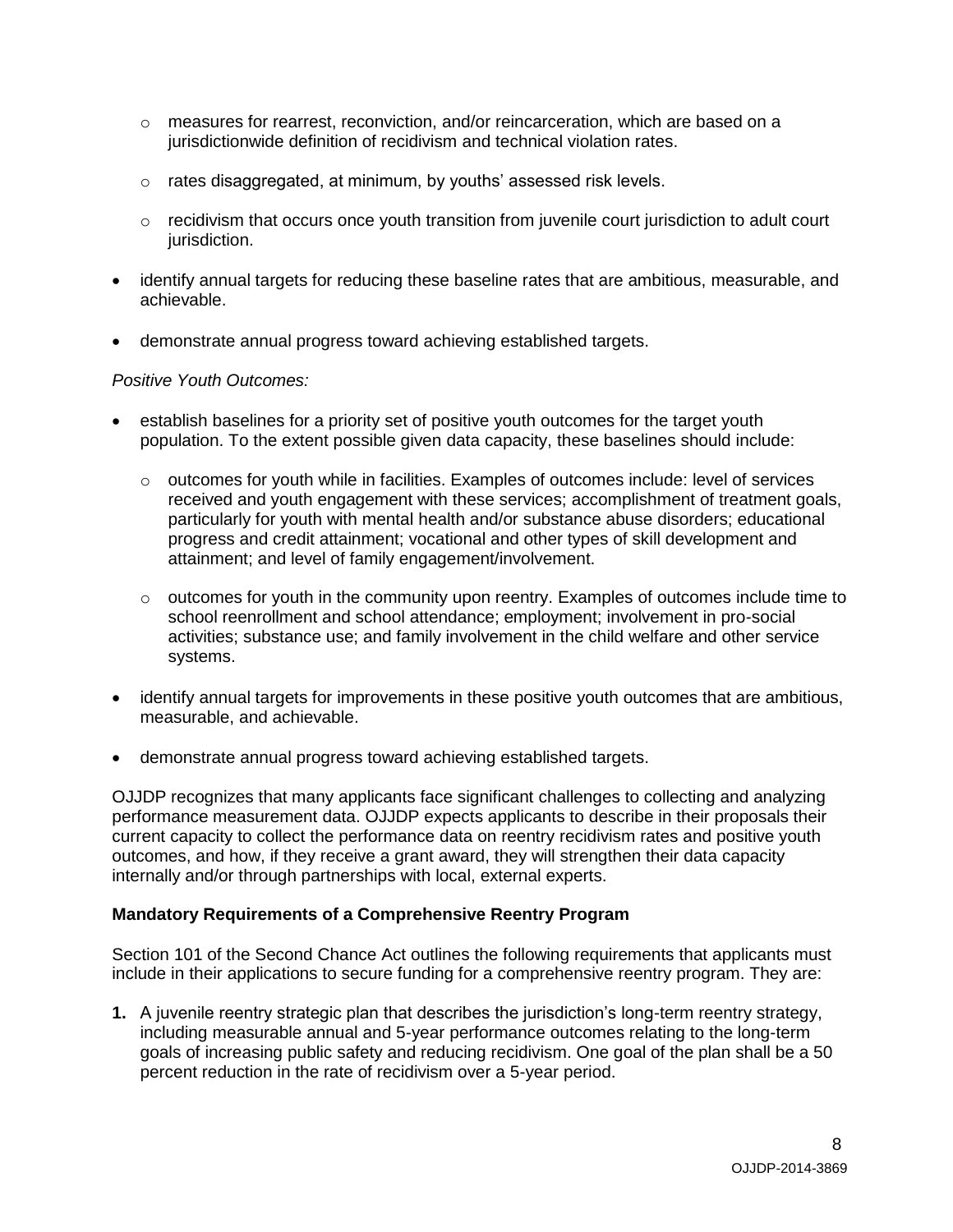- **2.** A detailed juvenile reentry implementation schedule and sustainability plan for the program.
- **3.** Documentation reflecting the establishment of a juvenile reentry task force comprised of state, tribal, territorial, or local leaders and representatives of relevant agencies, service providers, nonprofit organizations, and other key stakeholders. The task force should examine ways to pool resources and funding streams and collect data and best practices in juvenile reentry from stakeholder agencies and organizations. OJJDP notes that this task force and the juvenile reentry strategic plan requirement above provide a key opportunity for policymakers to work together to identify and address local barriers to juvenile reentry, including policy or procedural barriers.
- **4.** Discussion of the role of government agencies, nonprofit organizations, and community stakeholders that the applicant will coordinate and collaborate with on the juvenile reentry strategy and certification of the involvement of such agencies and organizations. Participants in the creation of the strategy should include representatives from public safety, corrections, housing (including partnerships with public housing authorities), health, education, substance abuse, children and families, victims' services, employment, and business.
- **5.** Extensive evidence of collaboration with state, tribal, and local government health, mental health, housing, child welfare, education, substance abuse, victims services, child support, and employment services, and local law enforcement agencies.
- **6.** An extensive discussion of the role of state and tribal corrections departments, community corrections agencies, and local secure confinement systems in ensuring successful reentry of juveniles into their communities. Applications must include letters of support from corrections officials at facilities or individuals to be served through this project.
- **7.** Documentation that reflects explicit support of the chief executive officer of the applicant state, unit of local government, territory, or Indian tribe and how this office will remain informed and connected to the activities of the project.
- **8.** A description of the evidence-based methodology and outcome measures that the applicant will use to evaluate the program and a discussion of how the applicant will use such measurements to assess the impact of the program. The primary objective of the Second Chance Act is to reduce recidivism. Based on reliable research findings, there are eight fundamental principles and practices that are demonstrated to reduce recidivism and improve positive outcomes for youth in the juvenile justice system. These principles and practices are outlined in Appendix A (see page 36). Applicants must clearly articulate how their program design reflects these principles and how they will ensure program participants receive assessment, supervision, and services throughout the reentry process aligned with these principles and practices.
- **9.** A description of how the project could be broadly replicated if demonstrated to be effective.
- **10.** A plan for the analysis of the statutory, regulatory, rules-based, and practice-based hurdles to reintegration of juveniles into the community. (Note: this may be integrated into the juvenile reentry strategic planning requirement and guided by the local juvenile reentry task force discussed above.)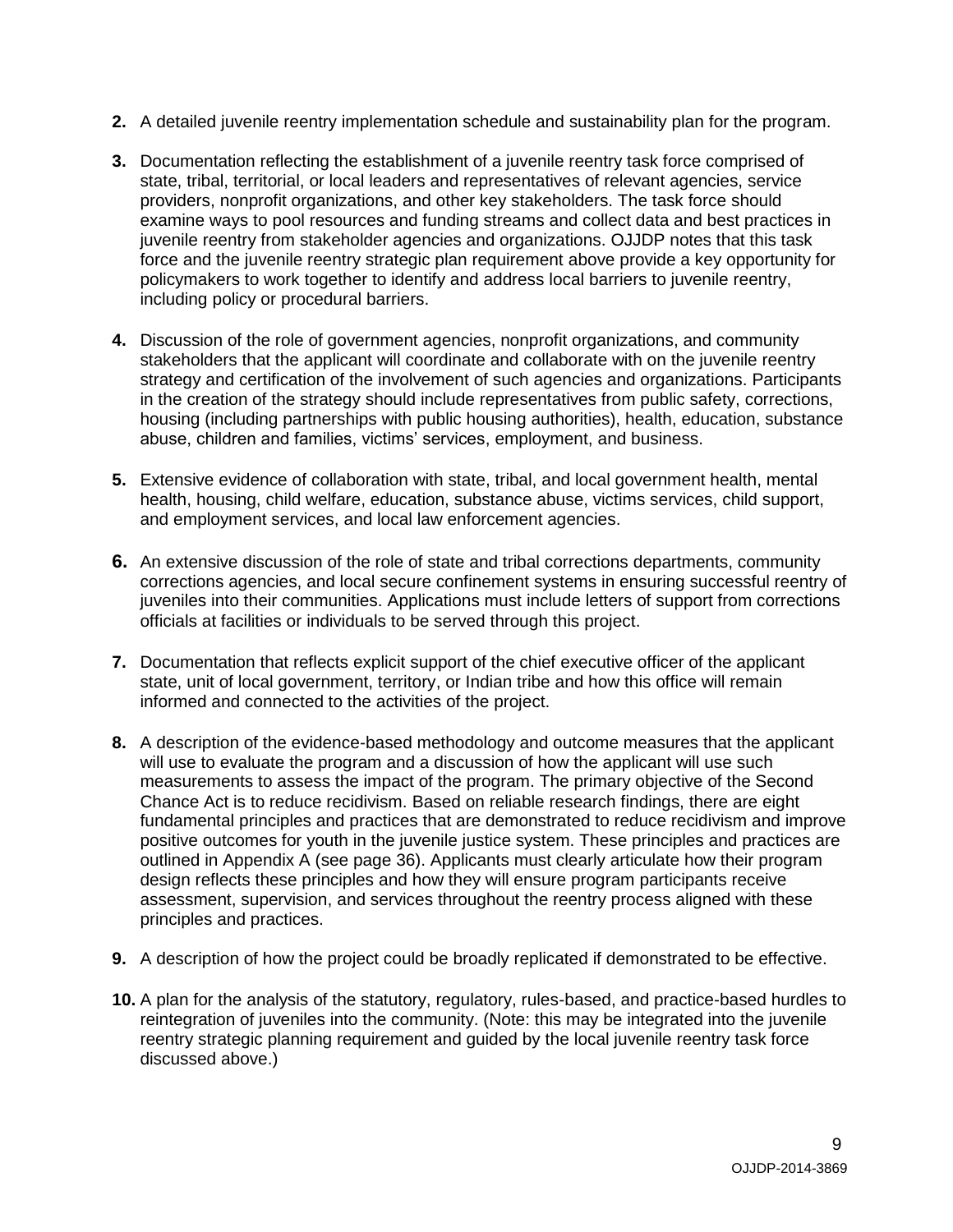**Note:** Tribal applicants must meet the aforementioned requirements as a part of any proposed green reentry program.

### **Planning Phase: Deliverables and Allowable Use of Funds**

Although applicants must address each of the mandatory requirements in their applications, OJJDP expects that some may be in the preliminary stages of development at time of application. During the planning phase, applicants will build upon and strengthen compliance with the mandatory requirements. OJJDP will provide intensive technical assistance to grantees, and the technical assistance provider—the [National Reentry Resource Center—](http://csgjusticecenter.org/jc/category/reentry/nrrc/)will give each grantee a *Planning and Implementation Guide* to help them develop a strategic plan that incorporates evidence-based programs, policies, and practices. Once grantees submit their Planning and Implementation Guide and OJJDP approves it, grantees will move into the implementation phase of their project and gain access to the remainder of their grant funds.

Planning phase deliverables and the allowable use of funds to support these deliverables include the following:

- continue establishment of a juvenile reentry task force comprised of state, tribal, territorial, or local leaders and representatives of relevant agencies, service providers, nonprofit organizations, and other key stakeholders. The task force should examine ways to pool resources and funding streams, implement best practices in juvenile offender reentry, and collect outcome data from stakeholder agencies and organizations. The task force should be the primary resource for development of a reentry strategic plan.
- development and implementation of a performance measurement plan. Consistent with the parameters recommended in the Defining and Measuring Youth Reentry Outcomes section of this solicitation, this plan should facilitate progress toward the establishment of baseline juvenile reentry recidivism rates and a priority set of positive youth outcomes for the target population served; identify annual targets for improvement; and identify and advance a process for the ongoing collection, analysis, reporting, and use of this youth outcome data.
- continued development of a juvenile reentry strategic plan that describes the long-term strategy, including measurable annual and 5-year performance outcomes, relating to the long-term goals of increasing public safety and improving youth outcomes, including reducing recidivism. The reentry strategic plan must:
	- $\circ$  identify specific policy/practice reforms to the reentry system and process that advance the adoption, integration, and effective implementation of the principles and practices that research demonstrates improve youth outcomes as outlined in Appendix A of this solicitation.
	- $\circ$  discuss the role of government agencies, nonprofit organizations, and community stakeholders that the applicant will coordinate and collaborate with on the juvenile reentry strategy and certify the involvement of such agencies and organizations.
	- o include extensive evidence of collaboration with state, tribal and local government health, mental health, housing, child welfare, education, substance abuse, victims' services, employment services, and law enforcement agencies.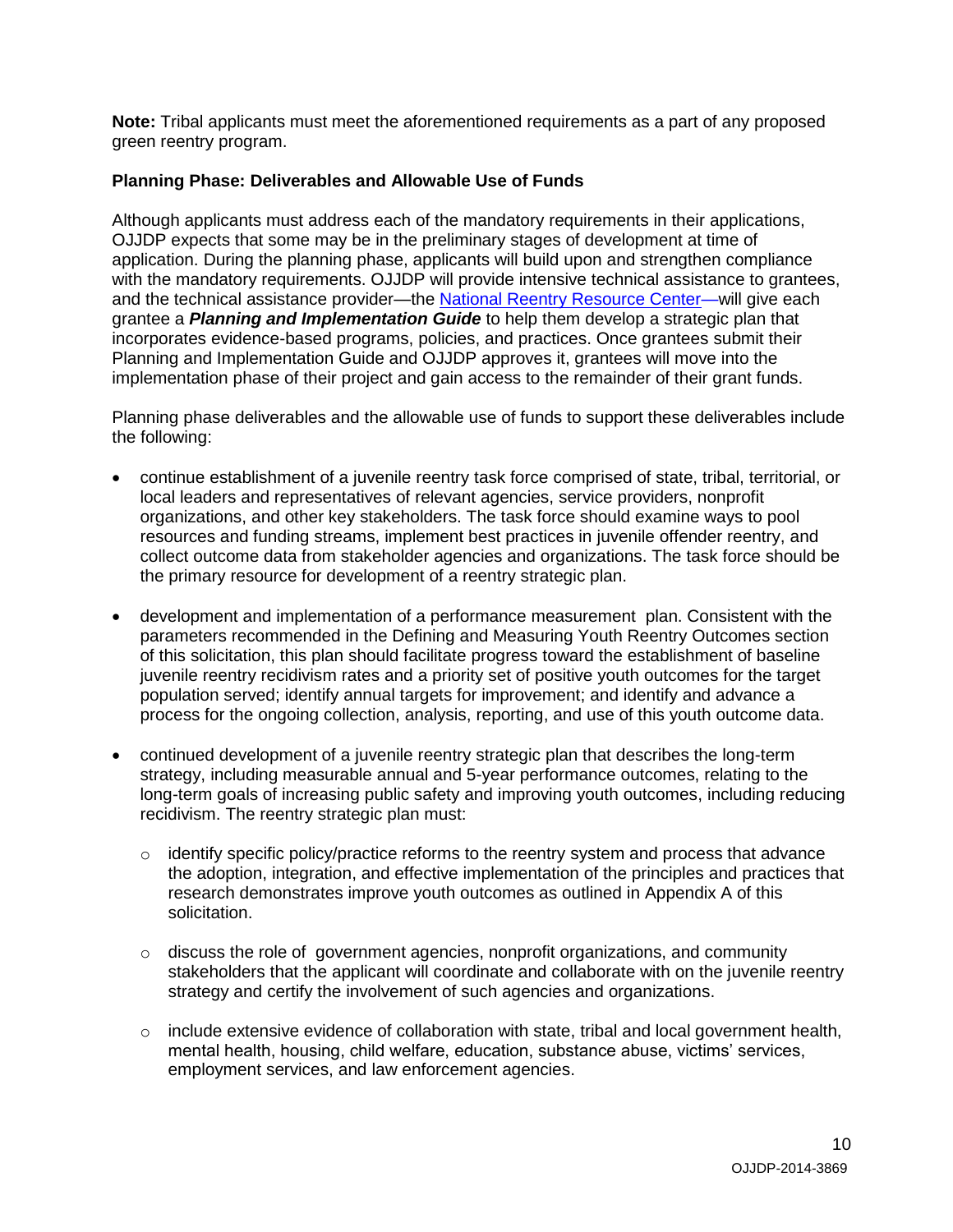- $\circ$  discuss the role of the juvenile corrections system in ensuring successful reentry of juveniles into their communities. OJJDP strongly encourages applicants to include a letter of support from correctional officials responsible for facilities or juveniles to be served through this project, such as the director of the state/tribal/local juvenile correctional agency or chief probation officer.
- o include the goal to reduce the recidivism rate by 50 percent over a 5-year period for offenders released from a juvenile facility who are served.
- development of an implementation plan that identifies how the applicant will execute the strategic plan during the implementation phase, including key activities, timelines, roles and responsibilities, and the use of external experts and consultants.
- establishment of a sustainability plan that outlines how the award recipient will sustain activities after the grant period ends, and to the extent possible, how the applicant will integrate the activities into the jurisdictionwide reentry system and process.

Tribal applicants that intend to implement a green reentry program must describe how they will partner with a university and/or organization to develop and implement at least one green technology or environmentally sustainable activity as part of the reentry program. (Note: This partnership should be documented with a letter of commitment, as described on page 5.)

During the planning phase, OJJDP will expect tribal grantees to work with their university and/or organizational partner(s) to conduct an assessment of the tribal community's environmental needs and interests and to review the viability of implementing different green technologies or environmentally sustainable activities. This assessment must also consider the ability of the juvenile detention center and youth to undertake the activity. The partnership is a critical component to ensure that this assessment and review are conducted successfully and the partners can work together to meet their goals. Although grantees will engage in long-term planning in the first year of the award, applicants, to be considered for funding, should identify at least one environmentally sustainable activity they can accomplish during the award period. The activity should engage the youth in detention and during the reentry process.

**What are Green Technologies and Environmentally Sustainable Activities?** The field of green technology and environmentally sustainable activity is ever-growing and adapting, and therefore, it is impossible to anticipate the full breadth of activities that might be covered through this initiative. OJJDP's goal is to ensure that the technology or activity that successful applicants adopt is responsive to the tribe's culture and is environmentally viable and economically sustainable. Examples of basic green activities that applicants might propose adopting include: indigenous and organic farming, composting, recycling programs, and beekeeping. More complex green technology activities might include training detained and reentry youth in skills of high demand jobs to assemble and install solar panels or wind turbines. The activities listed above are examples only, and applicants should not limit themselves to this list in proposing activities for implementation.

### **Implementation Phase: Deliverables and Allowable Use of Funds**

During the implementation phase, OJJDP expects grantees to use their award to implement activities in alignment with their juvenile reentry strategic plan and that advance the adoption, integration, and effective implementation of the principles and practices identified in Appendix A of this solicitation. Funded activities can include direct services/programs/supports in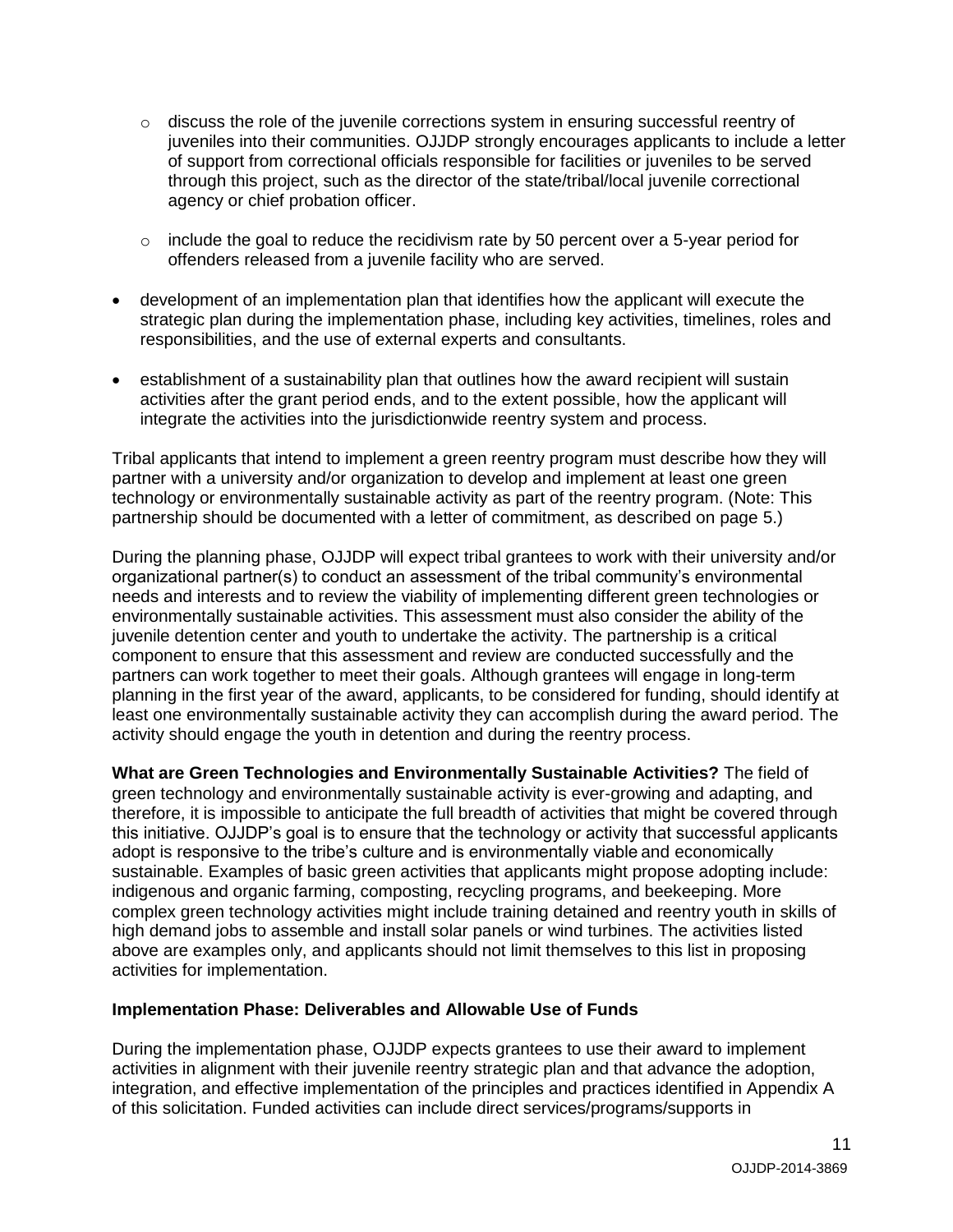confinement and/or the community, supervision practices, reentry planning improvements, training, and other capacity-building efforts to improve youth reentry outcomes. In addition, grantees should address the following:

**Use Evidence-Based Assessment Instruments for Juvenile Reentry Planning***.* Strong evidence can be found in the research literature that juvenile populations should be assessed to determine risk and needs factors and supervision levels and services so that they can receive appropriate interventions. Use of assessment instruments that are reliable, validated, and normed for a specific population increase the chances that individuals will be matched with the appropriate type of treatment and reentry services.

**Target Needs that Affect Recidivism.** While juveniles reentering the community have a variety of treatment and behavioral needs, applicants should focus especially on addressing the dynamic risk factors that are most closely associated with reoffending behavior. Examples include history of antisocial behavior, having delinquent peers, gang involvement, and problems with substance abuse. OJJDP urges applicants to use the results of needs and risk assessments (described above) to identify the most urgent needs to address.

**Provide Sustained Case Planning/Management in the Community.** Juvenile reentry programs should ideally begin when the individual is first incarcerated and continue when the individual is released to the community. Since most juveniles are at the greatest risk of rearrest the first few months after release, services should be most intensive at the time of release to the community. OJJDP strongly urges applicants to use consistent pre- and post-release case management and supervision sustained over at least 6 months to respond especially to the juvenile's transition from incarceration to the community.

**Support a Comprehensive Range of Services for Juveniles.** Based on a juvenile's risk/needs assessment, OJJDP urges applicants to make available a comprehensive range of programs and a process for addressing the needs of individuals, including treatment services that employ age appropriate cognitive, behavioral, and social learning techniques; educational, literacy, vocational, and job placement services (including green technology and environmentally sustainable activities); substance abuse treatment (including alcohol abuse); housing, mental, and physical health care services; programs that encourage safe, healthy, and responsible family and parent-child relationships and enhance family reunification, as appropriate; and, mentoring.

**Provide Staff Training***.* Reentry programs should provide adequate staff training on the appropriate use of cognitive-behavioral interventions and strategies as part of evidence-based programs and practices.

**Affordable Care Act.** Grantees should develop and implement strategies to identify and enroll uninsured youth into Medicaid or other insurance through health exchanges and to connect them to treatment providers as appropriate. They should plan and strategize on how expanded options for access to healthcare can enhance outcomes for returning prisoners. Applicants can plan and implement strategies for expanded Medicaid eligibility, behavioral health parity, connection to subsidized private health insurance options through the health insurance marketplace (also known as exchanges) to increase access, service use, and outcomes.

### **Priority Considerations**

Priority consideration will be given to all applicants who address the following. Applicants are not required to address all of the priority considerations.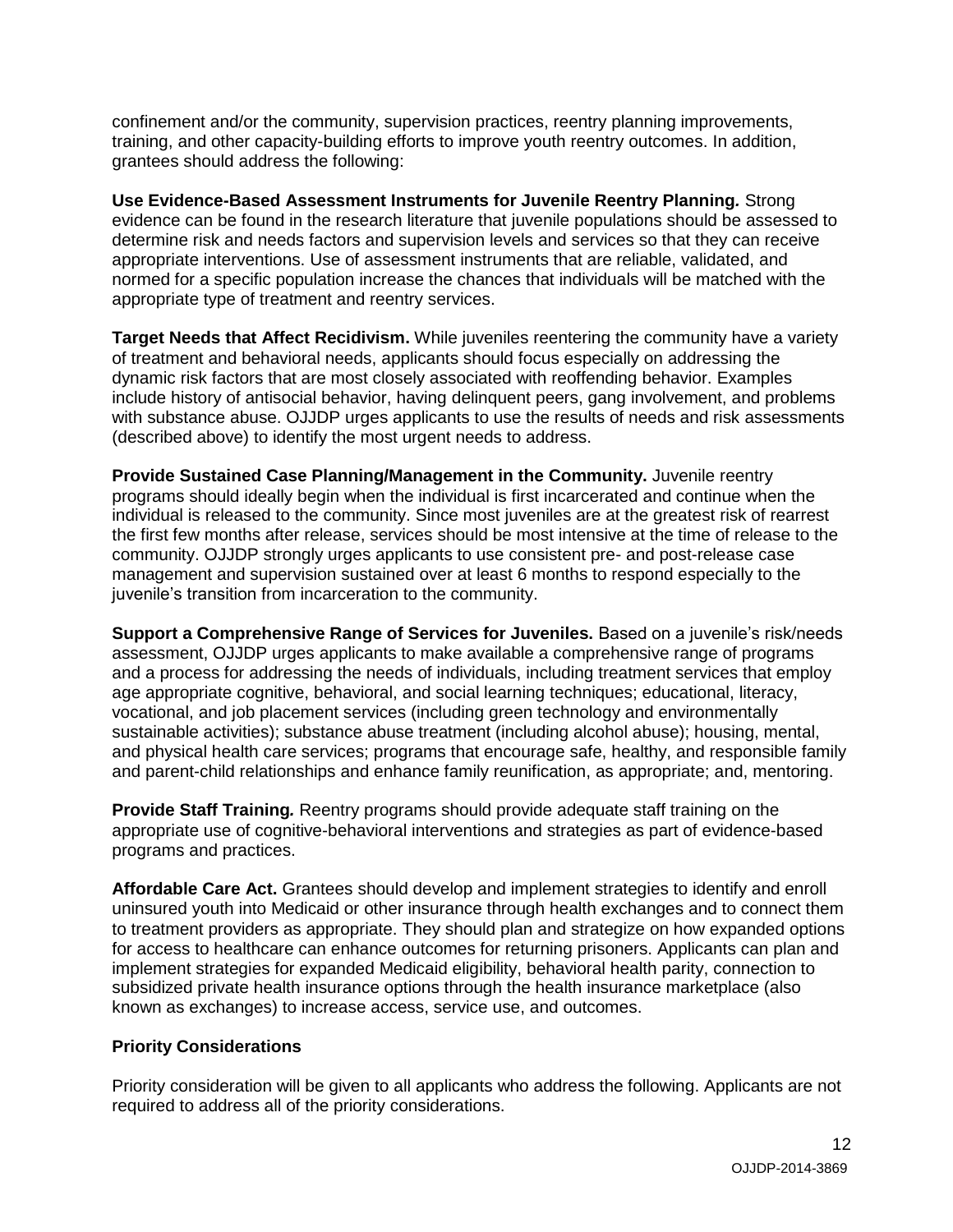- demonstrate the existing internal capacity or have partnerships with local experts to measure youth reentry outcomes in the way identified in the Defining and Measuring Youth Reentry Outcomes section of this solicitation, such that the concrete impact of their grant award on youth reentry outcomes can be clearly measured and shared**.**
- propose juvenile reentry projects that advance, in a substantial and sustained manner, the adoption, integration, and effective implementation of the principles and practices that research has demonstrated improve youth outcomes as identified in Appendix A of this solicitation.
- demonstrate how they will sustain project activities, if successful, after the grant period and how they will integrate these activities as core components of the jurisdictionwide juvenile reentry system and process..OJJDP will take letters of approval from juvenile correctional administrators and/or the agency that oversees the reentry process of youth in local juvenile facilities as strong evidence that applications meet this priority consideration.
- focus the initiative on geographic areas with a disproportionate population of offenders released from juvenile facilities.
- include input from nonprofit organizations, as relevant and appropriate, consultation with crime victims and released offenders, and coordination with families of offenders.
- demonstrate effective case assessment and management abilities to provide comprehensive and continuous reentry, including:
	- $\circ$  planning while offenders are in a juvenile facility, prerelease transition housing, and community release.
	- $\circ$  establishing prerelease planning procedures to ensure that an offender's eligibility for federal or state benefits is established prior to release, subject to any limitations in law, and to ensure that offenders obtain all necessary referrals for reentry services.
	- $\circ$  delivering continuous and appropriate drug treatment, medical care, job training and placement, educational services, or any other service or support needed for reentry.
- review the process by which the applicant adjudicates violations of parole, probation, or supervision following release from a juvenile facility, taking into account public safety and the use of graduated, community-based sanctions for minor and technical violations of parole, probation, or supervision (specifically those violations that are not otherwise, and independently, a violation of law).
- provide for an independent evaluation of reentry programs that include, to the maximum extent possible, random assignment and controlled studies to determine their effectiveness.
- target high-risk offenders for reentry programs through validated assessment tools.

OJJDP will seek to make a limited number of awards out of this solicitation to applicants who focus on a target population of their choosing and who meet one or more of the priority considerations identified above. In addition, unlike in previous fiscal years, OJJDP will not release separate Second Chance Act solicitations for specific populations or areas of focus.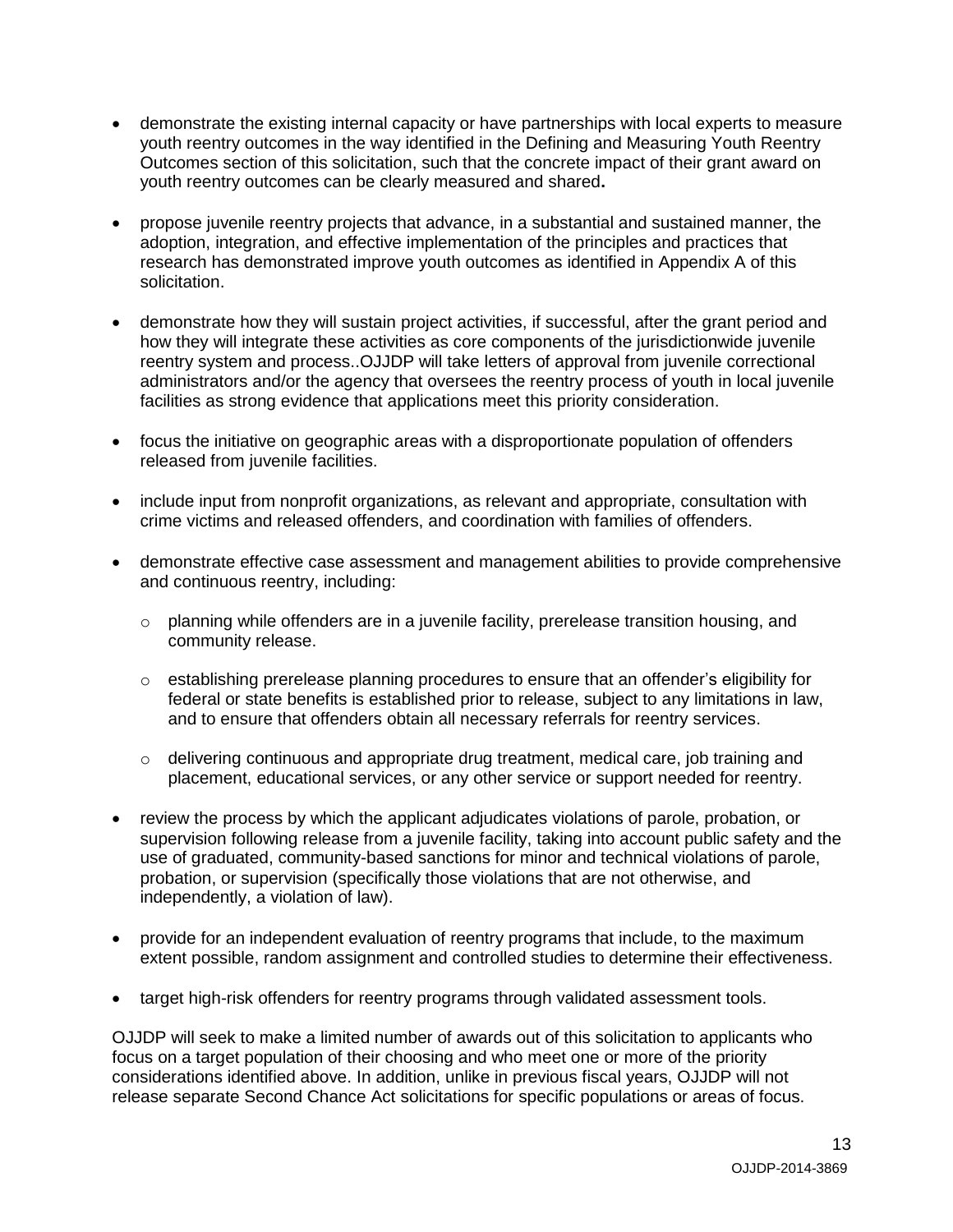Instead, OJJDP will seek to make a limited number of awards out of this solicitation to applicants who meet all of the requirements of this demonstration program and whose applications also prioritize addressing one of the following underserved populations/gaps in the juvenile reentry field:

- the delivery of educational services, including the quality and consistency of the education youth receive in confinement; the exchange of information and records between community and facility schools; the timely reenrollment of youth once they return to the community; and the approved transfer of the credits earned while in confinement in a timely and thorough manner.
- the identification—through validated screening and assessment tools—of youth with mental health, substance abuse, and/or co-occurring disorders; provision of evidence-based treatment for youth in confinement and the community that addresses both their substance abuse/mental health and criminogenic needs; and establishment of a continuity of care from confinement to the community.
- the development of an effective model for the successful reentry of transitional age youth (older adolescents aging out of the juvenile justice system) that includes educational and vocational services in both confinement and in the community and that helps support these youth's successful transition to independence and a productive adulthood.

**Resources for Civil Legal Aid.** Civil legal assistance can often play a critical role in addressing barriers to successful reintegration. An allowable use of Second Chance Act funds for juvenile reentry services includes referral to and payment of legal services related to the purpose of the grant, such as securing a driver's license, expunging criminal records, litigating inappropriate denials of housing or employment and violations of the Fair Credit Reporting Act, creating and/or modifying child support orders, and other family law services that help stabilize individuals and families. For more information, go to

[www.bja.gov/Programs/SecondChanceLegalServicesGuidance.pdf.](http://www.bja.gov/Programs/SecondChanceLegalServicesGuidance.pdf)

### **Evidence-Based Programs or Practices**

OJP strongly emphasizes the use of data and evidence in policy making and program development in criminal justice, juvenile justice, and crime victim services. OJP is committed to:

- improving the quantity and quality of evidence OJP generates;
- integrating evidence into program, practice, and policy decisions within OJP and the field; and
- improving the translation of evidence into practice.

OJP considers programs and practices to be evidence-based when their effectiveness has been demonstrated by causal evidence, generally obtained through one or more outcome evaluations. Causal evidence documents a relationship between an activity or intervention (including technology) and its intended outcome, including measuring the direction and size of a change, and the extent to which a change may be attributed to the activity or intervention. Causal evidence depends on the use of scientific methods to rule out, to the extent possible, alternative explanations for the documented change. The strength of causal evidence, based on the factors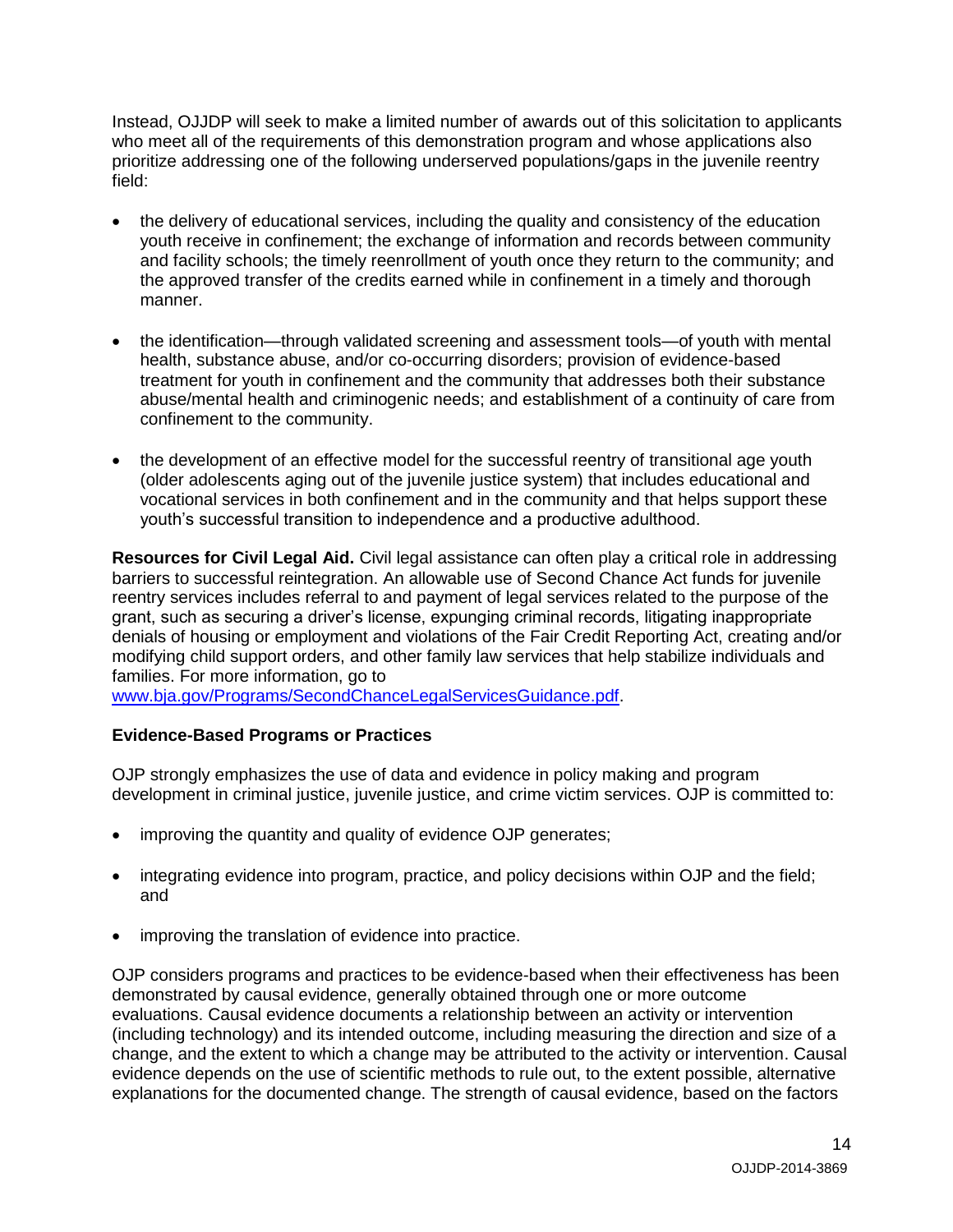described above, will influence the degree to which OJP considers a program or practice to be evidence-based.

For information on specific program models, OJP's [CrimeSolutions.gov](http://www.crimesolutions.gov/) Web site and OJJDP's [Model Programs](http://www.ojjdp.gov/MPG/) Guide Web site are two resources that applicants may use to find information about evidence-based programs in criminal justice, juvenile justice, and crime victim services.

Based upon reliable research findings, there are eight fundamental principles and practices that are demonstrated to reduce recidivism and improve positive outcomes for youth in the juvenile justice system. These eight principles and practices are outlined in Appendix A: Second Chance Act Grantees: What You Need to Know to Ensure Your Program Is Built on Principles of Effective Practice (see page 36).

### **Additional Resources**

OJJDP encourages applicants to review the recommendations from the Attorney General's National Task Force on Children Exposed to Violence, [www.justice.gov/defendingchildhood/cev](http://www.justice.gov/defendingchildhood/cev-rpt-full.pdf)[rpt-full.pdf,](http://www.justice.gov/defendingchildhood/cev-rpt-full.pdf) and the recommendations of the National Research Council's *Reforming Juvenile Justice: A Developmental Approach*, [www.nap.edu/catalog.php?record\\_id=14685](http://www.nap.edu/catalog.php?record_id=14685) and consider incorporating the recommendations into their applications, where applicable.

### **Amount and Length of Awards**

OJJDP will make awards under this program for as much as \$750,000. The initial award period will be 24 months with the possibility of no-cost extensions for completion of the project, if necessary. Grantees may take as long as 6 months to complete their project planning. During the planning phase, grantees will have access to \$50,000 for activities related to addressing the mandatory requirements and planning phase deliverables.

Once the planning phase is completed and OJJDP has approved satisfactory progress toward or completion of all deliverables, the grantee will gain access to the remaining award balance of as much as \$700,000. Grantees will then be able to proceed into the implementation phase and complete project activities.

OJJDP may make as many as 15 awards this fiscal year under this program. All awards are subject to the availability of appropriated funds and to any modifications or additional requirements that may be imposed by law.

### **Budget Information**

**Limitation on Use of Award Funds for Employee Compensation, Waiver.** With respect to any award of more than \$250,000 made under this solicitation, recipients may not use federal funds to pay total cash compensation (salary plus cash bonuses) to any employee of the award recipient at a rate that exceeds 110 percent of the maximum annual salary payable to a member of the Federal Government's Senior Executive Service (SES) at an agency with a Certified SES Performance Appraisal System for that year. The 2014 salary table for SES employees is available at [www.opm.gov/salary-table.](http://www.opm.gov/policy-data-oversight/pay-leave/salaries-wages/salary-tables/14Tables/exec/html/ES.aspx) Note: A recipient may compensate an employee at a greater rate, provided the amount in excess of this compensation limitation is paid with nonfederal funds. (Any such additional compensation will not be considered matching funds where match requirements apply.)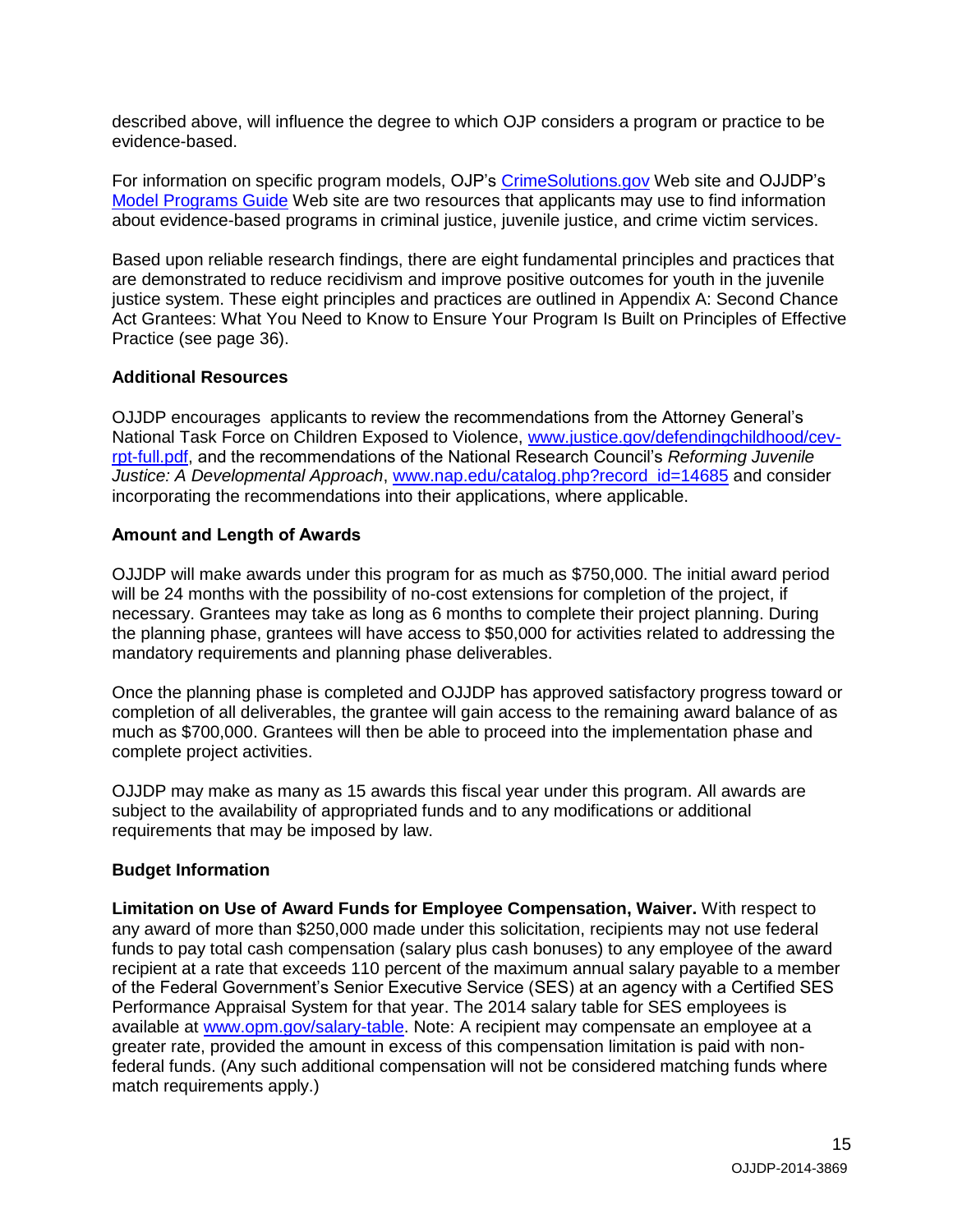The Assistant Attorney General for OJP may exercise discretion to waive, on an individual basis, the limitation on compensation rates allowable under an award. Applicants requesting a waiver should include a detailed justification in the budget narrative of their applications. Applicants who do not submit a waiver request and justification with their applications should anticipate that OJP will request that they adjust and resubmit their budgets.

The justification should include the particular qualifications and expertise of the individual, the uniqueness of the service the individual will provide, the individual's specific knowledge of the program or project being undertaken with award funds, and a statement explaining that the individual's salary is commensurate with the regular and customary rate for an individual with his/her qualifications and expertise, and for the work to be done.

**Prior Approval, Planning, and Reporting of Conference/Meeting/Training Costs.** OJP strongly encourages applicants who propose to use award funds for any conference-, meeting-, or training-related activity to review carefully—before submitting an application—the OJP policy and guidance on "conference" approval, planning, and reporting available at [www.ojp.gov/funding/confcost.htm.](http://www.ojp.gov/funding/confcost.htm) OJP policy and guidance (1) encourage minimization of conference, meeting, and training costs; (2) require prior written approval (which may affect project timelines) of most such costs for cooperative agreement recipients and of some such costs for grant recipients; and (3) set cost limits, including a general prohibition of all food and beverage costs.

**Costs Associated with Language Assistance (if applicable).** If an applicant proposes a program or activity that would deliver services or benefits to individuals, the costs of taking reasonable steps to provide meaningful access to those services or benefits for individuals with limited English proficiency may be allowable. Reasonable steps to provide meaningful access to services or benefits may include interpretation or translation services, where appropriate.

For additional information, see the "Civil Rights Compliance" section of the OJP "Other Requirements for OJP Applications" Web page at [www.ojp.usdoj.gov/funding/other\\_requirements.htm.](http://www.ojp.usdoj.gov/funding/other_requirements.htm)

**Match Requirement.** As required by the Second Chance Act, a match is required for all applications. A grant made under this program may not cover more than 50 percent of the total cost of the funded project. Applicants must identify the source of the 50 percent non-federal portion of the budget and how they will use match funds. Grant recipients must provide a minimum of 25 percent of the total project cost in cash match, and they may match 25 percent of the total project cost through in-kind contributions of goods or services directly related to the purpose for which the grant was awarded. Grantees must use federal funds and their cash match to supplement, not supplant, non-federal funds that would otherwise be available for the activities funded under this section.

**Match Waiver.** The Attorney General may waive the match requirement upon a determination of fiscal hardship. To be considered for a waiver of match, the applicant must submit with the application a letter of request signed by the authorized representative that defines the fiscal hardship. Fiscal hardship may be defined in terms related to reductions in overall correctional budgets, furloughing or reductions in force of correctional staff, or other similar documented actions that have resulted in severe budget reductions.

**Note:** Once incorporated into the OJP-approved budget, the match becomes mandatory and subject to audit. Further, if a successful applicant's proposed match exceeds the required match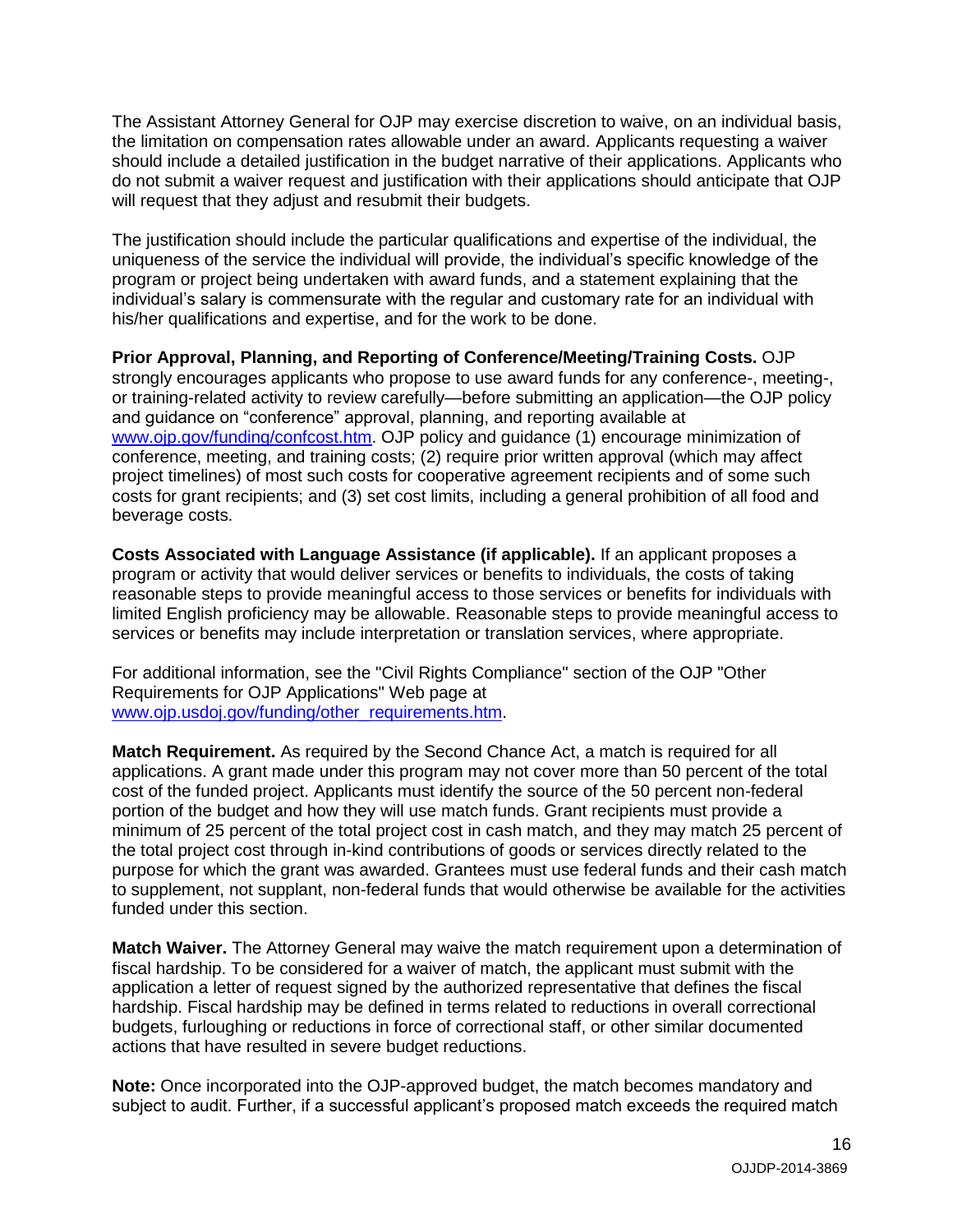amount, the match amount that is incorporated into its OJP-approved budget is mandatory and subject to audit.

The formula for calculating match is:

Federal Award Amount  $=$  Adjusted (Total) Project Costs Federal Share Percentage

Required Recipient's Share Percentage x Adjusted Project Cost = Required Match

**Example:** 50% match requirement: for a federal award amount of \$750,000, calculate match as follows:

 $$750,000 = $1,500,000$  50% x \$1,500,000 = \$750,000 match 50%

### <span id="page-16-0"></span>**Performance Measures**

To assist the Department with fulfilling its responsibilities under the Government Performance and Results Act of 1993 (GPRA), Public Law 103-62, and the GPRA Modernization Act of 2010, Public Law 111–352, applicants who receive funding under this solicitation must provide data that measure the results of their work done under this solicitation. OJP will require any award recipient, post award, to provide the data requested in the "Data Grantee Provides" column so that OJP can calculate values for the "Performance Measures" column.

Applicants should be aware that OJJDP is currently reviewing the performance measures for this solicitation. OJJDP will likely update these measures for grantees to better ensure that they can measure and report the impact of awards on improving youth reentry outcomes in a comprehensive and reliable way.

Performance measures currently identified for this solicitation are as follows:

| <b>Objective</b>                                                                                                                       | <b>Performance</b><br><b>Measure</b>                  | <b>Description</b>                                                                                                                                                                                                                                                                               | <b>Data Grantee Provides</b>                                                       |
|----------------------------------------------------------------------------------------------------------------------------------------|-------------------------------------------------------|--------------------------------------------------------------------------------------------------------------------------------------------------------------------------------------------------------------------------------------------------------------------------------------------------|------------------------------------------------------------------------------------|
| To provide the<br>juvenile offender<br>with appropriate<br>evidence-based<br>services based on<br>a juvenile offender<br>reentry plan. | Number of<br>youth enrolled<br>in reentry<br>program. | The intent of this indicator is to<br>measure the change in the number<br>of offenders who are enrolled in<br>reentry services.<br>The number of youth enrolled<br>represents the number of youth<br>who actually end up in the<br>program.<br>Program records are the preferred<br>data source. | Number of youth enrolled in<br>the reentry program during<br>the reporting period. |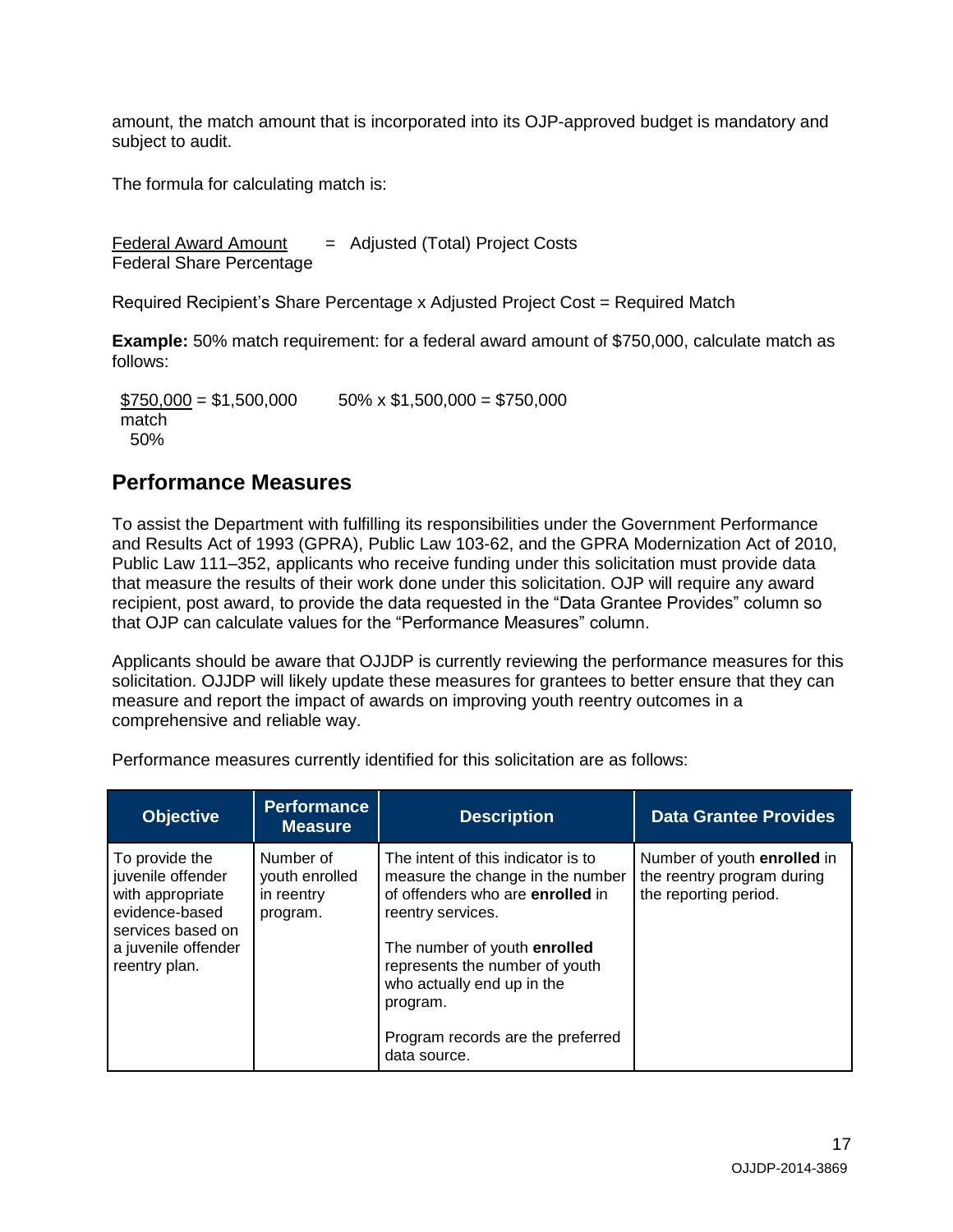| <b>Objective</b> | <b>Performance</b><br><b>Measure</b>                                                                   | <b>Description</b>                                                                                                                                                                                                                                                                                                                                                                                                                                                                                                                       | <b>Data Grantee Provides</b>                                                                                                                                                         |
|------------------|--------------------------------------------------------------------------------------------------------|------------------------------------------------------------------------------------------------------------------------------------------------------------------------------------------------------------------------------------------------------------------------------------------------------------------------------------------------------------------------------------------------------------------------------------------------------------------------------------------------------------------------------------------|--------------------------------------------------------------------------------------------------------------------------------------------------------------------------------------|
|                  | Number of<br>program youth<br>served                                                                   | An unduplicated count of the<br>number of youth served by the<br>program during the reporting<br>period. The number of youth<br>served for a reporting period is the<br>number of program youth carried<br>over from previous reporting<br>period, plus new admissions<br>during the reporting period.<br>Program records are the preferred<br>data source.                                                                                                                                                                              | Number of program youth<br>carried over from the<br>previous reporting period.<br>New admissions during the<br>reporting period.                                                     |
|                  | Percentage of<br>youth served<br>with whom an<br>evidence-based<br>best practice<br>model was<br>used. | The number and percentage of<br>youth with whom a best practice<br>was used. Best practice models<br>include program models that have<br>been shown, through rigorous<br>evaluation and replication, to be<br>effective at preventing or reducing<br>juvenile delinquency or related risk<br>factors, such as substance abuse.<br>Model programs can come from<br>many valid sources (e.g.,<br>Blueprints for Violence Prevention,<br>OJJDP's Model Programs Guide,<br>SAMHSA's Model Programs, State<br>model program resources, etc.). | Number of youth served<br>using an evidence-based<br>best practice model or<br>program during the reporting<br>period.<br>The number of youth served<br>during the reporting period. |
|                  | Number of<br>services<br>provided                                                                      | This measure is designed to<br>assess both need and program<br>capacity. Report the number of<br>youth who are assessed as<br>needing various types of services<br>during the reporting period, and<br>also the number of youth who<br>actually receive various services<br>during the reporting period.                                                                                                                                                                                                                                 | Number of services provided<br>(by type) during the reporting<br>period.                                                                                                             |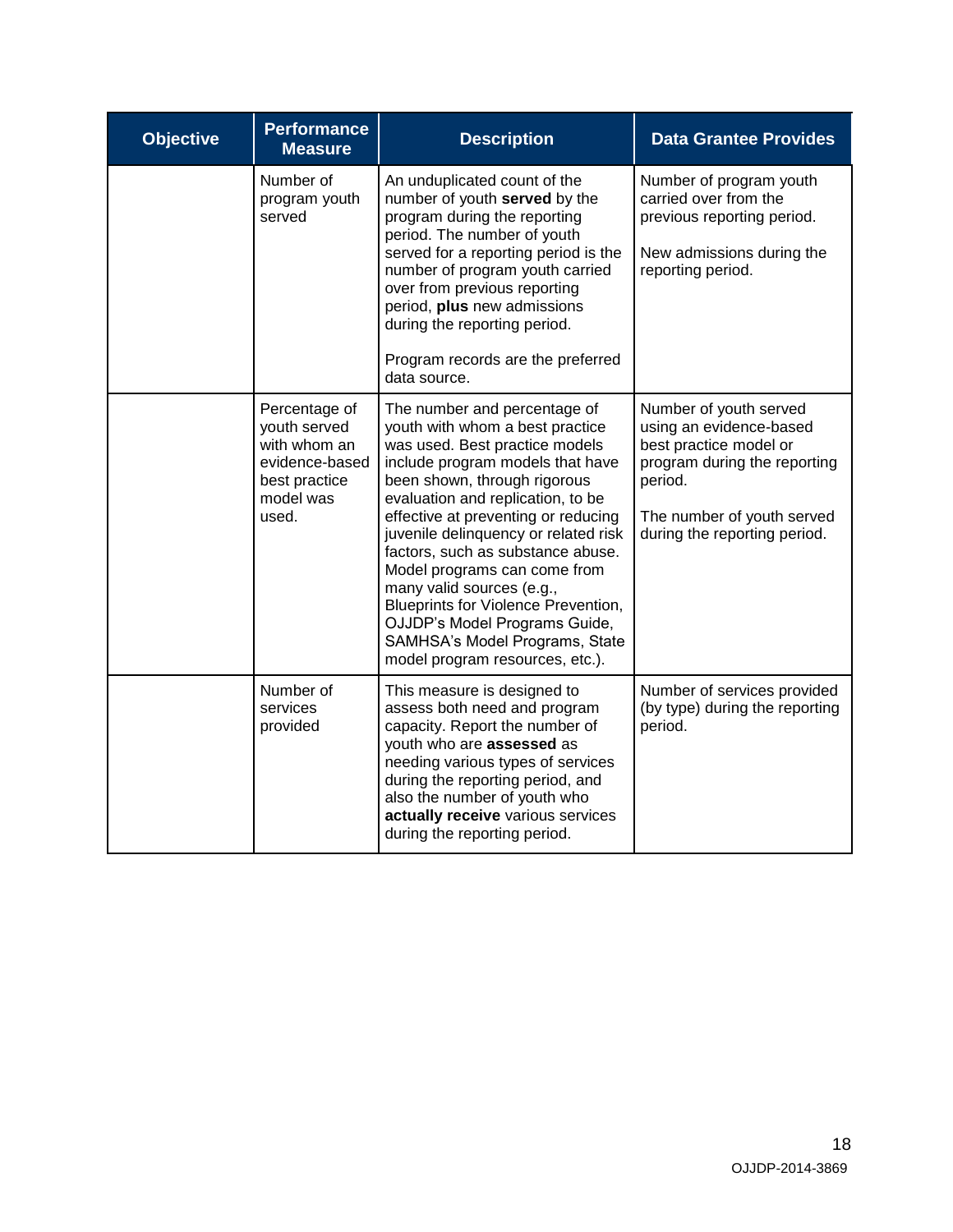| <b>Objective</b> | <b>Performance</b><br><b>Measure</b>                                                       | <b>Description</b>                                                                                                                                                                                                                                                                                                                                                                                                                                                                                                                                                                                                            | <b>Data Grantee Provides</b>                                                                                                                                                                                                                                                                                                                                                                               |
|------------------|--------------------------------------------------------------------------------------------|-------------------------------------------------------------------------------------------------------------------------------------------------------------------------------------------------------------------------------------------------------------------------------------------------------------------------------------------------------------------------------------------------------------------------------------------------------------------------------------------------------------------------------------------------------------------------------------------------------------------------------|------------------------------------------------------------------------------------------------------------------------------------------------------------------------------------------------------------------------------------------------------------------------------------------------------------------------------------------------------------------------------------------------------------|
|                  | Number of<br>program youth<br>who were<br>adjudicated.                                     | The number and percentage of<br>participating program youth who<br>were adjudicated for a new<br>delinquent offense during the<br>reporting period or 6-12 months<br>post program completion. This<br>does NOT include technical<br>violations and is appropriate for<br>any youth-serving program.<br>A juvenile residential facility is a<br>place where young persons who<br>have committed offenses may be<br>housed overnight. A facility has<br>living and sleeping units, such as<br>wings, floors, dorms, barracks, or<br>cottages.<br>Official records (police, juvenile<br>court) are the preferred data<br>source. | During the reporting period:<br>Number of program youth<br>who were committed to a<br>juvenile residential facility as<br>a result of a new<br>adjudication.<br>Number of youth sentenced<br>to adult prison as a result of a<br>new adjudication.<br>Number of youth given some<br>other sentence as a result of<br>a new adjudication.<br>Number of program youth<br>tracked for adjudications.          |
|                  | Number of<br>program youth<br>who had<br>technical<br>violations (short<br>and long term). | The number and percentage of<br>program youth who had a violation<br>of the terms of their supervision<br>(commonly referred to as a<br>technical violation) during the<br>reporting period or 6-12 months<br>post program completion.<br>A juvenile residential facility is a<br>place where young persons who<br>have committed offenses may be<br>housed overnight. A facility has<br>living and sleeping units, such as<br>wings, floors, dorms, barracks, or<br>cottages.                                                                                                                                                | Number of program youth<br>who were committed to a<br>juvenile residential facility as<br>a result of a technical<br>violation.<br>Number of youth who were<br>sentenced to adult prison as<br>a result of a technical<br>violation.<br>Number of youth who<br>received some other<br>sentence as a result of a<br>technical violation.<br>Number of program youth<br>tracked for technical<br>violations. |
|                  | Percentage of<br>youth<br>completing<br>program<br>requirements.                           | The number and percent of<br>program youth who have<br>successfully fulfilled all program<br>obligations and requirements. This<br>does not include youth who are still<br>in ongoing programs. Program<br>obligations will vary by program,<br>but should be a predefined list of<br>requirements or obligations that<br>clients must meet before program<br>completion.                                                                                                                                                                                                                                                     | Number of program youth<br>who exited the program<br>having completed all program<br>requirements during the<br>reporting period.<br>Total number of youth who<br>exited the program during the<br>reporting period.                                                                                                                                                                                       |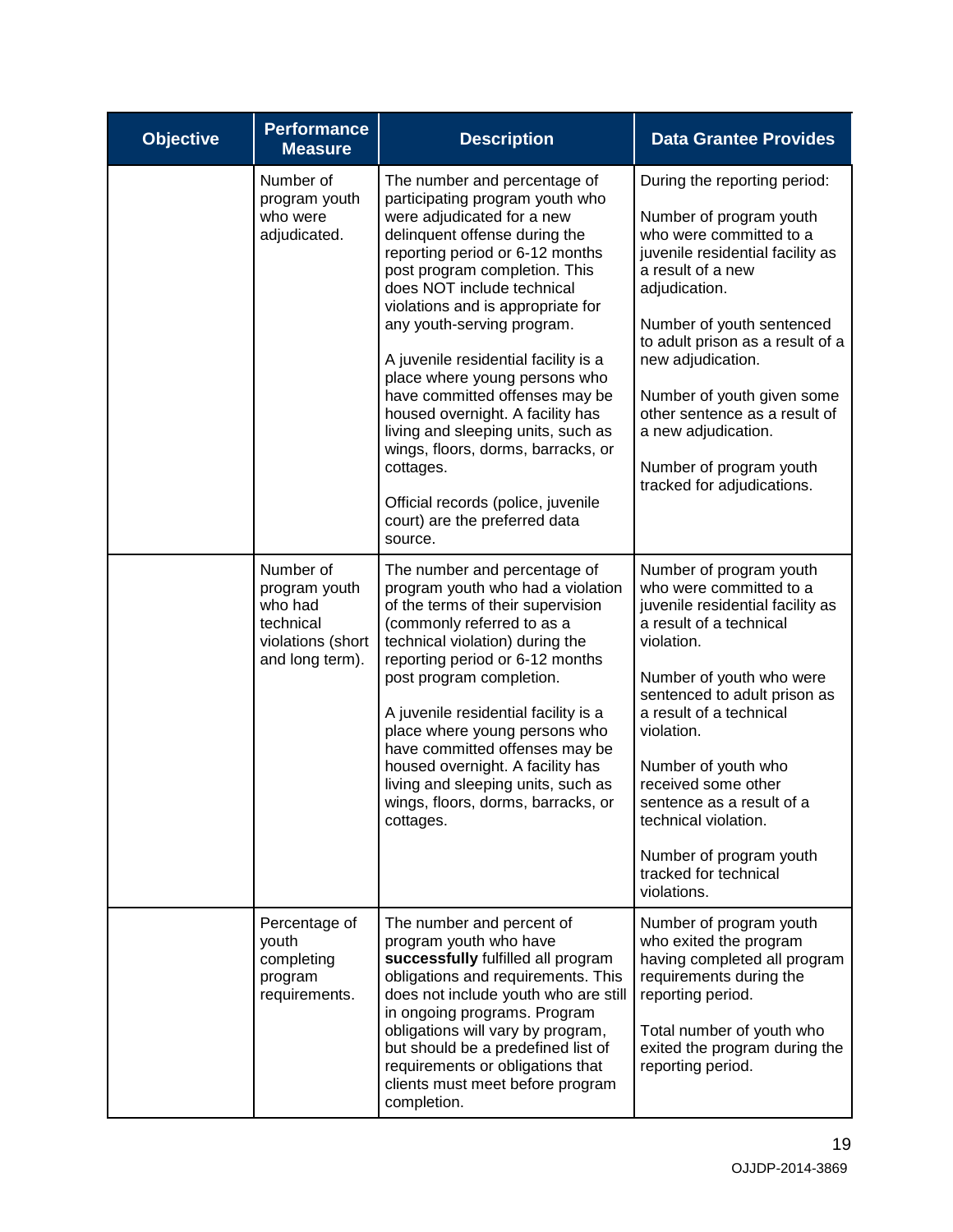| <b>Objective</b> | <b>Performance</b><br><b>Measure</b>                                                           | <b>Description</b>                                                                                                                                                                       | <b>Data Grantee Provides</b>                                                                                                                                                                                                                                                         |
|------------------|------------------------------------------------------------------------------------------------|------------------------------------------------------------------------------------------------------------------------------------------------------------------------------------------|--------------------------------------------------------------------------------------------------------------------------------------------------------------------------------------------------------------------------------------------------------------------------------------|
|                  | Percentage of<br>program youth<br>exhibiting<br>desired change<br>in the targeted<br>behavior. | The number and percent of<br>program youth who have exhibited<br>a desired change in the targeted<br>behavior during the reporting<br>period or 6-12 months post-<br>program completion. | Number of youth exhibiting a<br>desired change in targeted<br>behavior (behavior targeted<br>will depend on specific<br>program goals and activities<br>and may include academic<br>achievement, school<br>attendance, social<br>competence, etc.) as<br>reported by a survery tool. |

OJP does not require applicants to submit performance measures data with their applications. Instead, applicants should discuss in their application their proposed methods for collecting data for performance measures. Refer to the section "What an Application Is Expected To Include" on page 21 for additional information.

## <span id="page-19-0"></span>**Human Subjects and Confidentiality Requirements**

The following requirements must be met for all applications that propose to conduct research and include human subjects. Research is defined as follows:

Research means a systematic investigation, including research development, testing, and evaluation, designed to develop or contribute to generalizable knowledge. Activities that meet this definition constitute research for the purposes of this policy, whether or not they are conducted or supported under a program that is considered research for other purposes. For example, some demonstration and service programs may include research activities (28 C.F.R. § 46.102(d).

DOJ regulations (28 C.F.R. Part 46) protect the human subjects of federally funded research. Part 46 requires that an Institutional Review Board, in accordance with the regulations, review and approve most research involving human subjects that any federal department or agency conducts or supports before an award recipient may expend federal funds for that research. As a rule, persons who participate in federally funded research must provide their informed consent and must be permitted to terminate their participation at any time. Funding recipients, before they will be allowed to spend OJP funds on any research activity involving human subjects, must submit appropriate documentation to OJP showing compliance with 28 C.F.R. Part 46 requirements, as requested by OJP.

DOJ regulations (28 C.F.R. Part 22) require recipients of OJP funding to submit a Privacy Certificate as a condition of approval of any grant application or contract proposal that contains a research or statistical component under which "information identifiable to a private person" will be collected, analyzed, used, or disclosed. The funding recipient's Privacy Certificate includes a description of its policies and procedures to be followed to protect the confidentiality of identifiable data (28 C.F.R. § 22.23). The Department's regulations provide, among other matters, that: "Research or statistical information identifiable to a private person may be used only for research or statistical purposes (28 C.F.R. § 22.21)." Moreover, any private person from whom information identifiable to a private person is collected or obtained (either orally or by means of written questionnaire or other document) must be advised that the information will only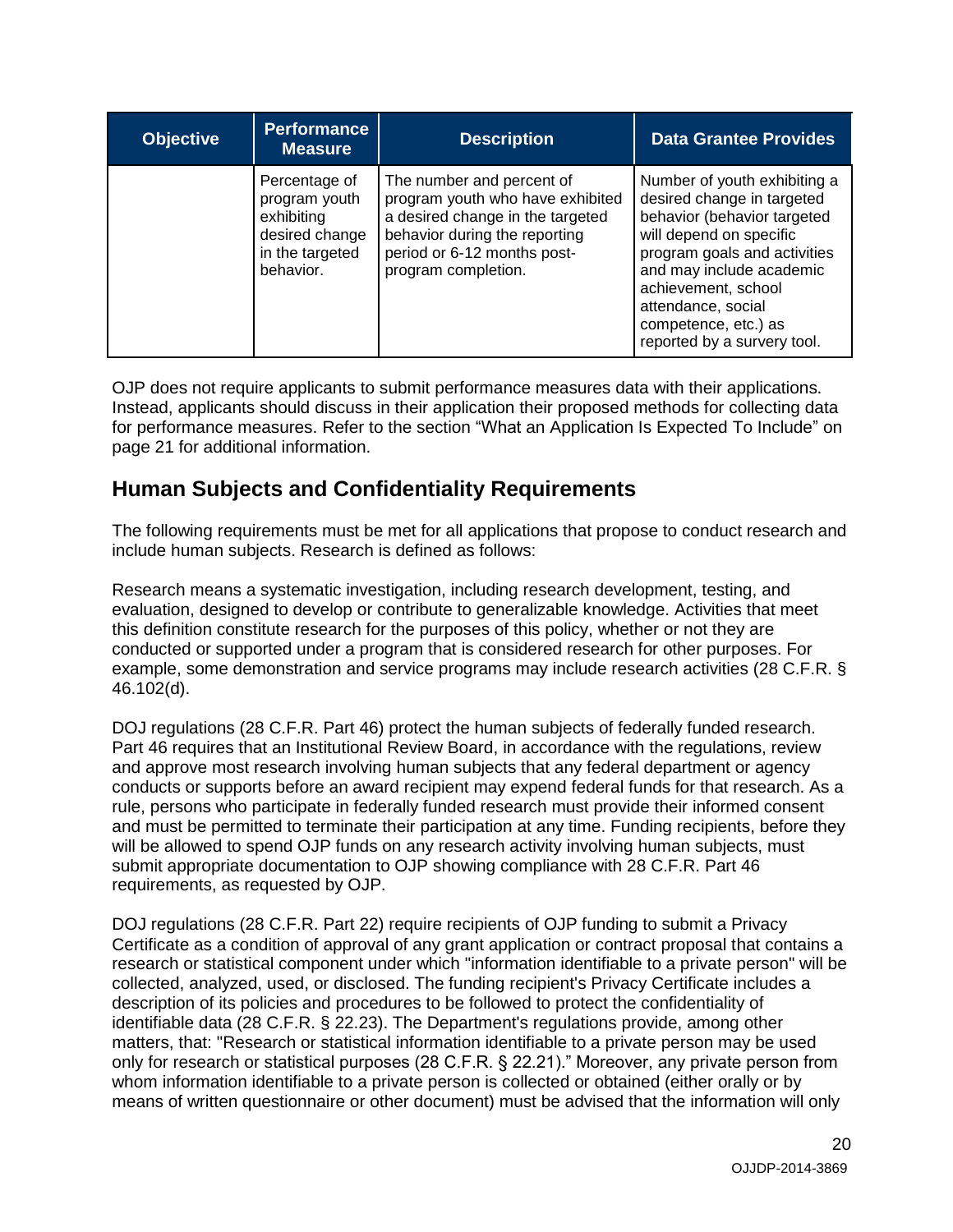be used or disclosed for research or statistical purposes and that compliance with the request for information is voluntary and may be terminated at any time (28 C.F.R. § 22.27).

Applicants selected for an award will be required to submit all appropriate IRB and privacy documents prior to spending OJP funds for research-related activities.

### <span id="page-20-0"></span>**What an Application Is Expected To Include**

Applicants should anticipate that if they fail to submit an application that contains all of the specified elements, it may negatively affect the review of their application; and, should a decision be made to make an award, it may result in the inclusion of special conditions that preclude the recipient from accessing or using award funds pending satisfaction of the conditions.

Moreover, applicants should anticipate that applications that are determined to be nonresponsive to the scope of the solicitation, do not request funding within the funding limit, or do not include the application elements that OJJDP has designated to be critical will neither proceed to peer review nor receive further consideration. Under this solicitation, OJJDP has designated the following application elements as critical: Program Narrative, Budget Detail Worksheet or Budget Narrative.

OJP strongly recommends that applicants use appropriately descriptive file names (e.g*.*, "Program Narrative," "Budget Detail Worksheet and Budget Narrative," "Timelines," "Memoranda of Understanding," "Resumes") for all attachments. Also, OJP recommends that applicants include resumes in a single file.

### <span id="page-20-1"></span>**1. Information to Complete the Application for Federal Assistance (SF-424)**

The SF-424 is a required standard form used as a cover sheet for submission of preapplications, applications, and related information. Grants.gov and OJP's Grants Management System (GMS) take information from the applicant's profile to populate the fields on this form. When selecting "type of applicant," if the applicant is a for-profit entity, select "For-Profit Organization" or "Small Business" (as applicable).

### <span id="page-20-2"></span>**2. Project Abstract**

Applications should include a high-quality project abstract that summarizes the proposed project in 400 words or less. Abstracts should be—

- written for a general public audience.
- submitted as a separate attachment with "Project Abstract" as part of its file name.
- single-spaced, using a standard 12-point font (Times New Roman) with 1-inch margins.

As a separate attachment, the abstract will **not** count against the page limit for the program narrative.

The abstract should provide an overview of the jurisdiction's target goals, including improved juvenile reentry recidivism rates and positive youth outcomes and the target population and number of youth to be served, and how the applicant will measure progress toward achieving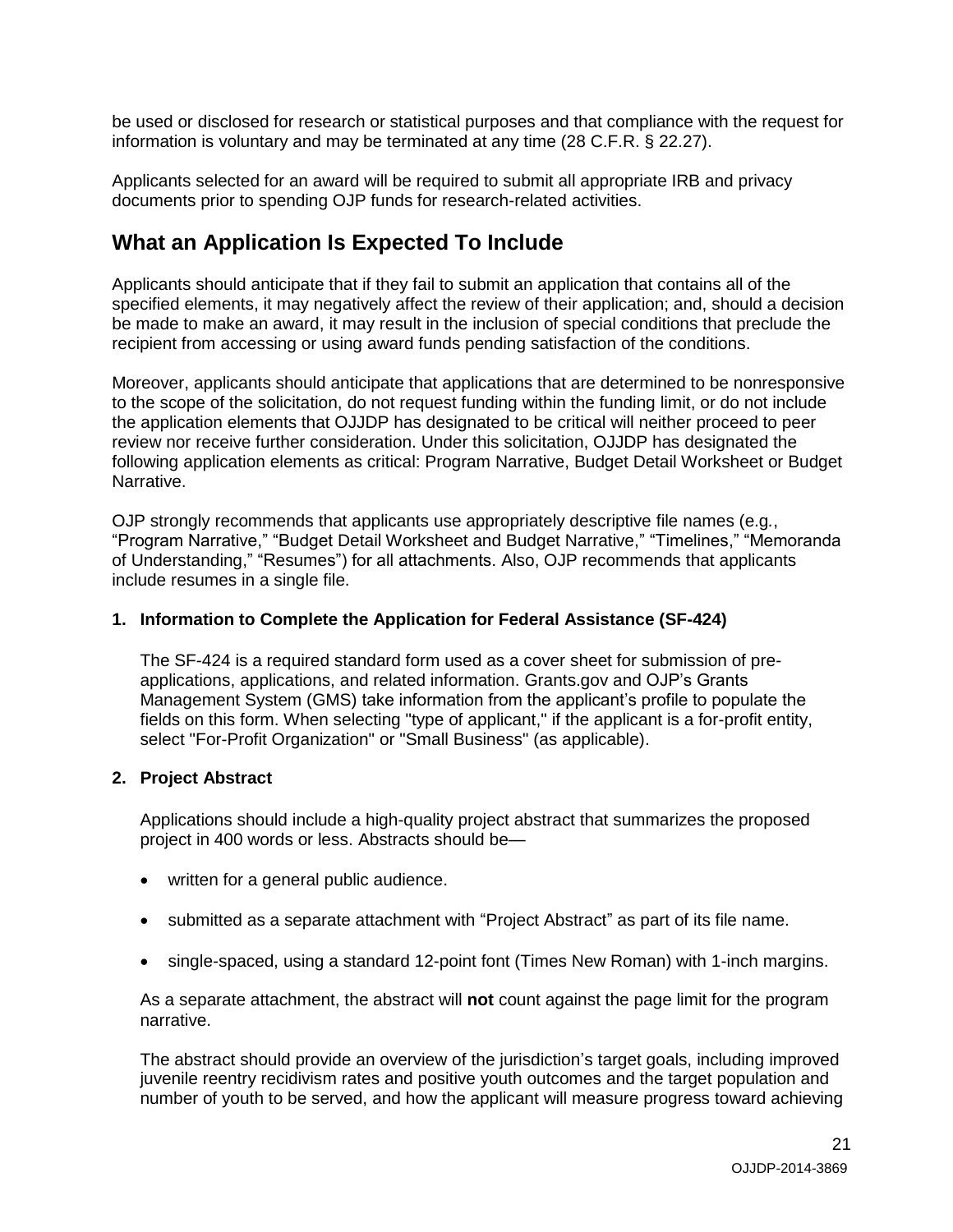these goals and objectives. The abstract should also provide a brief description of the overall program design and project activities; how the project activities reflect the mandatory requirements and required deliverables in both the planning and implementation phases; and the key strategies that the applicant will use to facilitate the successful execution of these project activiites.

The abstract should also indicate whether the applicant will use any portion of the project budget to conduct research as described in the Human Subjects and Confidentiality Requirements section on page 20.

All project abstracts should follow the detailed template available at [www.ojp.usdoj.gov/funding/Project\\_Abstract\\_Template.pdf.](http://www.ojp.usdoj.gov/funding/Project_Abstract_Template.pdf)

**Permission to Share Project Abstract with the Public.** It is unlikely that OJJDP will be able to fund all promising applications submitted under this solicitation, but it may have the opportunity to share information with the public regarding promising but unfunded applications, for example, through a listing on a Web page available to the public. This public posting would allow other possible funders to become aware of such proposals.

The project abstract template asks applicants to indicate whether they give OJP permission to share their abstract (including contact information) with the public. Granting (or failing to grant) this permission will not affect OJP's funding decisions, and, if the application is not funded, granting permission will not guarantee that abstract information will be shared, nor will it quarantee funding from any other source.

Note: OJP may choose not to list a project that otherwise would have been included in a listing of promising but unfunded applications, should the abstract fail to meet the format and content requirements noted above and outlined in the project abstract template.

### <span id="page-21-0"></span>**3. Program Narrative**

Applicants must submit a program narrative that presents a detailed description of the purpose, goals, objectives, strategies, design, and management of the proposed program. The program narrative should be double-spaced with 1-inch margins, not exceeding 30 pages of 8½ by 11 inches, and use a standard 12-point font, preferably Times New Roman. Pages should be numbered "1 of 30," etc. The tables, charts, pictures, etc., including all captions, legends, keys, subtext, etc., may be single-spaced and will count in the 30-page limit. Material required under the Budget and Budget Narrative and Additional Attachments sections will not count toward the program narrative page count. Applicants may provide bibliographical references as a separate attachment that will not count toward the 30-page program narrative limit. If the program narrative fails to comply with these length-related restrictions, OJJDP may consider such noncompliance in peer review and in final award decisions.

The program narrative should address the following selection criteria: (1) statement of the problem; (2) goals, objectives, and performance measures; (3) program design and implementation; and (4) capabilities/competencies. The applicant should clearly delineate the connections between and among each of these sections. For example, the applicant should derive the goals and objectives directly from the problems to be addressed. Similarly, the project design section should clearly explain how the program's structure and activities will accomplish the goals and objectives identified in the previous section.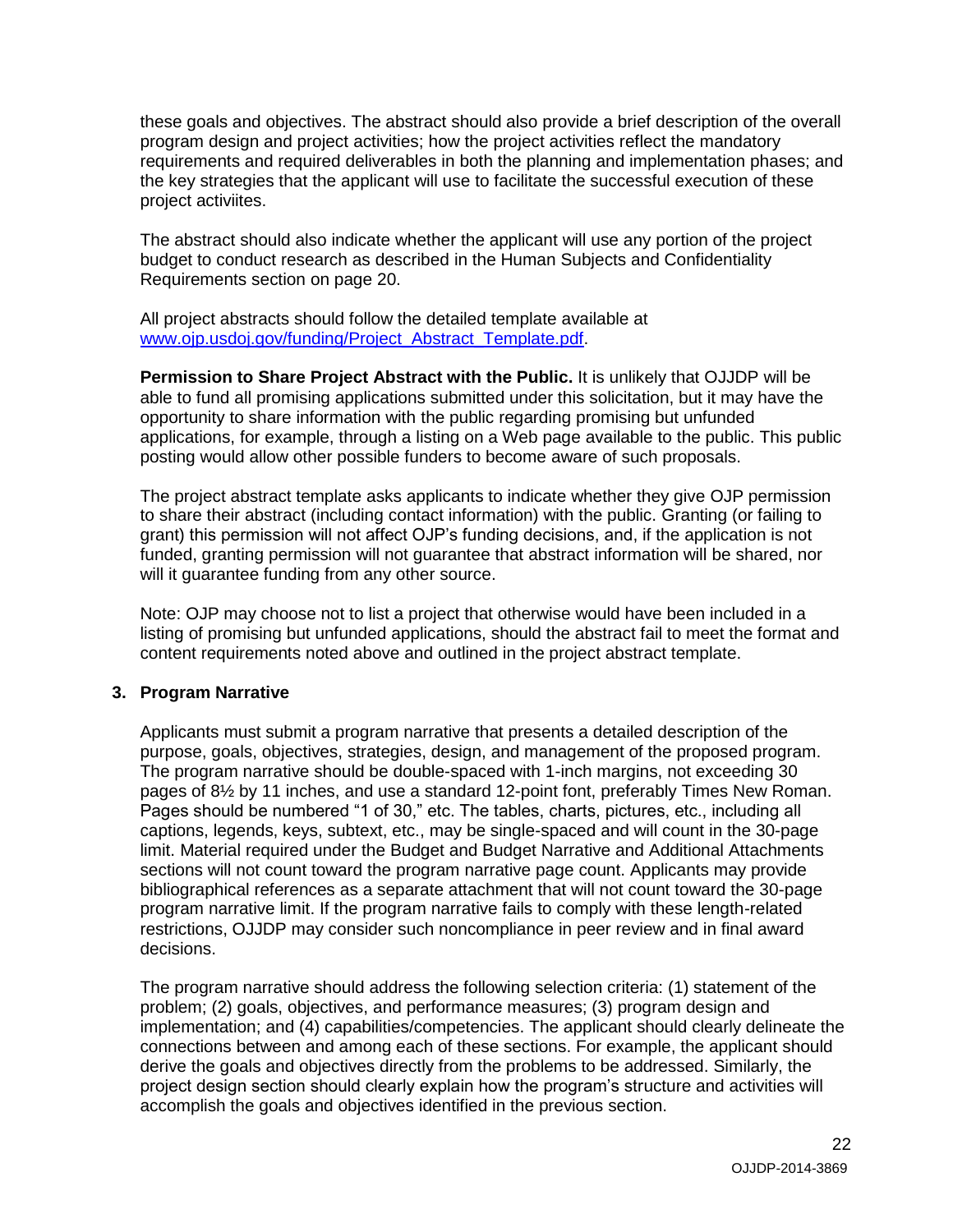The following sections should be included as part of the program narrative.

**a. Statement of the Problem.** Applicants should briefly describe the nature and scope of the reentry problem that the program will address. The applicant should use data to provide evidence that the problem exists, demonstrate the size and scope of the problem, and document the effects of the problem on the target youth reentry population and the larger community. Applicants should describe the target population—including how, if at all, they will identify and prioritize this population through validated assessment tools and any previous or current attempts to address the problem and key barriers to improved youth reentry outcomes.

Applicants should describe any research or evaluation studies that relate to the problem and contribute to the applicant's understanding of its causes and potential solutions. While OJJDP expects applicants to review the research literature for relevant studies, they should also explore whether unpublished local sources of research or evaluation data are available.

**b. Goals, Objectives, and Performance Measures.** Applicants should describe the goals of the proposed program and identify its objectives. When formulating the program's goals and objectives, applicants should be cognizant of the performance measures that OJJDP will require successful applicants to provide.

**Goals.** Applicants should describe the program's intent to change, reduce, or eliminate the problem noted in the previous section and outline the project's goals.

**Program Objectives.** Applicants should explain how the program will accomplish its goals. Objectives are specific, quantifiable statements of the project's desired results. They should be clearly linked to the problem identified in the preceding section and measurable.

For the purposes of this solicitation, applicants' objectives should align with the required planning program deliverables, including the identification of baseline recidivism rates and positive youth outcomes along with associated annual improvement targets. Applicants should also use this section of their narrative to demonstrate to what extent they have the existing capacity or to outline how they will develop the capacity to collect, analyze, and report the data to measure these program objectives, and ultimately, to use this data to guide ongoing policy and practice improvements.

**Performance Measures.** OJJDP does not require applicants to submit performance measures data with their applications. Performance measures (see Performance Measures, see page 17) are included as an alert that OJJDP will require successful applicants to submit specific data as part of their reporting requirements. Applicants should indicate an understanding of these requirements and discuss how they will gather the required data, should they receive funding.

OJJDP encourages award recipients to use information from existing program records to fulfill performance measures reporting requirements rather than initiating new data collection activities for this purpose.

**c. Project Design and Implementation.** Applicants should detail how the project will operate throughout the funding period and describe the strategies that they will use to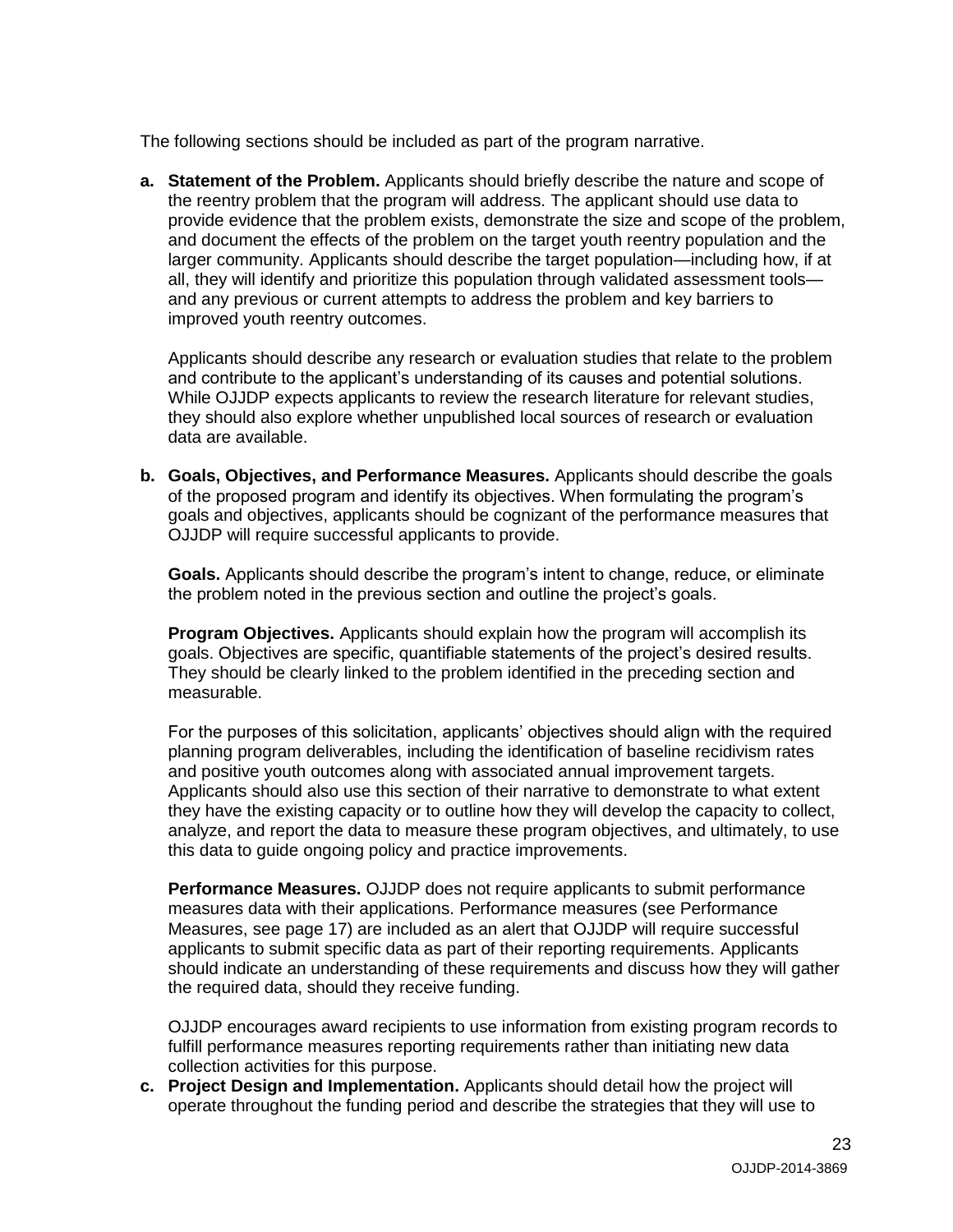achieve the goals and objectives identified in the previous section. This description should reflect specific strategies and plans for how applicants will address the program mandatory requirements (see page 8) and the deliverables identified for both the planning phase (see page 10) and implementation phase (see page 11). OJJDP expects that applicants' project design and implementation plans will heavily emphasize the adoption, integration, and effective implementation of the principles and practices that research has shown improve youth outcomes as outlined in Appendix A. If applicable, applicants should also identify how their proposed project design fulfills one or more of the solicitation's priority considerations (see page 12). Applicants should include a description of the staff training, including training on cognitive-behavioral interventions and evidence-based programs and practices. Applicants should describe strategies to identify and enroll uninsured individuals into Medicaid or other insurance through health exchanges and to connect them to treatment providers, as appropriate.

Applicants should state how they and their subgrantees will collect and provide detailed individual-level data in the format that OJP will speficy during the project period (and for the following 5 years for recidivism data). Applicants should describe how they will implement random or other modes of participant assignment that the evaluation design requires.

This section should also include details regarding any leveraged resources (cash or inkind) from local sources to support the project and discuss plans for sustainability beyond the grant period.

**Logic Model.** Applicants should include a logic model that graphically illustrates how the performance measures are related to the project's problems, goals, objectives, and design. Sample logic models are available at www.ojidp.gov/grantees/pm/logic\_models.html. Applicants should submit the logic model as a separate attachment, as stipulated in Additional Attachments, page 27.

**Timeline.** Applicants should submit a realistic timeline or milestone chart that indicates major tasks associated with the goals and objectives of the project, assigns responsibility for each, and plots completion of each task by month or quarter for the duration of the award, using "Year 1," "Month 1," "Quarter 1," etc., not calendar dates (see "Sample Project Timelines" at [www.ojjdp.gov/grantees/timelines.html\)](http://www.ojjdp.gov/grantees/timelines.html).

Applicants should submit the timeline as a separate attachment, as stipulated in Additional Attachments, page 27. On receipt of an award, the recipient may revise the timeline, based on training and technical assistance that OJJDP will provide.

**d. Capabilities and Competencies.** This section should describe the experience and capability of the applicant organization and any contractors or subgrantees that the applicant will use to implement and manage this effort and its associated federal funding, highlighting any previous experience implementing projects of similar design or magnitude. The applicant should describe the management structure and staffing for the project, including the project leaders and coordinators, and detail how the applicant has the authority and expertise to carry out project activities. This description should identify specific policies, practices, systems, and resources that applicants have or will put in place to ensure that they can achieve the mandatory requirements and planning and implementation phase deliverables.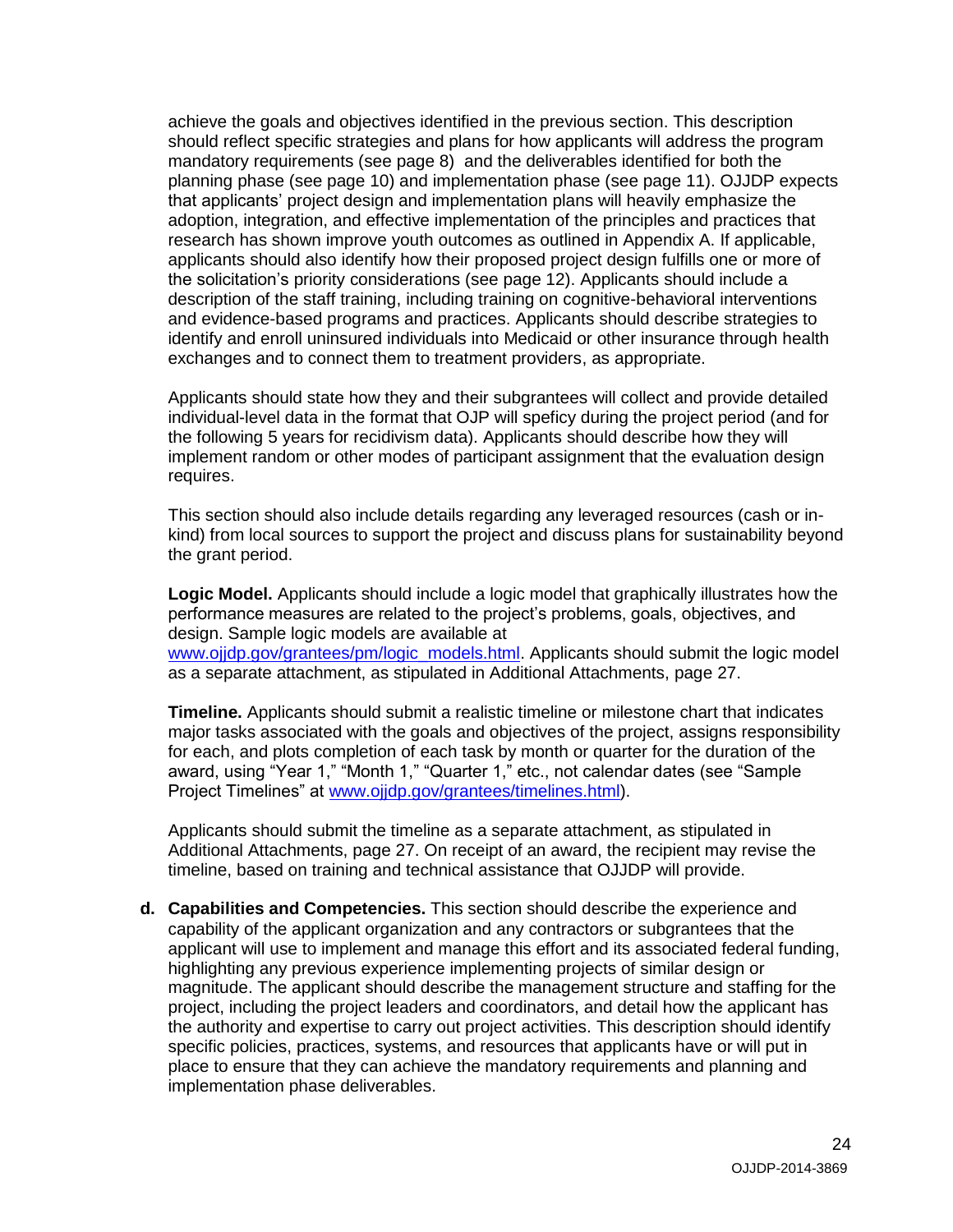A key part of this section should include a description of how applicants will monitor the quality of proposed activities, particularly direct service activities, given the proven relationship between implementation fidelity to the research and improved youth outcomes. This description should include the applicants' experience in implementing evidence-based programs and practices and what types of ongoing quality assessment, improvement, oversight, and accountability structures and processes they currently institute or will establish to ensure that they implement funded activities with high quality.

Applicants should also identify in this section their approach to cross-agency collaboration. This description should include to what extent applicants have relationships that can support the formation of the juvenile reentry task force and how they will ensure this task force serves as an active and meaningful forum for coordinating and improving juvenile reentry outcomes.

Applicants should also highlight their experience/capability/capacity to manage subawards, including details on their system for fiscal accountability. They should clearly connect management and staffing patterns to the project design described in the previous section. Applicants should describe the roles and responsibilities of project staff and explain the program's organizational structure and operations. Applicants should include a copy of an organizational chart showing how the organization operates, including who manages the finances; how the organization manages subawards, if there are any; and the management of the project proposed for funding.

**Letters of Support/Memoranda of Understanding.** If submitting a joint application, as described under Eligibility, page 4, applicants should provide signed and dated letters of support or memoranda of understanding for all key partners that include the following:

- expression of support for the program and a statement of willingness to participate and collaborate with it.
- description of the partner's current role and responsibilities in the planning process and expected responsibilities when the program is operational.
- estimate of the percent of time that the partner will devote to the planning and operation of the project.

OJJDP encourages applicants who are not public agencies that have oversight for the reentry process of youth in juvenile correctional or detention facilities to include a letter of support from such agencies as part of their application.

### <span id="page-24-0"></span>**4. Budget Detail Worksheet and Budget Narrative**

Applicants should provide a budget that (1) is complete, allowable, and cost-effective in relation to the proposed activities; (2) shows the cost calculations demonstrating how they arrived at the total amount requested; and (3) provides a brief supporting narrative to link costs with project activities. The budget should cover the entire award period.

The budget must indicate how the applicant will allocate the match requirement in the overall budget. Applicants must clearly identity match funds in the budget showing all calculations/ computations.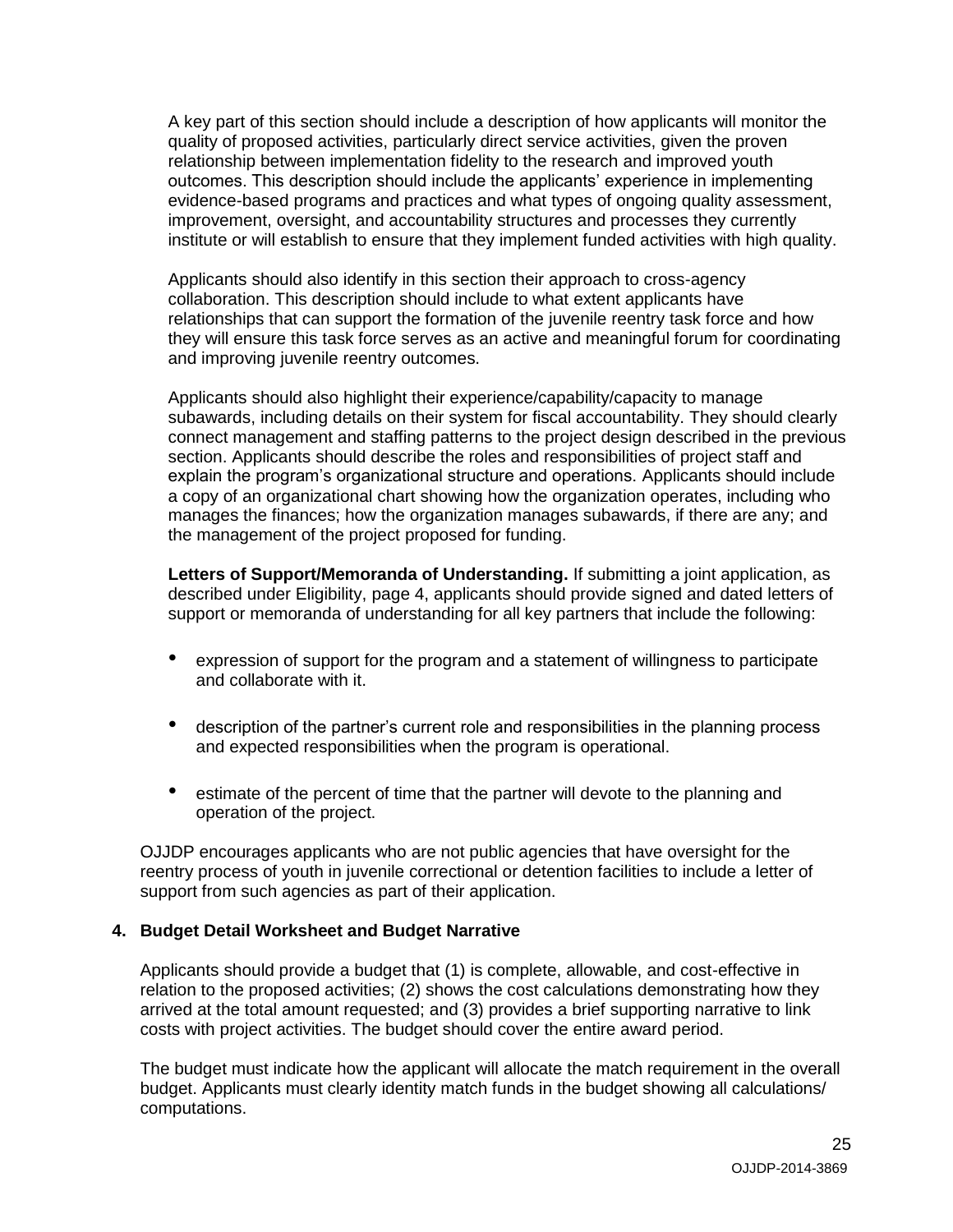Applicants must budget funding to travel to DOJ-sponsored grant meetings. Applicants should estimate the costs of travel and accommodations for three staff to attend two meetings in Washington, DC. All expenses must be reasonable, allowable, and necessary to the project.

For questions pertaining to budget and examples of allowable and unallowable costs, see the OJP Financial Guide at [www.ojp.usdoj.gov/financialguide/index.htm.](http://www.ojp.usdoj.gov/financialguide/index.htm)

- **a. Budget Detail Worksheet.** A sample Budget Detail Worksheet can be found at [www.ojp.gov/funding/forms/budget\\_detail.pdf.](http://www.ojp.gov/funding/forms/budget_detail.pdf) Applicants who submit their budget in a different format should include the budget categories listed in the sample budget worksheet.
- **b. Budget Narrative.** The budget narrative should thoroughly and clearly describe every category of expense listed in the Budget Detail Worksheet. OJP expects proposed budgets to be complete, cost effective, and allowable (e.g., reasonable, allocable, and necessary for project activities).

Applicants should demonstrate in their budget narratives how they will maximize cost effectiveness of grant expenditures. Budget narratives should generally describe cost effectiveness in relation to potential alternatives and the goals of the project. For example, a budget narrative should detail why planned in-person meetings are necessary, or how technology and collaboration with outside organizations could be used to reduce costs, without compromising quality.

The narrative should be mathematically sound and correspond with the information and figures provided in the Budget Detail Worksheet. The narrative should explain how the applicant estimated and calculated all costs, and how they are relevant to the completion of the proposed project. The narrative may include tables for clarification purposes but need not be in a spreadsheet format. As with the Budget Detail Worksheet, the Budget Narrative should be broken down by year.

**c. Non-Competitive Procurement Contracts In Excess of Simplified Acquisition** 

**Threshold.** If an applicant proposes to make one or more non-competitive procurements of products or services, where the non-competitive procurement will exceed the simplified acquisition threshold (also known as the small purchase threshold), which is currently set at \$150,000, the application should address the considerations outlined in the [OJP](http://www.ojp.usdoj.gov/financialguide/index.htm)  [Financial Guide.](http://www.ojp.usdoj.gov/financialguide/index.htm)

### <span id="page-25-0"></span>**5. Indirect Cost Rate Agreement (if applicable)**

Indirect costs are allowed only if the applicant has a federally approved indirect cost rate. (This requirement does not apply to units of local government.) Attach a copy of the federally approved indirect cost rate agreement to the application. Applicants who do not have an approved rate may request one through their cognizant federal agency, which will review all documentation and approve a rate for the applicant organization, or, if the applicant's accounting system permits, costs may be allocated in the direct cost categories. For assistance with identifying your cognizant agency, contact the Customer Service Center at 1 800-458-0786 or at [ask.ocfo@usdoj.gov.](mailto:ask.ocfo@usdoj.gov) If DOJ is the cognizant federal agency, applicants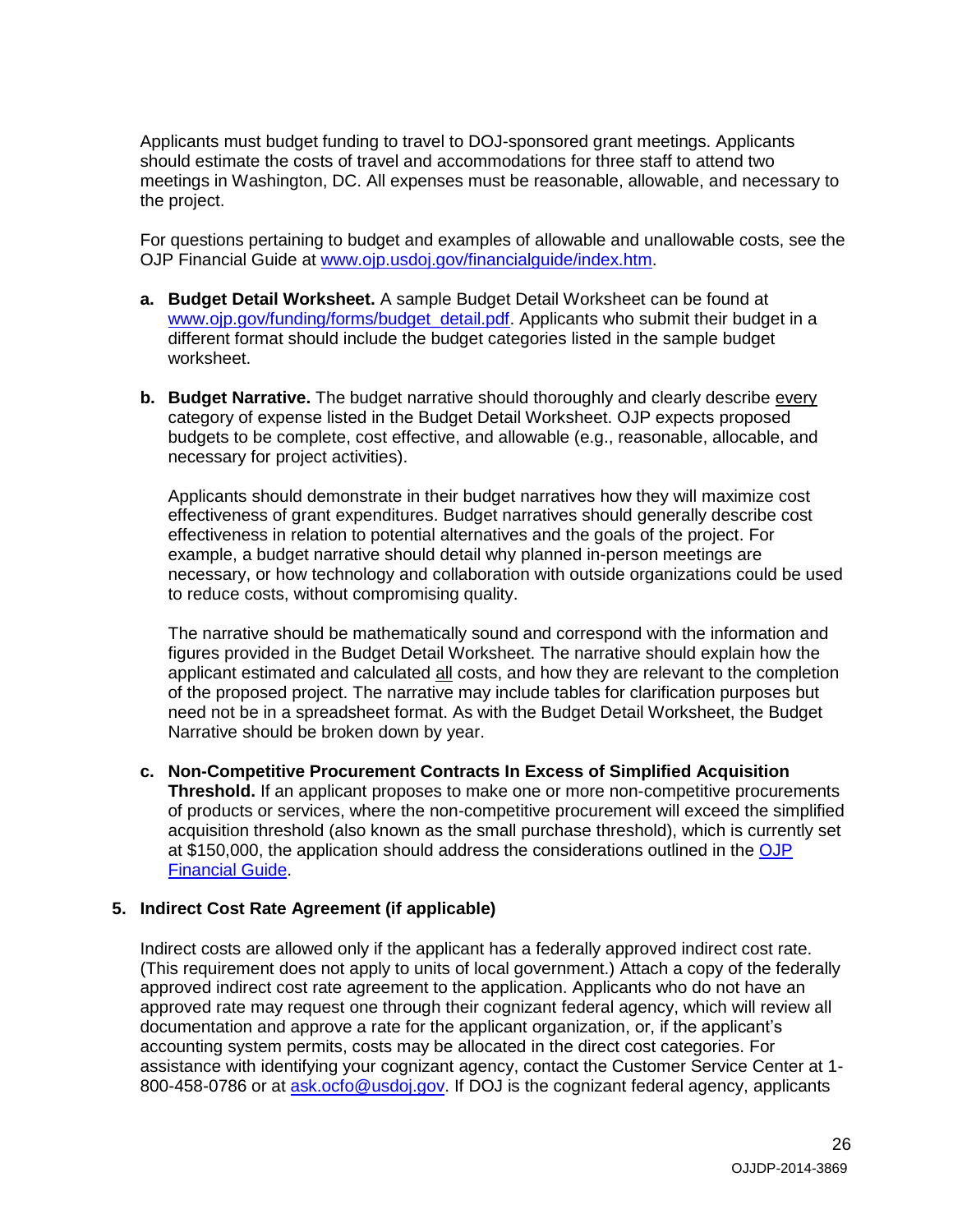may obtain information needed to submit an indirect cost rate proposal at [www.ojp.usdoj.gov/funding/pdfs/indirect\\_costs.pdf.](http://www.ojp.usdoj.gov/funding/pdfs/indirect_costs.pdf)

### <span id="page-26-0"></span>**6. Tribal Authorizing Resolution (if applicable)**

Tribes, tribal organizations, or third parties proposing to provide direct services or assistance to residents on tribal lands should include in their applications a resolution, a letter, affidavit, or other documentation, as appropriate, that certifies that the applicant has the legal authority from the tribe(s) to implement the proposed project on tribal lands. In those instances when an organization or consortium of tribes applies for a grant on behalf of a tribe or multiple specific tribes, the application should include appropriate legal documentation, as described above, from all tribes that would receive services or assistance under the grant. A consortium of tribes for which existing consortium bylaws allow action without support from all tribes in the consortium (i.e., without an authorizing resolution or comparable legal documentation from each tribal governing body) may submit, instead, a copy of its consortium bylaws with the application.

Applicants who cannot submit an application that includes a fully-executed (i.e., signed) copy of appropriate legal documentation, as described above, consistent with the applicable tribe's governance structure, should, at a minimum, submit an unsigned, draft version of such legal documentation as part of their applications (except for cases in which, with respect to a tribal consortium applicant, consortium bylaws allow action without the support of all consortium member tribes). If selected for funding, OJJDP will make use of and access to funds contingent on receipt of the fully-executed legal documentation.

### <span id="page-26-1"></span>7. **Applicant Disclosure of High Risk Status**

Applicants are to disclose whether they are currently designated high risk by another federal grant making agency. This includes any status requiring additional oversight by the federal agency due to past programmatic or financial concerns. If an applicant is designated high risk by another federal grant making agency, you must email the following information to [OJPComplianceReporting@usdoj.gov](mailto:OJPComplianceReporting@usdoj.gov) at the time of application submission:

- The federal agency that currently designated the applicant as high risk;
- Date the applicant was designated high risk;
- The high risk point of contact name, phone number, and email address, from that federal agency; and
- Reasons for the high risk status;

OJP seeks this information to ensure appropriate federal oversight of any grant award. Unlike the Excluded Parties List, this high risk information does not disqualify any organization from receiving an OJP award. However, additional grant oversight may be included, if necessary, in award documentation.

### <span id="page-26-2"></span>**8. Additional Attachments**

Applicants should submit the following information, as stipulated in the cited pages, as attachments to their applications. While the materials listed below are not assigned specific point values, peer reviewers will, as appropriate, consider these items when rating applications. For example, reviewers will consider résumés and/or letters of support/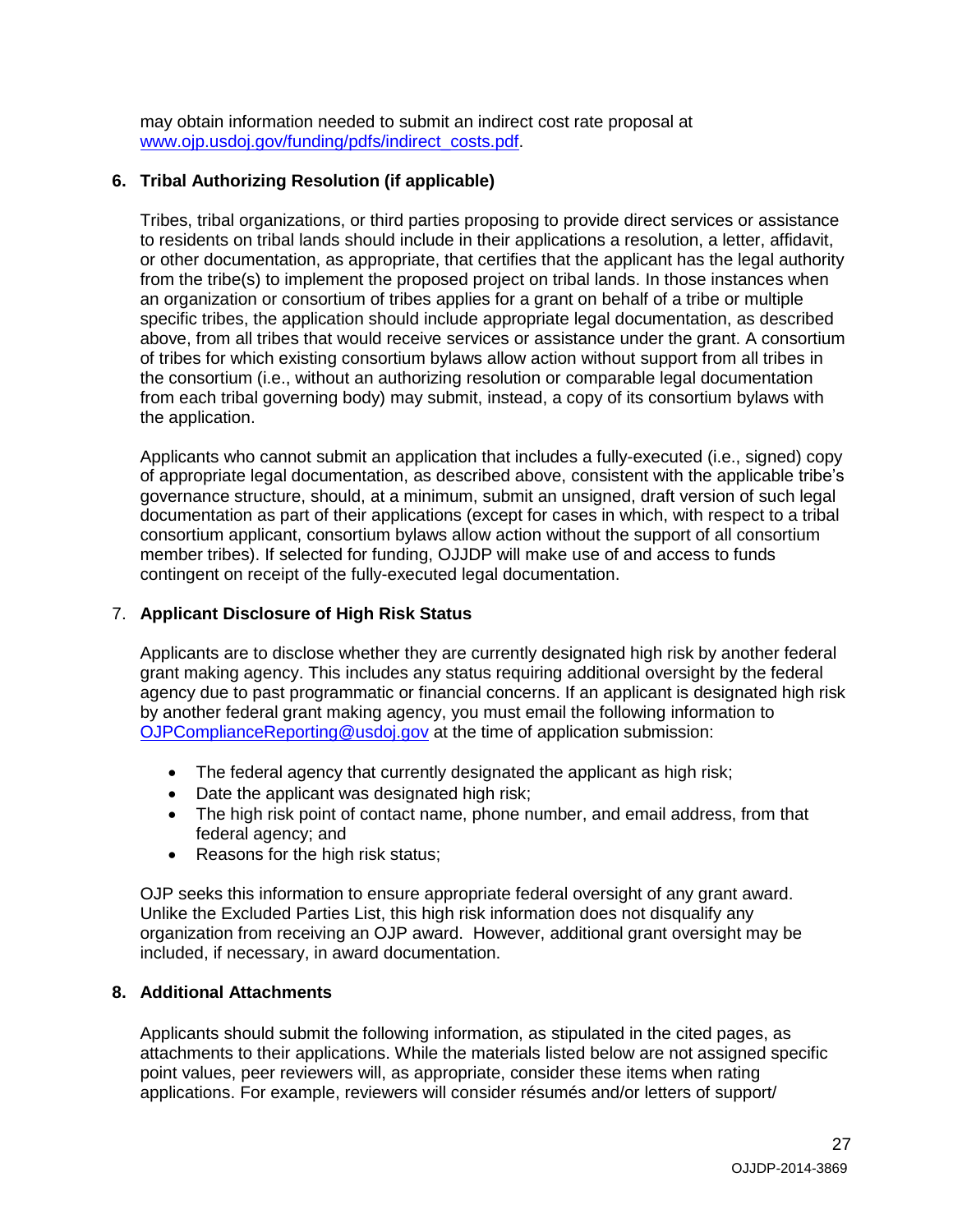memoranda of understanding when assessing "capabilities/competencies." Peer reviewers will not consider any additional information that the applicant submits other than that specified below.

**a. Applicant Disclosure of Pending Applications.** Applicants are to disclose whether they have pending applications for federally funded grants or subgrants (including cooperative agreements) that include requests for funding to support the same project being proposed under this solicitation and will cover the identical cost items outlined in the budget narrative and worksheet in the application under this solicitation. The disclosure should include both direct applications for federal funding (e.g., applications to federal agencies) and indirect applications for such funding (e.g., applications to state agencies that will subaward federal funds).

OJP seeks this information to help avoid any inappropriate duplication of funding. Leveraging multiple funding sources in a complementary manner to implement comprehensive programs or projects is encouraged and is not seen as inappropriate duplication.

Applicants that have pending applications as described above are to provide the following information about pending applications submitted within the last 12 months:

- the federal or state funding agency.
- the solicitation name/project name.

| <b>Federal or State</b> | <b>Solicitation Name/Project</b><br><b>Name</b> | Name/Phone/E-mail for Point of   |
|-------------------------|-------------------------------------------------|----------------------------------|
| <b>Funding Agency</b>   |                                                 | <b>Contact at Funding Agency</b> |
| DOJ/COPS                | <b>COPS Hiring Program</b>                      | Jane Doe, 202/000-0000;          |
|                         |                                                 | jane.doe@usdoj.gov               |
| <b>HHS/Substance</b>    | Drug Free Communities                           | John Doe, 202/000-0000;          |
| Abuse & Mental          | Mentoring Program/North                         | john.doe@hhs.gov                 |
| <b>Health Services</b>  | <b>County Youth Mentoring</b>                   |                                  |
| Administration          | Program                                         |                                  |

• the point of contact information at the applicable funding agency.

Applicants should include the table as a separate attachment, with the file name "Disclosure of Pending Applications," to their application. Applicants that do not have pending applications as described above are to include a statement to this effect in the separate attachment page (e.g., "[Applicant Name on SF-424] does not have pending applications submitted within the last 12 months for federally funded grants or subgrants (including cooperative agreements) that include requests for funding to support the same project being proposed under this solicitation and will cover the identical cost items outlined in the budget narrative and worksheet in the application under this solicitation.").

**b. Research and Evaluation Independence and Integrity.** If a proposal involves research and/or evaluation, regardless of the proposal's other merits, in order to receive funds, the applicant must demonstrate research/evaluation independence, including appropriate safeguards to ensure research/evaluation objectivity and integrity.

For purposes of this solicitation, research and evaluation independence and integrity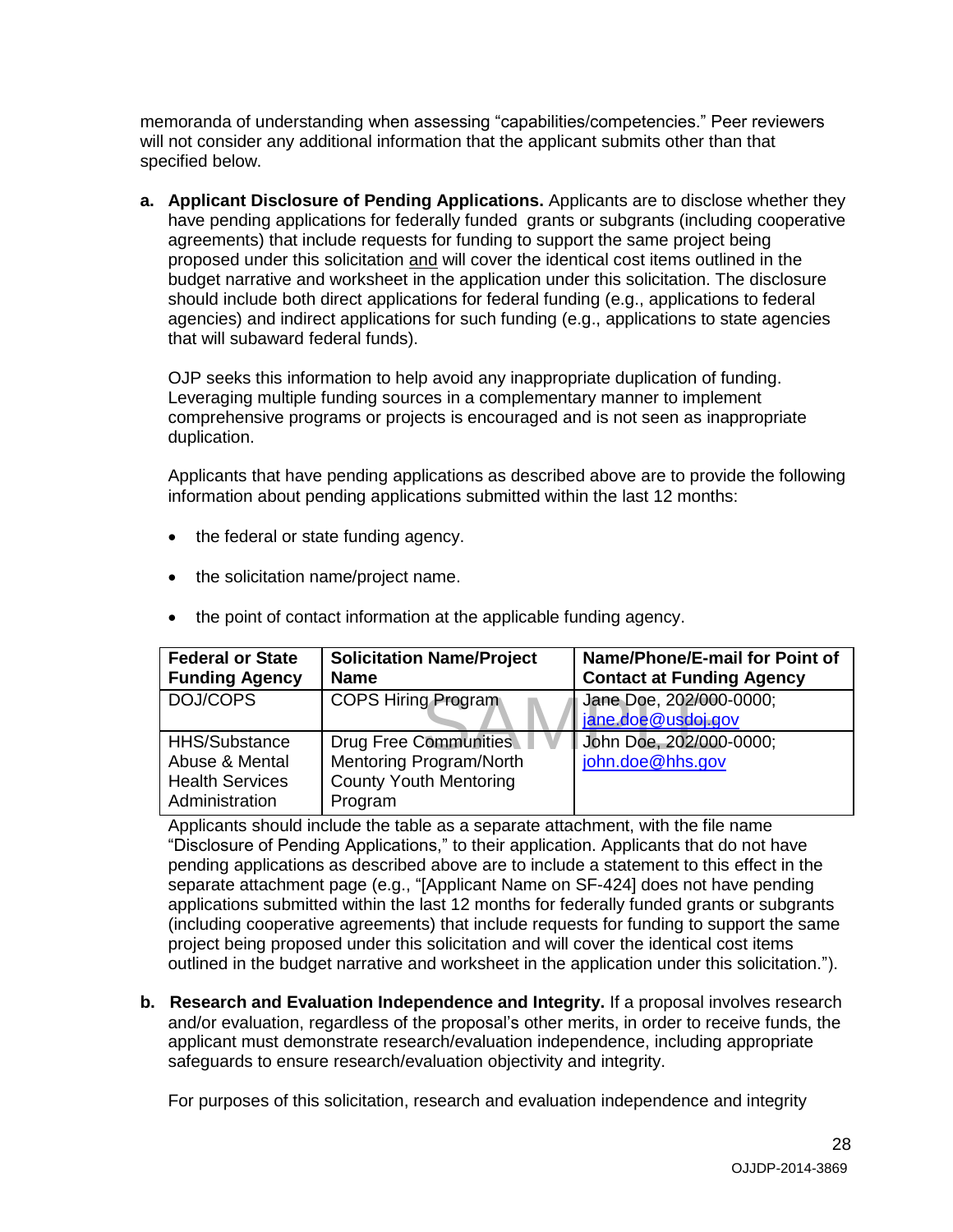pertains to ensuring that the design, conduct, or reporting of research and evaluation funded by OJJDP grants, cooperative agreements, or contracts will not be biased by any personal or financial conflict of interest on the part of the investigators responsible for the research and evaluation or on the part of the applicant organization. Conflicts can be either actual or apparent. Examples of potential investigator (or other personal) conflict situations may include those in which an investigator would be in a position to evaluate a spouse's work product (actual conflict), or an investigator would be in a position to evaluate the work of a former colleague (potential apparent conflict). With regard to potential organizational conflicts of interest, as one example, generally an organization could not be given a grant to evaluate a project if that organization had itself provided substantial prior technical assistance to that project, as the organization in such an instance would appear to be evaluating the effectiveness of its own prior work. The key is whether a reasonable person understanding all of the facts would be able to have confidence that the results of any research or evaluation project are objective and reliable. Any outside personal or financial interest that casts doubt on that objectivity and reliability is a problem.

In the attachment dealing with research and evaluation independence and integrity, the applicant should explain the process and procedures that the applicant has put in place to identify and eliminate (or, at the very least, mitigate) potential personal or financial conflicts of interest on the part of its staff, consultants, and/or subrecipients. It should also identify any potential organizational conflicts of interest on the part of the applicant with regard to the proposed research/evaluation. If the applicant reasonably believes that no potential personal or organizational conflicts of interest exist, then the applicant should provide a brief narrative explanation of how and why it reached that conclusion. Documentation that may be helpful in this regard could include organizational codes of ethics/conduct or policies regarding organizational, personal, and financial conflicts of interest.

For situations in which potential personal or organizational conflicts of interest exist, in the attachment, the applicant should identify the safeguards the applicant has or will put in place to eliminate, mitigate, or otherwise address those conflicts of interest.

Considerations in assessing research and evaluation independence and integrity will include, but may not be limited to, the adequacy of the applicant's efforts to identify factors that could affect the objectivity or integrity of the proposed staff and/or the organization in carrying out the research, development, or evaluation activity; and the adequacy of the applicant's existing or proposed remedies to control any such factors.

- **c.** logic model (see Logic Model, page 24)
- **d.** timeline or milestone chart (see Timeline, page 24)
- **e.** résumés of all key personnel
- **f.** job descriptions outlining roles and responsibilities for all key positions
- **g.** letters of support/memoranda of understanding from partner organizations (see Letters of Support/Memoranda of Understanding, page 25)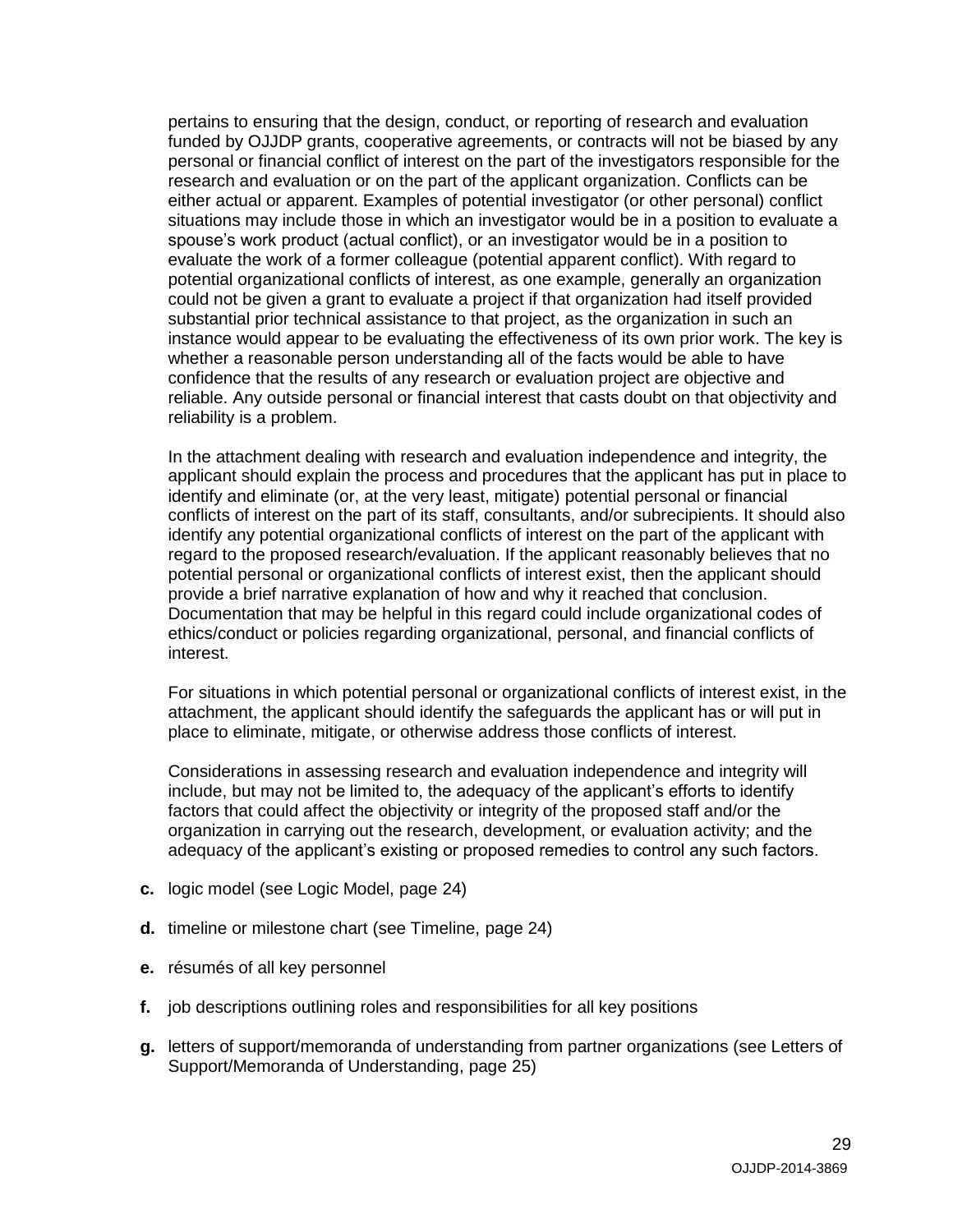### <span id="page-29-0"></span>**9. Accounting System and Financial Capability Questionnaire**

Any applicant (other than an individual) that is a non-governmental entity and that has not received any award from OJP within the past 3 years must download, complete, and submit this [form.](http://www.ojp.usdoj.gov/funding/forms/financial_capability.pdf)

### <span id="page-29-1"></span>**Selection Criteria**

- 1. Statement of the Problem (5 percent)
- 2. Goals, Objectives, and Performance Measures (15 percent)
- 3. Project Design and Implementation (45 percent)
- 4. Capabilities and Competencies (30 percent)
- 5. Budget: complete, cost effective, and allowable (e.g., reasonable, allocable, and necessary for project activities). Budget narratives should generally demonstrate how applicants will maximize cost effectiveness of grant expenditures. Budget narratives should demonstrate cost effectiveness in relation to potential alternatives and the goals of the project.<sup>2</sup> (5 percent)

See What an Application Is Expected To Include, page 21, for the criteria that the peer reviewers will use to evaluate applications.

### <span id="page-29-2"></span>**Review Process**

 $\overline{a}$ 

OJP is committed to ensuring a fair and open process for awarding grants. OJJDP reviews the application to make sure that the information presented is reasonable, understandable, measurable, and achievable, as well as consistent with the solicitation.

Peer reviewers will review the applications submitted under this solicitation that meet basic minimum requirements. OJJDP may use internal peer reviewers, external peer reviewers, or a combination, to review the applications. An external peer reviewer is an expert in the subject matter of a given solicitation who is NOT a current DOJ employee. An internal reviewer is a current DOJ employee who is well-versed or has expertise in the subject matter of this solicitation. A peer review panel will evaluate, score, and rate applications that meet basic minimum requirements. Peer reviewers' ratings and any resulting recommendations are advisory only. OJJDP's research award recommendations and decisions include, but are not limited to (1) appropriateness and strength of the research design, (2) planned dissemination of findings, and (3) potential impact on the field. OJJDP may also consider inclusion of underserved populations, geographic diversity, strategic priorities, past performance, and available funding. In addition to peer review ratings, considerations for award recommendations and decisions may include, but are not limited to, underserved populations, geographic diversity, strategic priorities, past performance, and available funding.

The Office of the Chief Financial Officer, in consultation with OJJDP, reviews applications for potential discretionary awards to evaluate the fiscal integrity and financial capability of applicants, examines proposed costs to determine if the Budget Detail Worksheet and Budget Narrative accurately explain project costs, and determines whether costs are reasonable, necessary, and allowable under applicable federal cost principles and agency regulations.

 $2$  Generally speaking, a reasonable cost is a cost that, in its nature or amount, does not exceed that which would be incurred by a prudent person under the circumstances prevailing at the time the decision was made to incur the costs.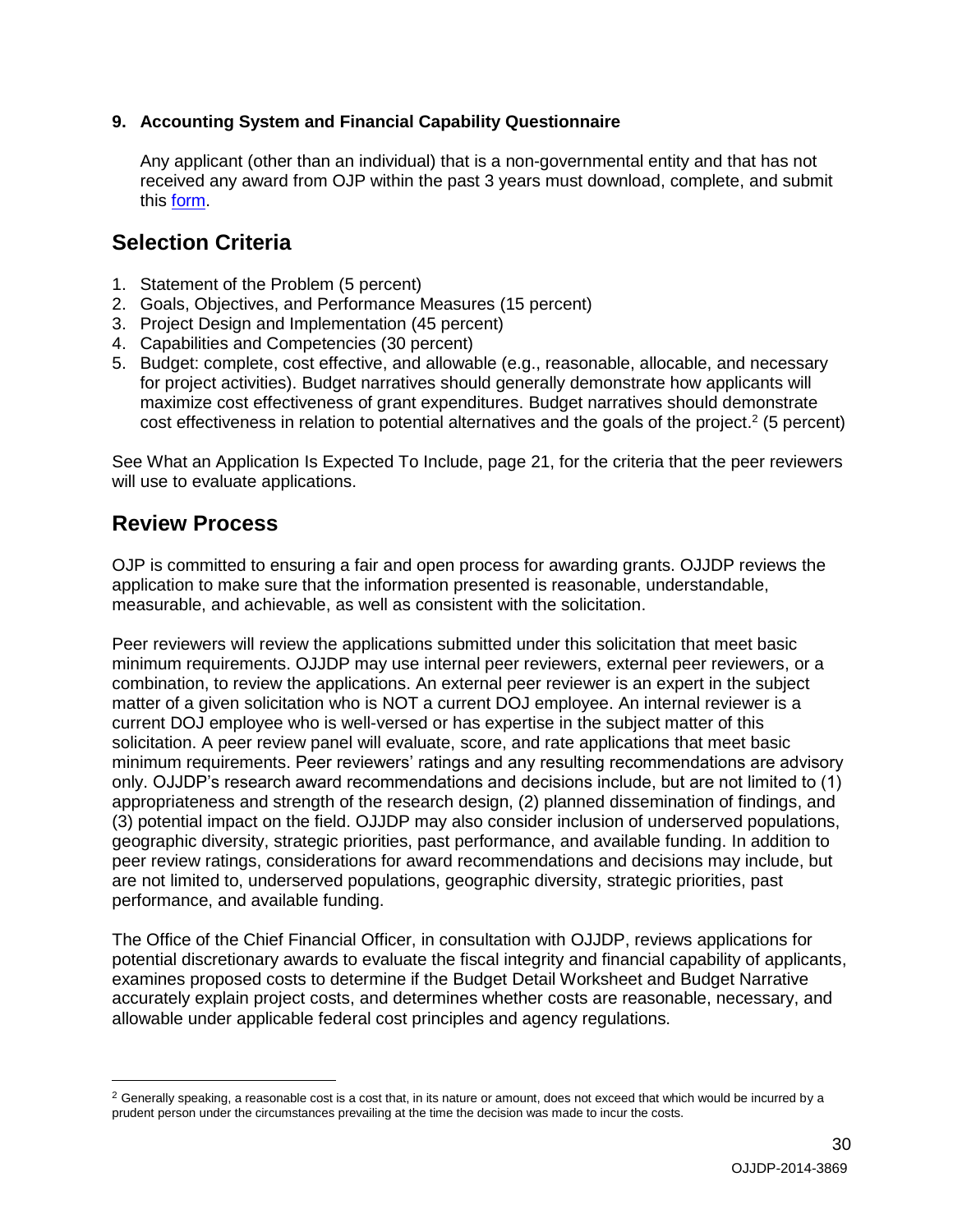Absent explicit statutory authorization or written delegation of authority to the contrary, all final award decisions will be made by the Assistant Attorney General, who may consider factors including, but not limited to, underserved populations, geographic diversity, strategic priorities, past performance, and available funding when making awards.

# <span id="page-30-0"></span>**Additional Requirements**

Applicants selected for awards must agree to comply with additional legal requirements upon acceptance of an award. OJP encourages applicants to review the information pertaining to these additional requirements prior to submitting an application. Additional information for each requirement can be found at [www.ojp.usdoj.gov/funding/other\\_requirements.htm.](http://www.ojp.usdoj.gov/funding/other_requirements.htm)

- [Civil Rights Compliance](http://www.ojp.usdoj.gov/about/ocr/statutes.htm)
- Civil Rights Compliance Specific to State Administering Agencies
- Faith-Based and Other Community Organizations
- **Confidentiality**
- Research and the Protection of Human Subjects
- Anti-Lobbying Act
- Financial and Government Audit Requirements
- Reporting of Potential Fraud, Waste, and Abuse, and Similar Misconduct
- National Environmental Policy Act (NEPA)
- DOJ Information Technology Standards (if applicable)
- Single Point of Contact Review
- Non-Supplanting of State or Local Funds
- Criminal Penalty for False Statements
- Compliance with [Office of Justice Programs Financial Guide](http://www.ojp.usdoj.gov/financialguide/index.htm)
- Suspension or Termination of Funding
- Nonprofit Organizations
- For-Profit Organizations
- Government Performance and Results Act (GPRA)
- Rights in Intellectual Property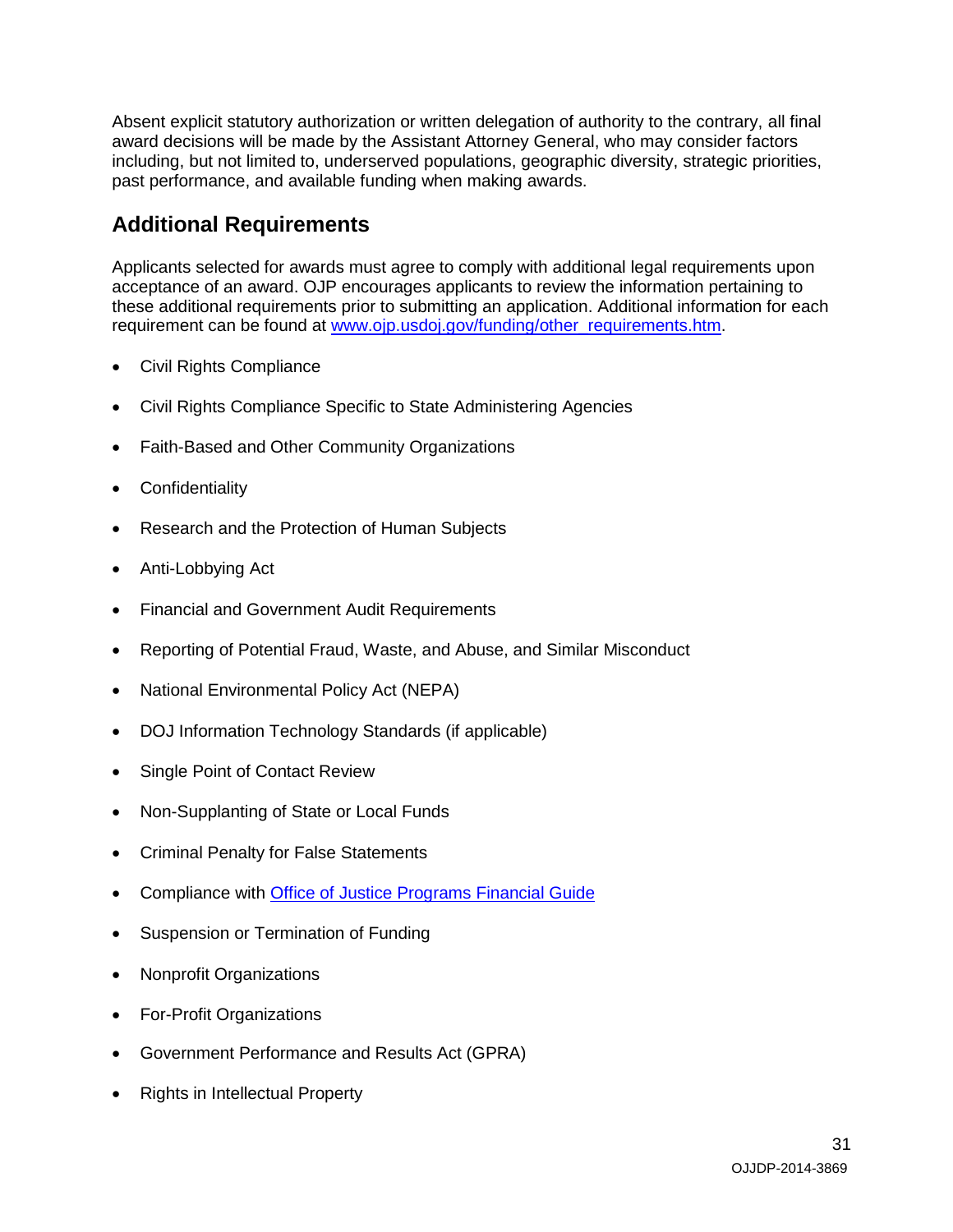- Federal Funding Accountability and Transparency Act of 2006 (FFATA)
- Awards in Excess of \$5,000,000 Federal Taxes Certification Requirement
- Active SAM Registration
- Policy and Guidance for Approval, Planning, and Reporting of Conferences (including Meetings and Trainings)
- OJP Training Guiding Principles for Grantees and Subgrantees

# <span id="page-31-0"></span>**How To Apply**

Applicants must register in and submit applications through Grants.gov, a "one-stop storefront" to find federal funding opportunities and apply for funding. Find complete instructions on how to register and submit an application at [www.Grants.gov.](http://www.grants.gov/) Applicants who experience technical difficulties during this process should call the Grants.gov Customer Support Hotline at **800**-**518**- **4726** or **606–545–5035**, 24 hours a day, 7 days a week, except federal holidays. Registering with Grants.gov is a one-time process; however, **processing delays may occur, and it can take several weeks** for first-time registrants to receive confirmation and a user password. OJP encourages applicants to **register several weeks before** the application submission deadline. In addition, OJP urges applicants to submit applications 72 hours prior to the application due date to allow time to receive validation messages or rejection notifications from Grants.gov, and to correct in a timely fashion any problems that may have caused a rejection notification.

OJJDP strongly encourages all prospective applicants to sign up for Grants.gov e-mail notifications regarding this solicitation. If this solicitation is cancelled or modified, individuals who sign up with Grants.gov for updates will be notified.

**Note on File Names and File Types: Grants.gov only permits the use of certain specific characters in names of attachment files. Valid file names may include only the characters shown in the table below. Grants.gov is designed to reject any application that includes an attachment(s) with a file name that contains any characters not shown in the table below. Grants.gov is designed to forward successfully submitted applications to OJP's Grants Management System (GMS).**

| <b>Characters</b>        |                                                                  | <b>Special Characters</b> |                       |
|--------------------------|------------------------------------------------------------------|---------------------------|-----------------------|
| Upper case $(A - Z)$     | Parenthesis (                                                    | Curly braces {            | Square brackets [     |
| Lower case $(a - z)$     | Ampersand (&)                                                    | Tilde $(-)$               | Exclamation point (!) |
| Underscore (             | Comma $($ , $)$                                                  | Semicolon (; )            | Apostrophe ('         |
| Hyphen<br><sub>(</sub> – | At sign $(\mathcal{Q})$                                          | Number sign (#)           | Dollar sign (\$)      |
| Space                    | Percent sign (%)                                                 | Plus sign $(+)$           | Equal sign $(=)$      |
| Period (.)               | When using the ampersand (&) in XML, applicants must use the "&" |                           |                       |
|                          | format.                                                          |                           |                       |

**GMS does not accept executable file types as application attachments**. These disallowed file types include, but are not limited to, the following extensions: ".com," ".bat," ".exe," ".vbs," ".cfg," ".dat," ".db," ".dbf," ".dll," ".ini," ".log," ".ora," ".sys," and ".zip." GMS may reject applications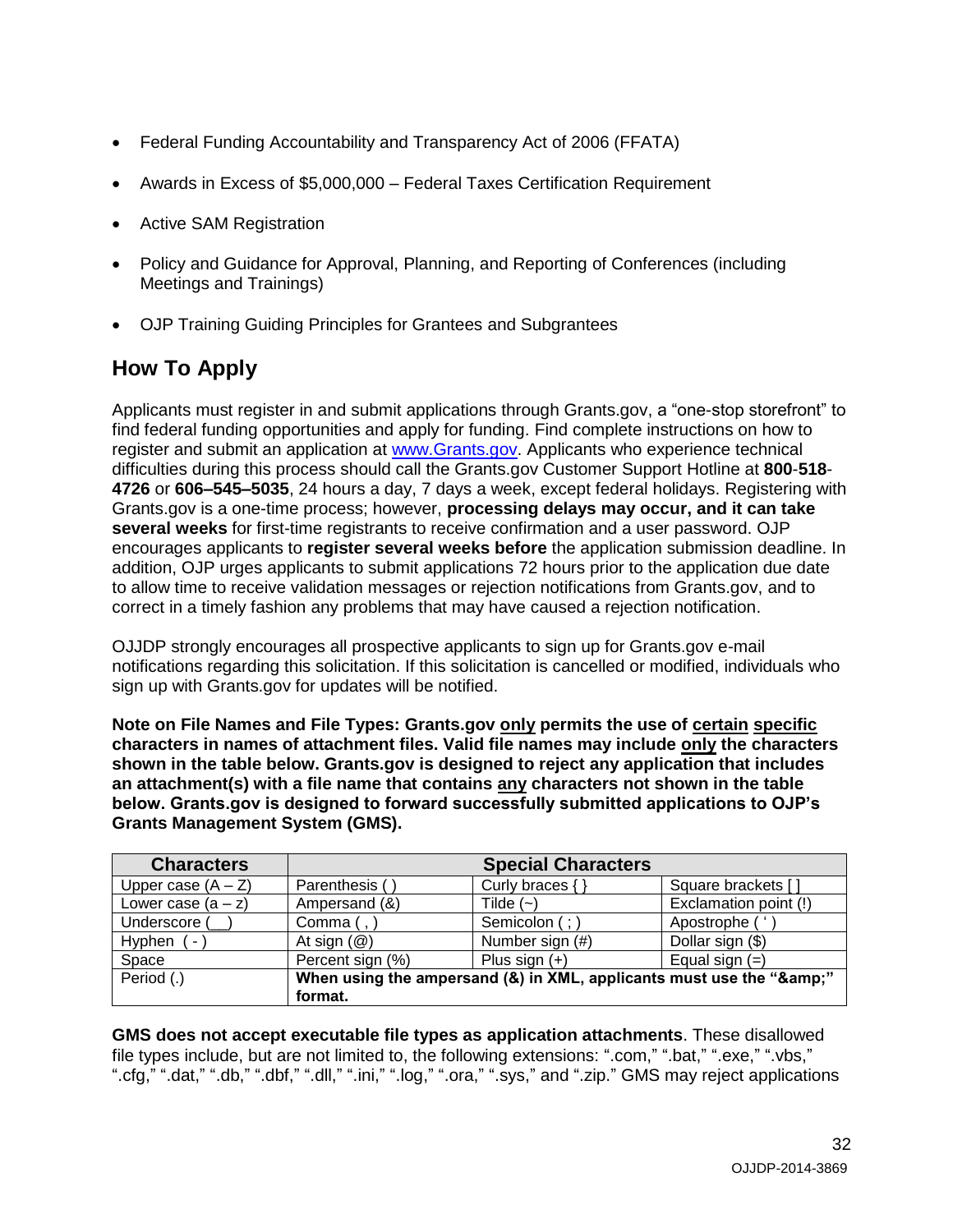with files that use these extensions. It is important to allow time to change the type of file(s) if the application is rejected.

All applicants are required to complete the following steps:

- **1. Acquire a Data Universal Numbering System (DUNS) number.** In general, the Office of Management and Budget requires that all applicants (other than individuals) for federal funds include a DUNS number in their applications for a new award or a supplement to an existing award. A DUNS number is a unique nine-digit sequence recognized as the universal standard for identifying and differentiating entities receiving federal funds. The identifier is used for tracking purposes and to validate address and point of contact information for federal assistance applicants, recipients, and subrecipients. The DUNS number will be used throughout the grant life cycle. Obtaining a DUNS number is a free, one-time activity. Call Dun and Bradstreet at 866–705–5711 to obtain a DUNS number or apply online at [www.dnb.com.](http://www.dnb.com/) A DUNS number is usually received within 1-2 business days.
- **2. Acquire registration with the System for Award Management (SAM).** SAM is the repository for standard information about federal financial assistance applicants, recipients, and subrecipients. OJP requires all applicants (other than individuals) for federal financial assistance to maintain current registrations in the SAM database. Applicants must be registered in SAM to successfully register in Grants.gov. Applicants must **update or renew their SAM registration annually** to maintain an active status.

Applications cannot be successfully submitted in Grants.gov until Grants.gov receives the SAM registration information. The information transfer from SAM to Grants.gov can take up to 48 hours. OJP recommends that the applicant register or renew registration with SAM as early as possible.

Information about SAM registration procedures can be accessed at [www.sam.gov.](https://www.sam.gov/portal/public/SAM/?portal:componentId=1f834b82-3fed-4eb3-a1f8-ea1f226a7955&portal:type=action&interactionstate=JBPNS_rO0ABXc0ABBfanNmQnJpZGdlVmlld0lkAAAAAQATL2pzZi9uYXZpZ2F0aW9uLmpzcAAHX19FT0ZfXw**)

- **3. Acquire an Authorized Organization Representative (AOR) and a Grants.gov username and password**. Complete the AOR profile on Grants.gov and create a username and password. The applicant organization's DUNS number must be used to complete this step. For more information about the registration process, go to [www.grants.gov/applicants/get\\_registered.jsp.](http://www.grants.gov/applicants/get_registered.jsp)
- **4. Acquire confirmation for the AOR from the E-Business Point of Contact (E-Biz POC).**  The E-Biz POC at the applicant organization must log into Grants.gov to confirm the applicant organization's AOR. Note that an organization can have more than one AOR.
- **5. Search for the funding opportunity on Grants.gov.** Use the following identifying information when searching for the funding opportunity on Grants.gov. The Catalog of Federal Domestic Assistance number for this solicitation is 16.812, titled "Second Chance Act Prisoner Reentry Initiative," and the funding opportunity number is OJJDP-2014-3869.
- **6. Complete the Disclosure of Lobbying Activities.** All applicants must complete this information. Applicants who expend any funds for lobbying activities must provide the detailed information requested on the form *Disclosure of Lobbying Activities* (SF-LLL). Applicants who do not expend any funds for lobbying activities should enter "N/A" in the required highlighted fields.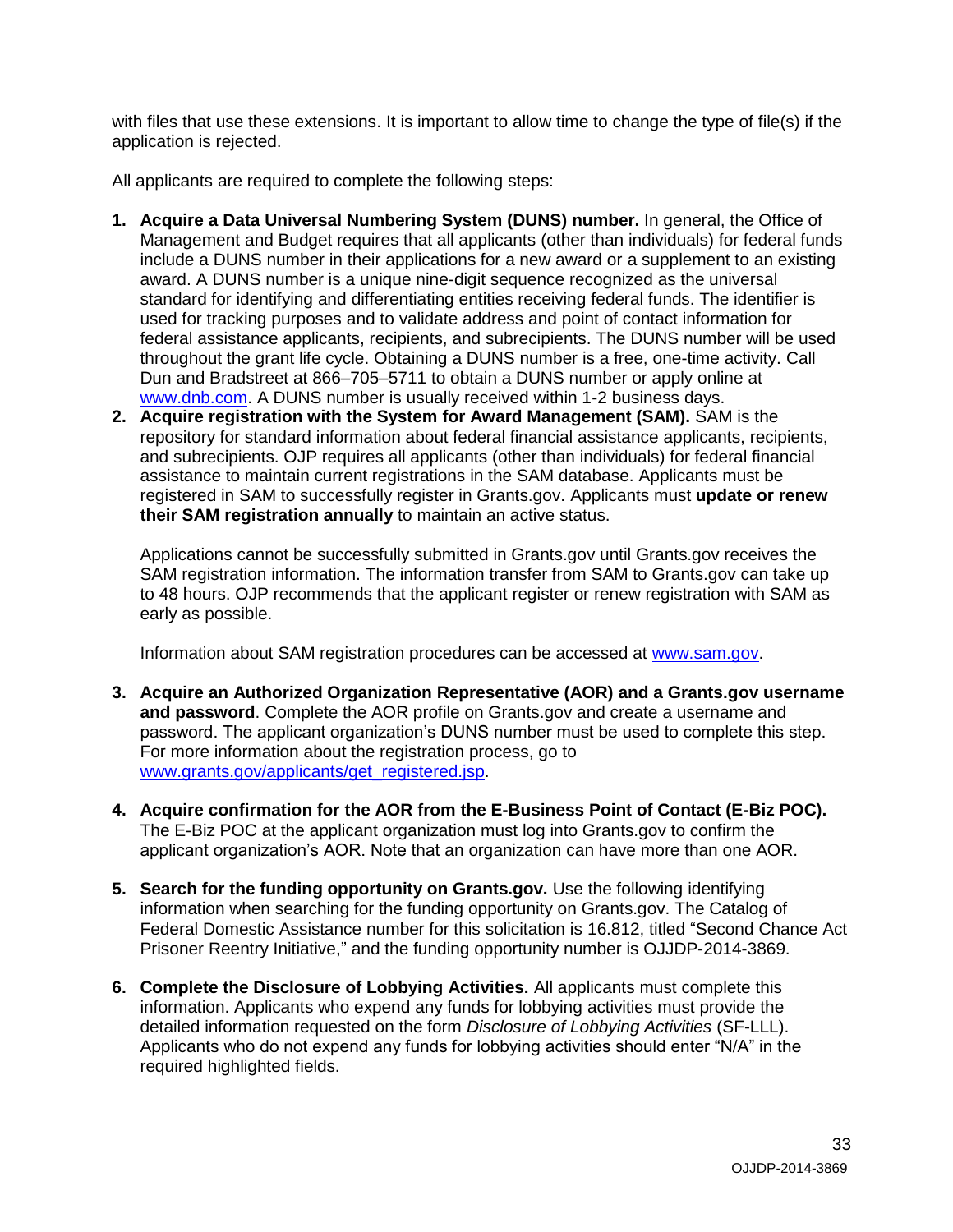**7. Submit a valid application consistent with this solicitation by following the directions in Grants.gov.** Within 24–48 hours after submitting the electronic application, the applicant should receive an e-mail validation message from Grants.gov. The message will state whether the application has been received and validated, or rejected due to errors, with an explanation. It is possible to first receive a message indicating that the application is received and then receive a rejection notice a few minutes or hours later. Submitting well ahead of the deadline provides time to correct the problem(s) that caused the rejection. **Important:** OJP urges applicants to submit applications **at least 72 hours prior** to the application due date to allow time to receive validation messages or rejection notifications from Grants.gov, and to correct in a timely fashion any problems that may have caused a rejection notification.

Click [here](http://www.grants.gov/web/grants/applicants/organization-registration.html) for further details on DUNS, SAM, and Grants.gov registration steps and timeframes.

**Note: Duplicate Applications.** If an applicant submits multiple versions of an application, OJJDP will review only the most recent valid version submitted.

### **Experiencing Unforeseen Grants.gov Technical Issues**

Applicants who experience unforeseen Grants.gov technical issues beyond their control that prevent them from submitting their application by the deadline must e-mail the OJJDP contact identified in the Contact Information section on page 1 **within 24 hours after the application deadline** and request approval to submit their applications. The e-mail must describe the technical difficulties and include a timeline of the applicant's submission efforts, the complete grant application, the applicant's DUNS number, and any Grants.gov Help Desk or SAM tracking number(s). **Note: OJJDP does not automatically approve requests***.* After OJJDP reviews the submission and contacts the Grants.gov or SAM Help Desks to validate the reported technical issues, OJP will inform the applicant whether the request to submit a late application has been approved or denied. If OJP determines that the applicant failed to follow all required procedures, which resulted in an untimely application submission, OJP will deny the applicant's request to submit their application.

The following conditions are generally insufficient to justify late submissions:

- failure to register in SAM or Grants.gov in sufficient time.
- failure to follow Grants.gov instructions on how to register and apply as posted on its Web site.
- failure to follow each instruction in the OJP solicitation.
- technical issues with the applicant's computer or information technology environment, including firewalls.

Notifications regarding known technical problems with Grants.gov, if any, are posted at the top of the OJP funding Web page at [www.ojp.usdoj.gov/funding/solicitations.htm.](http://www.ojp.gov/funding/solicitations.htm)

### <span id="page-33-0"></span>**Provide Feedback to OJP**

To assist OJP in improving its application and award processes, we encourage applicants to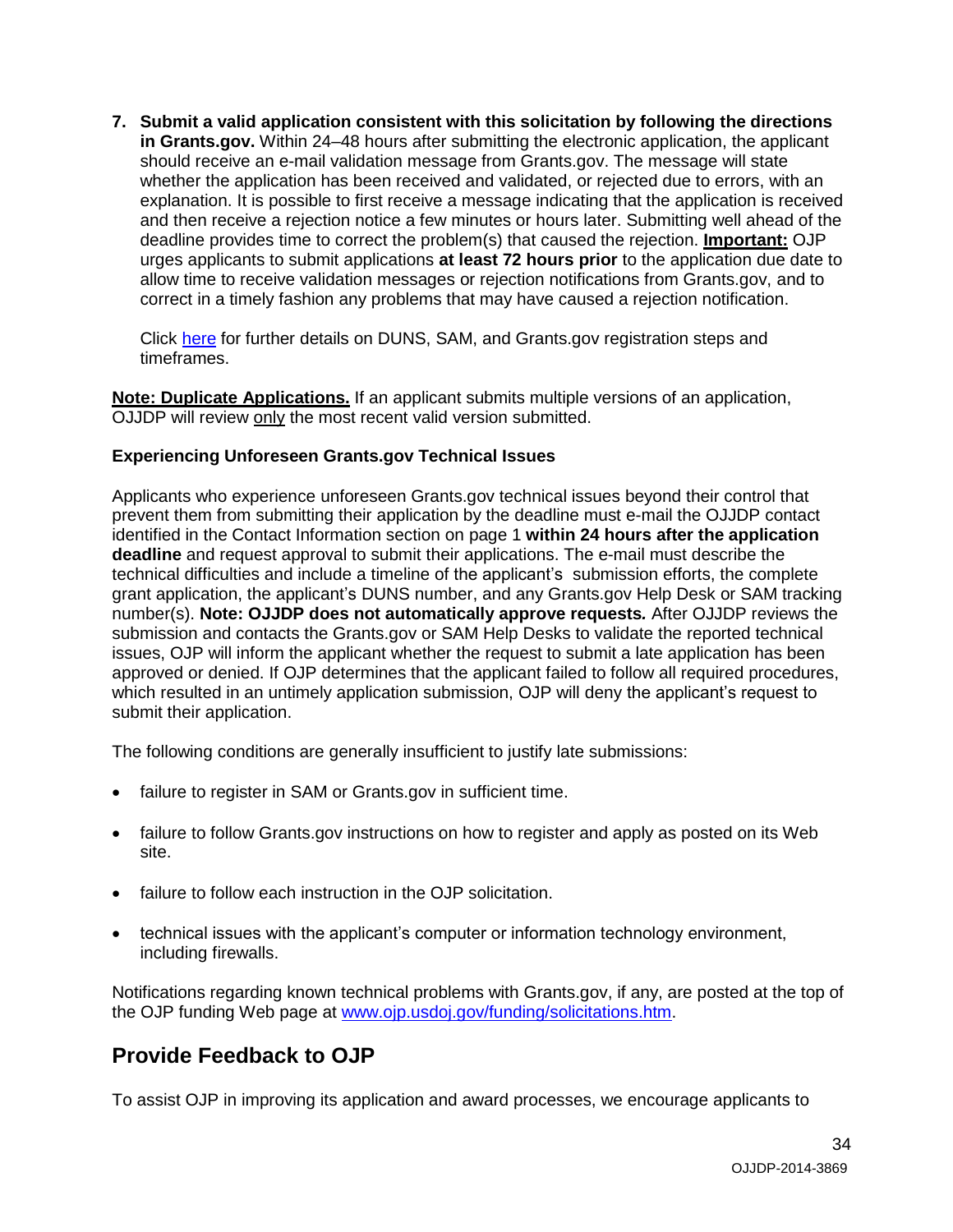provide feedback on this solicitation, the application submission process, and/or the application review/peer review process. Provide feedback to [OJPSolicitationFeedback@usdoj.gov.](mailto:OJPSolicitationFeedback@usdoj.gov)

**IMPORTANT:** This e-mail is for feedback and suggestions only. Replies are **not** sent from this mailbox. If you have specific questions on any program or technical aspect of the solicitation, **you must** directly contact the appropriate number or e-mail listed on the front of this solicitation document. These contacts are provided to help ensure that you can directly reach an individual who can address your specific questions in a timely manner.

If you are interested in being a reviewer for other OJP grant applications, please e-mail your resume to [ojppeerreview@lmbps.com.](mailto:ojppeerreview@lmbps.com) The OJP Solicitation Feedback e-mail account will not forward your resume. **Note:** Neither you nor anyone else from your organization can be a peer reviewer in a competition in which you or your organization have submitted an application.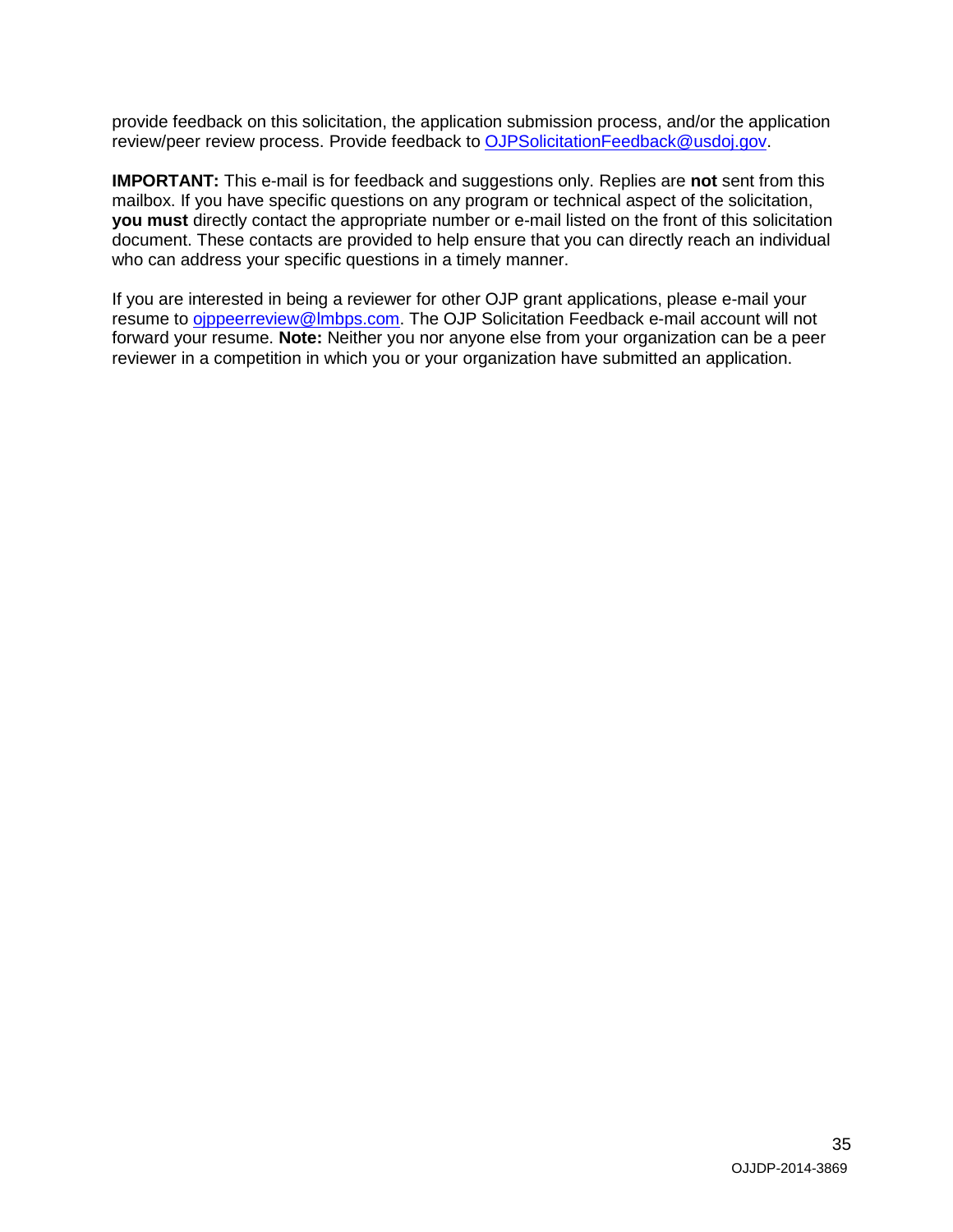### <span id="page-35-0"></span>**Appendix A : Second Chance Act Grantees: What You Need to Know to Ensure Your Program Is Built on Principles of Effective Practice**

The primary objective of the Second Chance Act is to reduce recidivism. A review of the most rigorous juvenile justice research has established eight key principles and practices associated with reduced recidivism rates and improved outcomes for youth in the juvenile justice system.

- **1. Target Higher-Risk Youth Offenders.** Prioritize supervision and services for juvenile offenders who are at higher risk to reoffend. Consistent findings from research show that supervision and services focused on lower-risk offenders produce little if any positive effect on recidivism and can even increase the recidivism. Maximum benefit is gained only when resources are directed to higher risk youth offenders.
- **2. Address Youth Offenders' Greatest Criminogenic Needs**. Youths' criminogenic needs dynamic risk factors that are the primary drivers behind youth's delinquent behaviors, such as antisocial tendencies, negative peer groups, dysfunctional families, and substance use have proven to exert the most significant impact on recidivism. Supervision and services that address individual youth's specific criminogenic needs and that are tailored to youth's strengths and address their barriers to learning and motivation to change are likely to produce the largest recidivism reductions.
- **3. Objectively Assess Risks and Needs**. The use of validated assessment instruments has proven the most reliable, objective way to identify youth's risk of recidivism, criminogenic needs, and responsivity to treatment. The results from risk and needs assessments, in conjunction with mental health and substance abuse screening and assessments, should be the primary contributing factor in determining how to match youth to the supervision levels and specific services most likely to reduce recidivism.
- **4. Employ Effective Services.** Cognitive behavioral interventions that help youth change the thinking patterns that contribute to delinquency and to develop the skills to make more prosocial decisions have proven to substantially improve youth outcomes. Effective service approaches for youth also seek to strengthen parenting skills and youth-family interactions and to connect youth to other positive adults, peers, and activities in their schools and communities.
- **5. Coordinate Services Across Systems.** The majority of youth in the juvenile justice system have significant mental health, substance use, education, and/or child welfare needs and are already involved in one or more of these service systems. Juvenile justice initiatives can work in partnership with these other systems to assess and comprehensively address youth's criminogenic needs and improve service access, quality, and efficiency.
- **6. Engage Families and Youth.** Families are critical to youth's success**.** Juvenile justice systems should engage youth's families and other positive adults in case planning, supervision, and services while youth are in confinement and throughout the reentry process. In addition, youth are more likely to comply with supervision and services if they have opportunities for expression and meaningful participation in shaping case plans, decisions, and services.
- **7. Supervise Youth in a Developmentally Appropriate Manner.** Supervision officers who motivate and support youth to change through cognitive behavioral and motivational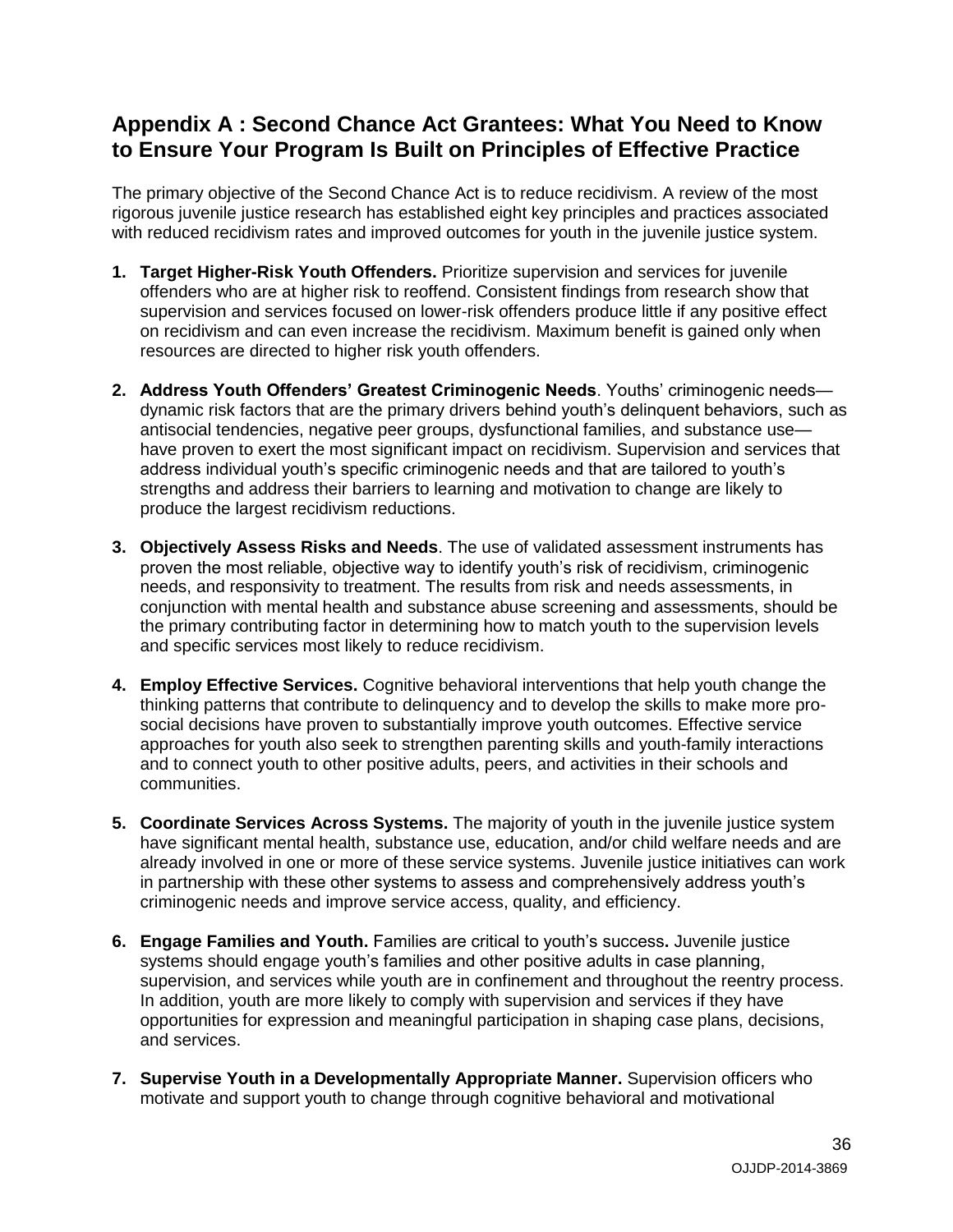approaches can play a key role in addressing their criminogenic needs. Supervision and accountability practices should also emphasize incentives and restitution, employ graduated responses to noncompliance, and ensure swift, certain, and proportional consequences when needed.

**8. Prioritize Implementation Quality and Evaluation:** Close fidelity to evidence-based programs and practices produces the largest effects on recidivism while poor fidelity can result in limited or even negative effects. A system of implementation standards, the ongoing assessment of program quality including ensuring youth receive the proper "dosage" of services, improvement processes, such as ongoing training and coaching, and data collection and outcome evaluation activities can facilitate high implementation quality and achieve expected results.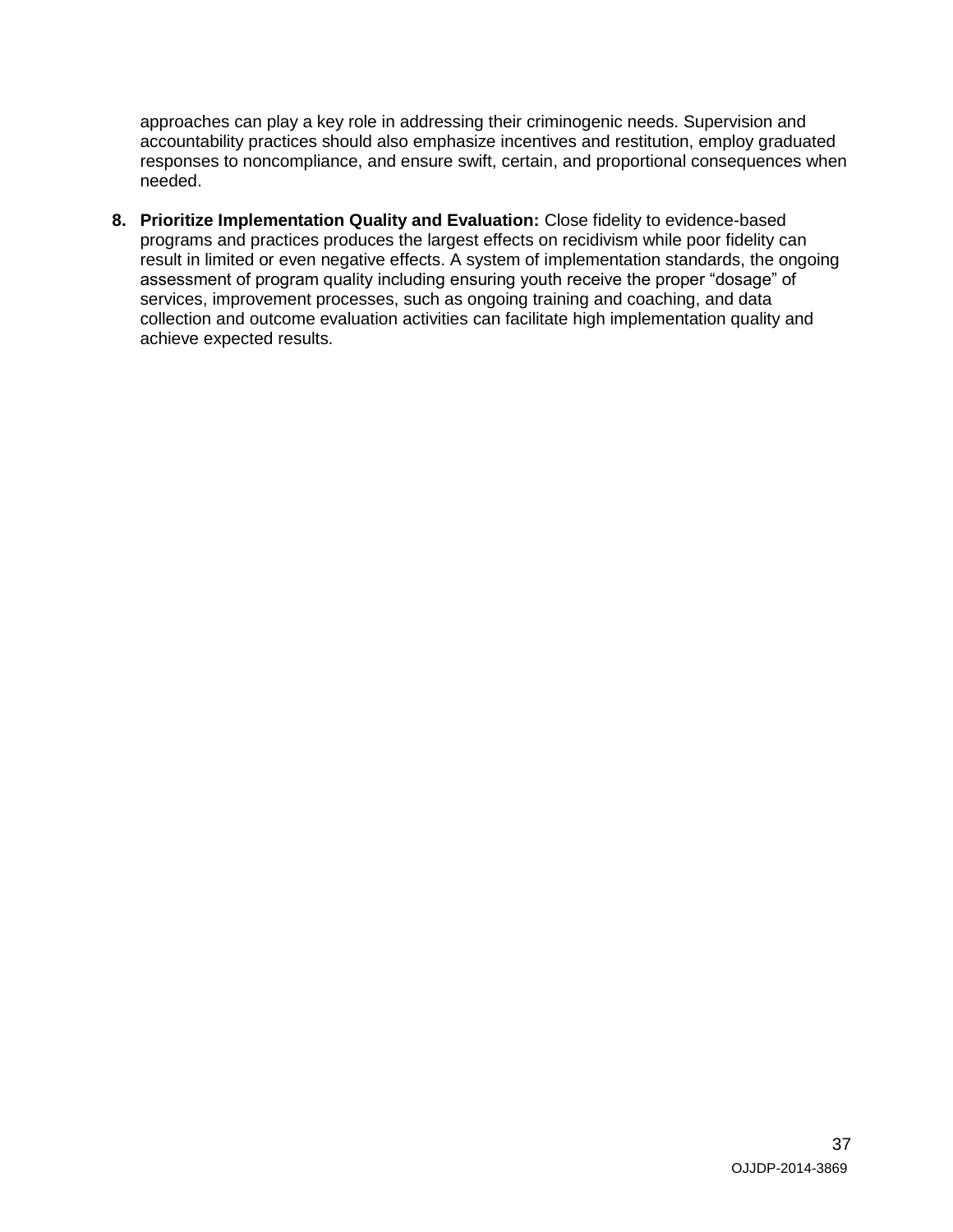# <span id="page-37-0"></span>**Appendix B Application Checklist**

### **OJJDP FY 2014 Second Chance Act Two-Phase Juvenile Reentry Demonstration Program: Planning and Implementation**

This application checklist has been created to assist you in developing an application.

### **What an Applicant Should Do:**

*Prior to Registering in Grants.gov:* Acquire a DUNs number (see page 33) \_Acquire or renew registration with SAM (see page 33)

*To Register with Grants.gov*:

Acquire AOR and Grants.gov username/password (see page 33) Acquire AOR confirmation from the E-Biz POC (see page 33)

*To Find Funding Opportunity:*

Search for the funding opportunity on Grants.gov (see page 33) Download Funding Opportunity and Application Package Sign up for Grants.gov e-mail notifications (optional) (see page 32) \_\_\_\_\_Read **[Important Notice: Applying for Grants in Grants.gov](http://www.ojp.usdoj.gov/funding/grantsgov_information.htm)**

### **General Requirements**:

**Example 2** Review ["Other Requirements"](http://www.ojp.usdoj.gov/funding/other_requirements.htm) Web page

### **Scope Requirement:**

The federal amount requested is within the allowable limit(s) of \$750,000.

### **Eligibility Requirement:**

State or territory.

Unit of local government, including federally recognized tribal government.

### **What an Application Is Expected to Include:**

\_\_\_\_\_Application for Federal Assistance (SF-424) (see page 21)

Project Abstract (see page 21)

\_\_\_\_\_Program Narrative (see page 22)

\_\_\_\_\_Budget Detail Worksheet (see page 26)

- Budget Narrative (see page 26)
	- Employee Compensation Waiver request and justification (see page 15)

Read OJP policy and guidance on "conference" approval, planning, and reporting available at [www.ojp.gov/funding/confcost.htm](http://www.ojp.gov/funding/confcost.htm) (see page 16)

Disclosure of Lobbying Activities (SF-LLL)(see page 33)

- \_\_\_\_\_Indirect Cost Rate Agreement (if applicable) (see page 26*)*
- \_\_\_\_\_Tribal Authorizing Resolution (if applicable) (see page 27)

Applicant Disclosure of High Risk Status (see page 27)